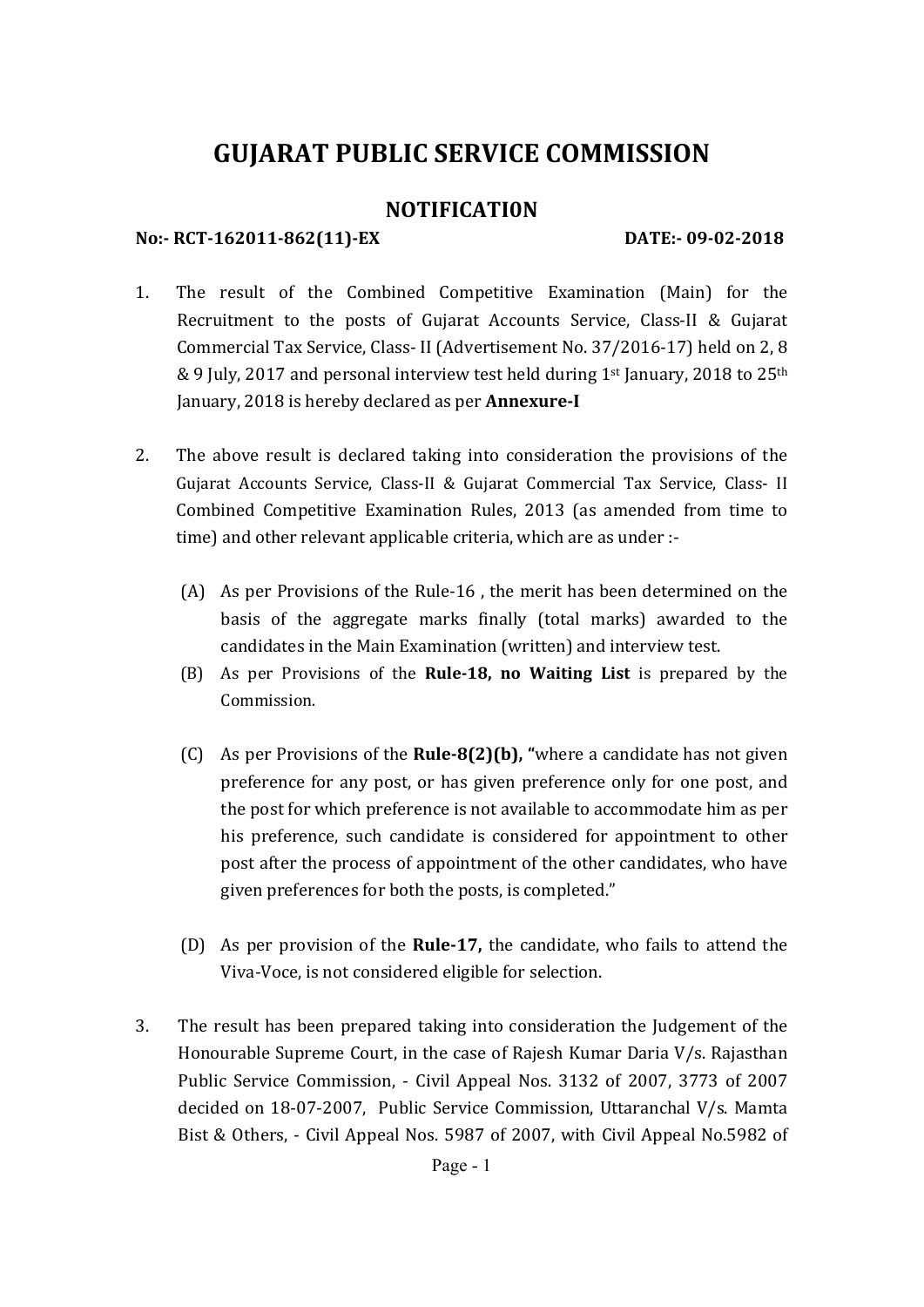2007 decided on 03-06-2010 and Judgement of the Honourable Supreme Court in the case of Union of India versus Ramesh Ram and others (Civil Appeal No. 4310-4311 of 2010) [Arising out of SLP(C) Nos. 13571-72 of 2008] decided on 07-05-2010 and Government circular, G.A.D. No. PVS- 1099-MM-l3-G4 dated 29-01- 2000 and PVS-102003-900-G4, dated 23-07-2004.

Accordingly, the following reserved category 31 candidates (MRC), who have got either equal or more than the Cut Off Marks fixed for General category candidates and have not availed of any relaxation in age, qualifying standard e.t.c. are to be recommended against unreserved posts as per Government circular, GAD No. PVS‐1099‐MM‐13‐G4 dated 29‐1‐2000 and PVS‐2010‐03‐ 900-G4, dated 23/07/2004.

- 1. The SEBC candidates at Merit Nos. 09, 12, 16, 19, 21, 30, 34, 44, 48, 50, 51, 55, 63, 69, 91 and 117= total-16.
- 2. The SEBC Female candidates at Merit Nos. 17, 41, 56, 57, 99, 102, 113, 174 and 189= total- 09.
- 3. The S.C. candidates at Merit Nos. 31, 43, 74, 83 and 104= total-05.
- 4. The S.C. Female candidate at Merit No. 81= total-01.
- 4. The following 31 candidates, though have secured their place in the merit of general category, but due to better preference available to them, they are selected against the posts reserved for their respective categories in accordance with the Judgement of the Honourable Supreme Court in the case of Union of India versus Ramesh Ram and others (Civil Appeal No. 4310-4311 of 2010) [Arising out of SLP(C) Nos. 13571-72 of 2008].
	- 1. The SEBC candidates at Merit Nos. 70, 79, 80, 84, 86, 90, 94, 96, 108, 115,  $120, 125, 128, 133, 141, 144, 147$  and  $149 = total-18$ .
	- 2. The SEBC Female candidates at Merit Nos. 121, 142, 165, 171, 173, 178 and  $183 =$  total-07.
	- 3. The S.C. candidates at Merit Nos. 89, 123, 124, 126, 145 and 150= total-06.
- **5.** PD (Physically Disabled) Candidates have been considered under their respective category after relaxing upto 10% marks of the Qualifying Standard fixed for their respective category. The PH candidates who have attained the relaxed qualifying standard for the post within the category are re-arranged in the order of merit of disabled category. While considering for a post, special reference has been made to the preference of posts given by the candidate,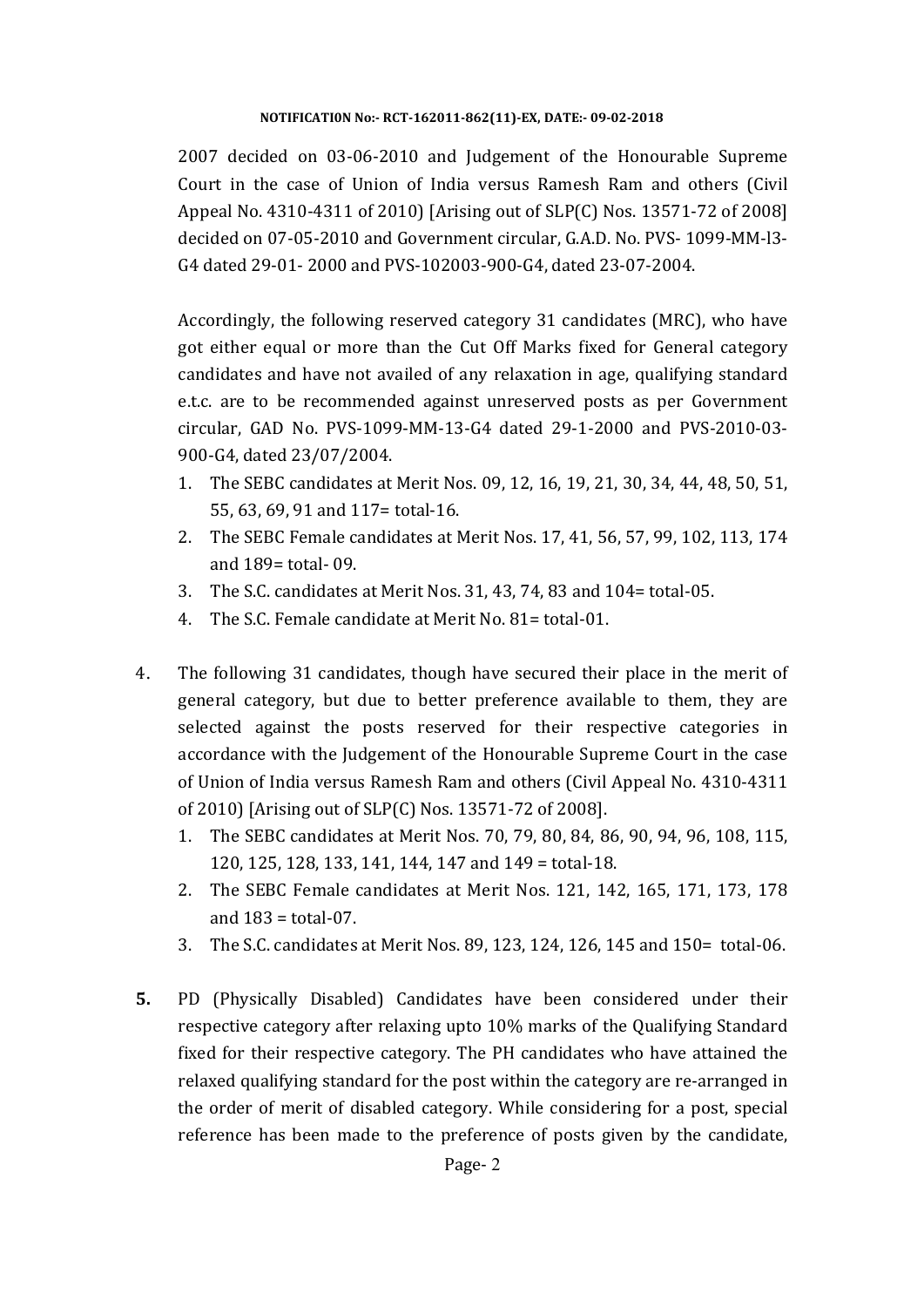applicable disability Level & Type of disability for the post and cadre-wise posts reserved for PD candidates as provided in the Recruitment Advertisement. All such candidates are accommodated against the reserved posts for disabled candidates, in their respective categories.

While going through the process of selection, total 07 Disabled candidates were available for consideration for selection, after relaxing up to  $10\%$  marks of the Cut off Marks fixed for their respective categories. The General category candidates at Rank Nos. 28, 158, 195, 205, 241, SEBC category candidate at Rank No. 243 and S.T. category Female candidate at Rank No. 281, are considered as disabled candidates, after relaxing upto  $10\%$  marks of the Cut Off Marks fixed for their respective categories.

- (a) While considering cadre wise allocation of  $C.T.O.$  cadre posts to General– Disabled Male candidates, all the 47 C.T.O. cadre posts of General Male category are allocated, in order of merit and the Cut Off Marks for C.T.O. cadre posts of General category is derived, which is 449 marks. Then after subtracting 10% Marks from the Cut Off Marks for C.T.O. cadre, the Cut Off Marks for C.T.O. cadre for the Disabled candidates is derived i.e. 404 Marks (i.e. 449-45= 404 Marks). The General-Disabled Male candidate at Rank No. 28 has obtained total 472 Marks and the General-Disabled Male candidate at Rank No. 195 has obtained total 421 Marks i.e. above 404 Marks and hence, they have been allocated/ accommodated in the C.T.O. cadre posts (i.e. their first preferences).
- (b) The General-Disabled Male candidate at Rank No. 241 has obtained total 389 Marks i.e. below Cut Off Marks for C.T.O. cadre i.e. 404 Marks and hence, he has been allocated/accommodated in the A.O. cadre post (his second preference).
- $(c)$  While considering cadre wise allocation of A.O. cadre posts to General-Disabled Male candidates, all the 52 A.O. cadre posts of General Male category are allocated, in order of merit and the Cut Off Marks for A.O. cadre posts of General category is derived, which is 429 marks. Then after subtracting 10% Marks from the Cut Off Marks for A.O. cadre, the Cut Off Marks for C.T.O. cadre for the Disabled candidates is derived i.e. 386 Marks (429-43= 386 Marks). The General-Disabled Male candidate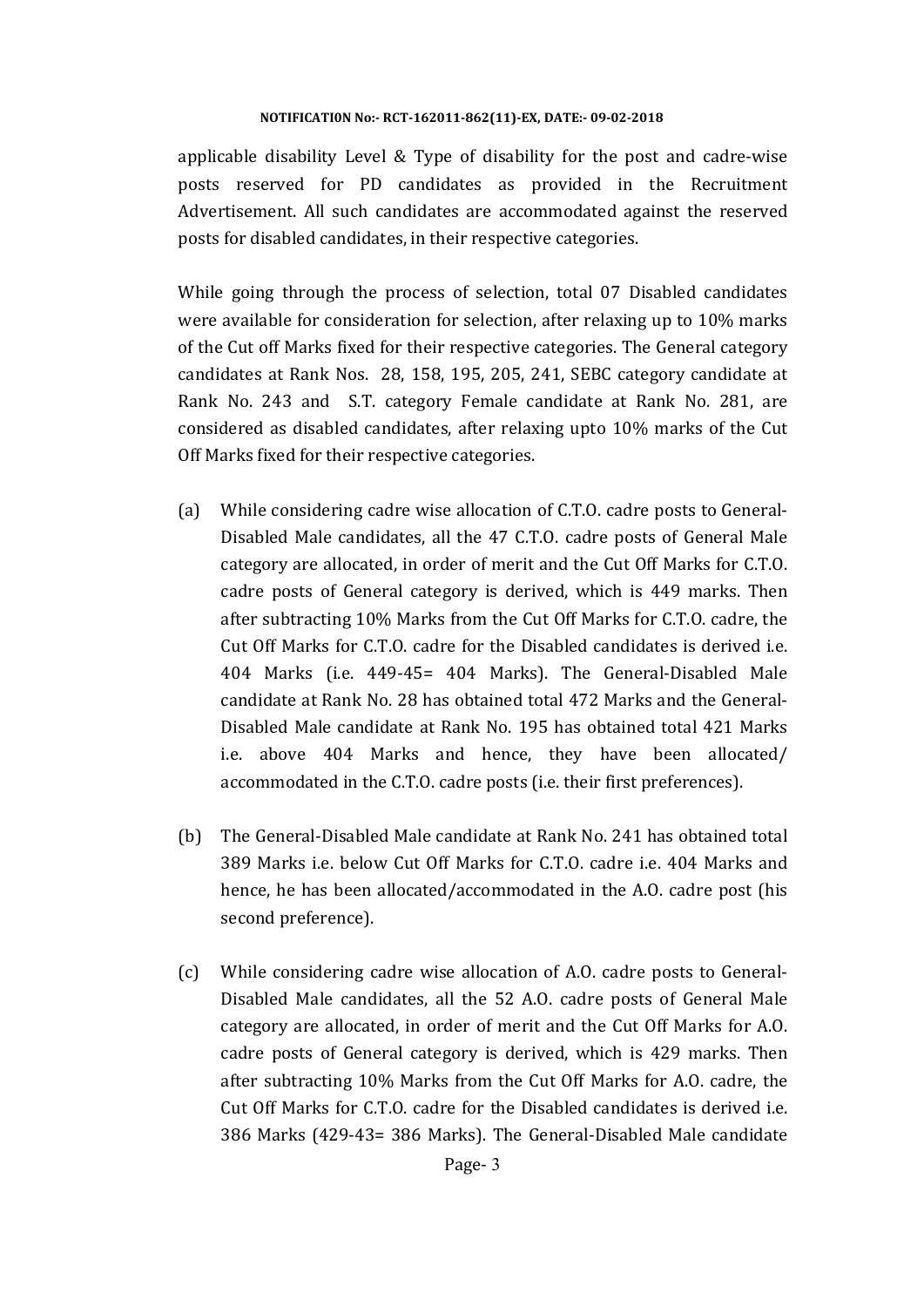at Rank No. 158 has obtained total 428 Marks and the General-Disabled Male candidate at Rank No. 205 has obtained total 418.25 Marks i.e. above 386 Marks and hence, they have been allocated/ accommodated in the A.O. cadre posts (i.e. their first preferences).

- (d) While considering cadre wise allocation of C.T.O. cadre post to SEBC-Disabled Male candidate, all the 23 C.T.O. cadre posts of SEBC Male category are allocated, in order of merit and the Cut Off Marks for C.T.O. cadre posts of SEBC category is derived, which is 426 marks. Then after subtracting  $10\%$  Marks from the Cut Off Marks for C.T.O. cadre, the Cut Off Marks for C.T.O. cadre for the Disabled candidates is derived i.e. 383 Marks (426-42.6=383.4 Marks). The SEBC-Disabled Male candidate at Rank No. 243 has obtained total 378.5 i.e. below Cut Off Marks for C.T.O. cadre i.e. 383 Marks and hence, he has been allocated/accommodated in the A.O. cadre post (i.e. his second preference) reserved for SEBC category.
- (e) Similarly, While considering cadre wise allocation of C.T.O. cadre posts to S.T.-Disabled Female candidates, all the 06 C.T.O. cadre posts of S.T. Female category are allocated, in order of merit and the Cut Off Marks for C.T.O. cadre post is derived, which is 333.5 Marks. Then after subtracting 10% Marks from the Cut Off Marks for C.T.O. cadre, the Cut Off Marks for C.T.O. cadre for the S.T. Female Disabled candidate is derived i.e. 300 Marks (333.5-33.35= 300.15 Marks). The S.T.-Female Disabled candidate at Rank No. 281 has obtained total 317.75 Marks i.e. above 300 Marks and hence, she has been allocated/ accommodated in the C.T.O. cadre post (i.e. her first preference) reserved for S.T. Female category.
- **6.** The Commission regrets its inability to recommend any candidate for the 01 post reserved for Ex-serviceman, as no candidate was available for the interview.
- **7.** In case of equal marks, the merit was assigned taking into consideration the date of birth (i.e. preference is given to the elder).
- **8.** With regard to women reservation as provided for in the Government Notification GAD No. GS/97-13-CRR/1096/2213/G-2, dated 9th April, 1997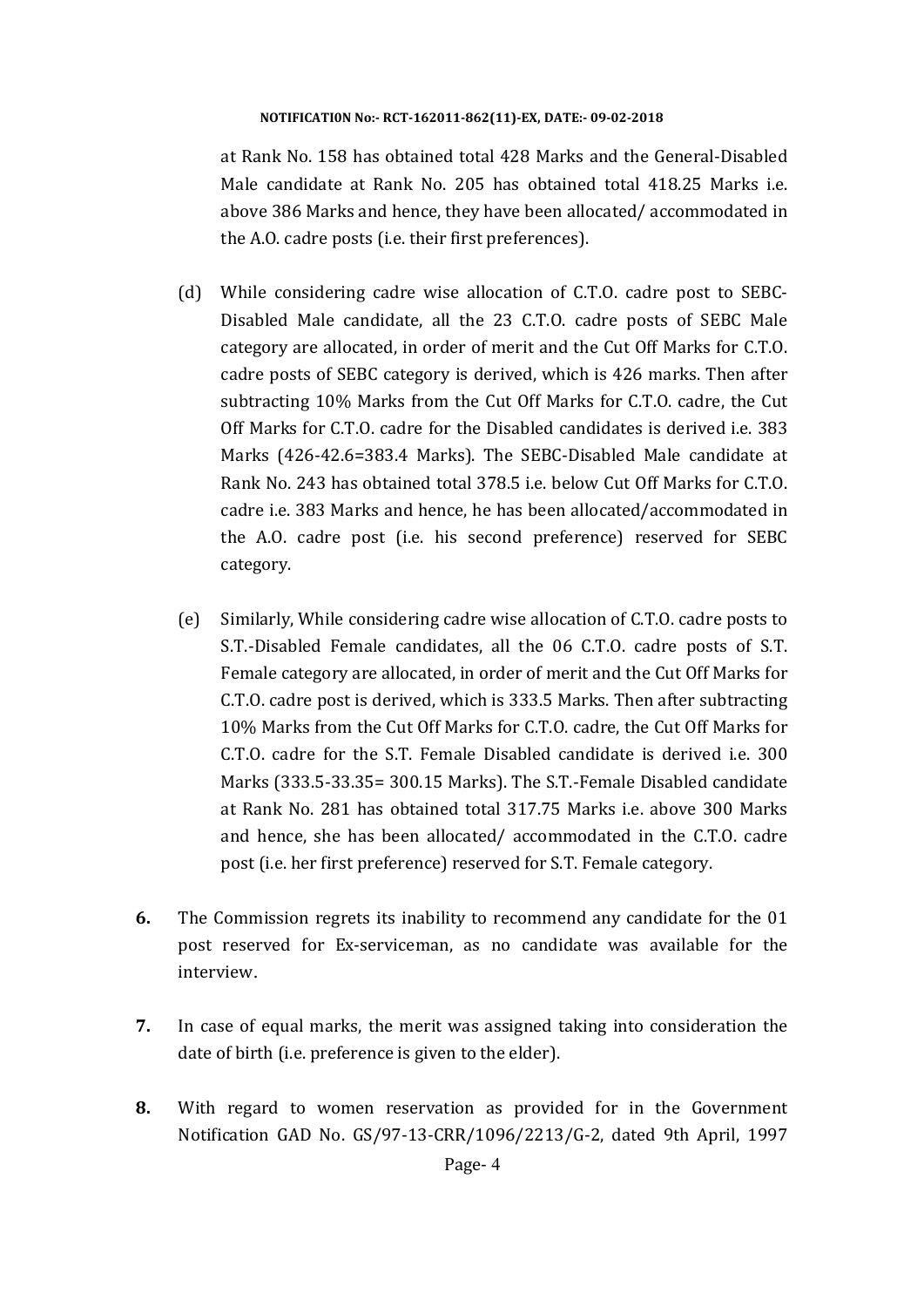and GAD Circular No. CRR/1096/2213/G-2, dated 22nd May, 1997, 91 women candidates (General-47, SEBC-25, S.C.-06 and S.T.-13) are required to be selected. As against this, 47 women candidates of General category (i.e. Rank Nos. 01, 02, 06, 10, 13, 14, 17, 20, 24, 29, 36, 40, 41, 42, 52, 53, 56, 57, 59, 65, 68, 72, 73, 81, 93, 99, 100, 102, 107, 113, 131, 135, 146, 153, 159, 161, 162, 163, 164, 167, 174, 176, 177, 180, 184, 185 and 189), 25 women candidates of SEBC category (i.e. Rank Nos. 121, 142, 165, 171, 173, 178, 183, 192, 201, 212, 213, 215, 216, 217, 219, 220, 223, 224, 227, 229, 230, 231, 232, 233 and 235), 06 women candidates of S.C. category (i.e. Rank Nos. 221, 228, 234, 236, 239 and  $240$ , 13 women candidates of S.T. category (i.e. Rank Nos. 237, 250, 252, 253, 257, 262, 263, 266, 268, 272, 276, 280, 281-Dis.), thus, total 91 women candidates have been selected.

### **NOTE :‐**

- **1.** The following reserved category 31 candidates (MRC), who have got either equal or more than the Cut Off Marks fixed for General category candidates and have not availed of any relaxation in age, qualifying standard e.t.c. are to be recommended against unreserved posts as per Government circular, GAD No. PVS-1099-MM-13-G4 dated 29-1-2000 and PVS-2010-03-900-G4, dated 23/07/2004.
	- a. The SEBC candidates at Merit Nos. 09, 12, 16, 19, 21, 30, 34, 44, 48, 50, 51, 55, 63, 69, 91 and 117= total-16.
	- b. The SEBC Female candidates at Merit Nos. 17, 41, 56, 57, 99, 102, 113, 174 and 189= total- 09.
	- c. The S.C. candidates at Merit Nos. 31, 43, 74, 83 and 104= total-05.
	- d. The S.C. Female candidate at Merit No. 81= total-01.
- **2.** The following 31 candidates, though have secured their place in the merit of general category, but due to better preference available to them, they are selected against the posts reserved for their respective categories in accordance with the Judgement of the Honourable Supreme Court in the case of Union of India versus Ramesh Ram and others (Civil Appeal No. 4310-4311 of 2010) [Arising out of SLP(C) Nos. 13571-72 of 2008].
	- a. The SEBC candidates at Merit Nos. 70, 79, 80, 84, 86, 90, 94, 96, 108, 115, 120, 125, 128, 133, 141, 144, 147 and 149 = total-18.
	- b. The SEBC Female candidates at Merit Nos. 121, 142, 165, 171, 173, 178 and  $183 = \text{total} - 07$ .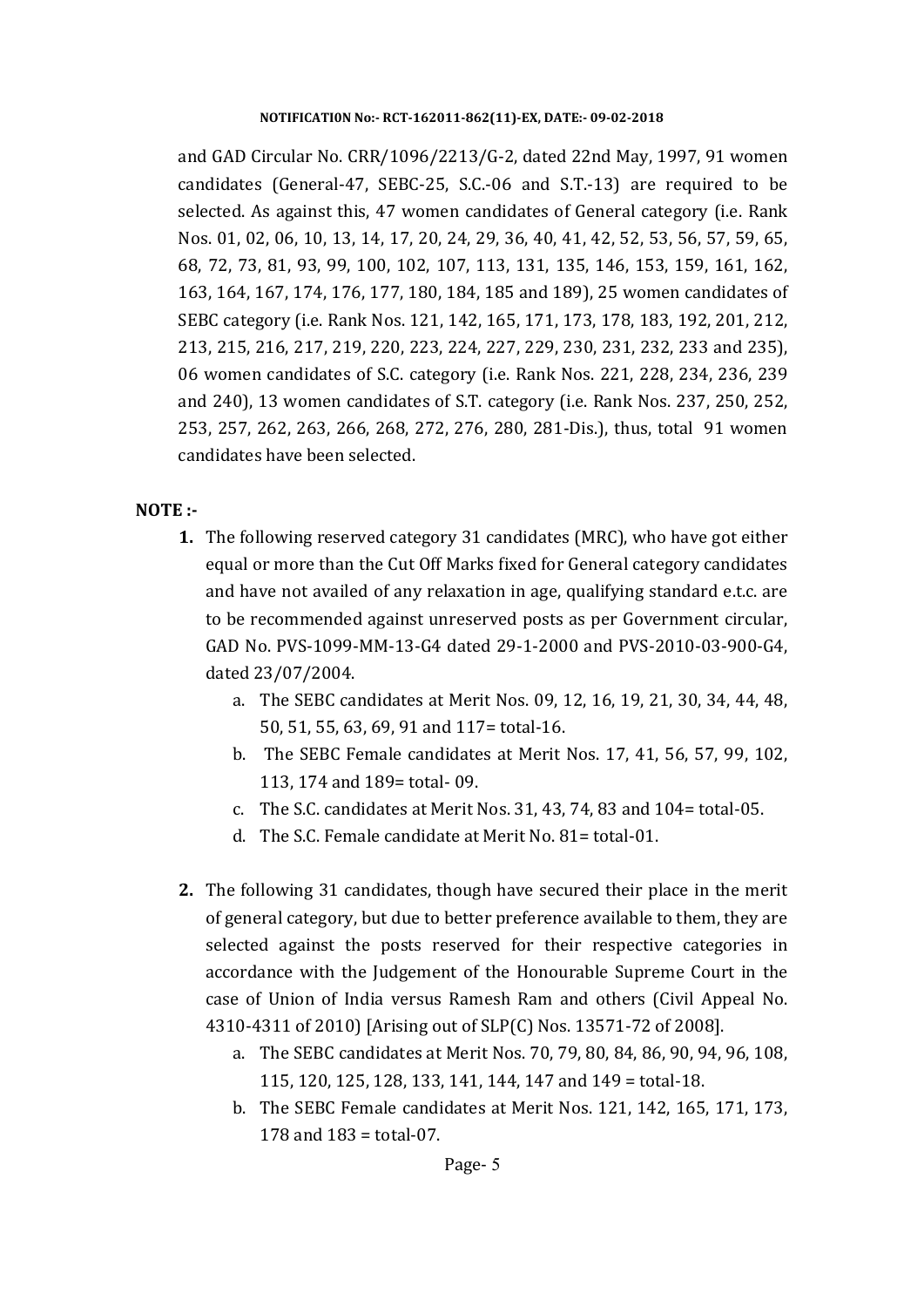- c. The S.C. candidates at Merit Nos. 89, 123, 124, 126, 145 and  $150=$ total‐06.
- **3.** In case of equal marks, the merit is assigned taking into consideration the date of birth (i.e. preference is given to the elder).
- **4.** The Commission regrets its inability to recommend any candidate for the 01 post reserved for Ex-serviceman, as no candidate was available for the interview.
- **5.** The Mark Statements of Viva Voce of the candidates, bearing E.No. 908 to E.No. 915, who were called for interview conditionally, are kept in sealed cover, in view of the Honourable High Court's order dated 23rd January, 2018, in S.C.A. Nos. 22903/2017, 22981/2017, 23220/2017, 23372/2017, 23402/2017 and 1297/2018.
- **6.** The mere success in the examination shall not confer any right to appointment and no candidate shall be appointed to the post unless the Government is satisfied, after such inquiries as may be considered necessary that the candidate is suitable in all respect for appointment to the post.
- **7.** The order of preference for the posts indicated by the candidate shall not confer any right to him for appointment to such posts. Having regard to the rank in the order of merit and the number of posts available, the preference given by the candidate shall be considered and appropriately allotment will be decided by the Government at the time of appointment.
- **8.** Marks of the candidates, appeared for main examination, has been made online for viewing to the concerned candidate online on the web-link to be published on the web-site of the Commission from 15<sup>th</sup> February, **2018, 12pm onwards upto 15 days**
- **9.** The above result is subject to revision after rechecking of marks of those candidates who apply for rechecking of marks of the Main Written Examination, within 30 days from the date of the Notification, as per the Rule 20 (1) of the Gujarat Accounts Services, Class-II and the Gujarat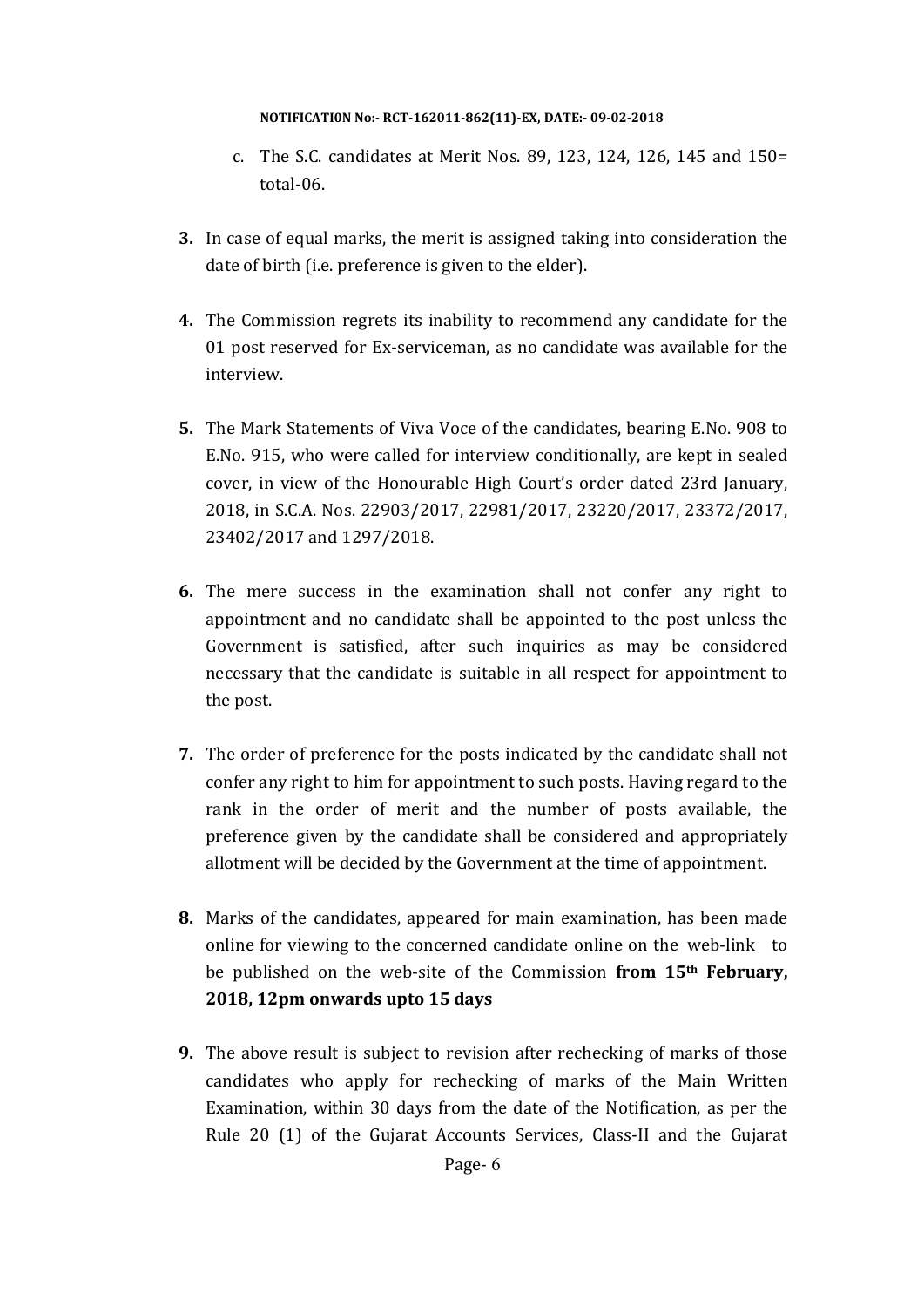Commercial Tax Services, Class-II, Combined Competitive Examination Rules 2013 and amendments made thereafter from time to time.

- **10.** Candidates appeared in the Main Written Examination and desire for **rechecking of marks**, are requested to send their application along with requisite information and fees as mentioned in the Advertisement for rechecking of marks **within 30 days from the date of declaration of this result** as per the Rule 20(1) of the the Gujarat Accounts Services, Class-II and the Gujarat Commercial Tax Services, Class-II Combined Competitive Examination Rules, 2013
- **11.** Candidates appeared in the Main Written Examination and desire to receive Mark-sheet of Main Examination, are requested to send their application along with requisite information and fees as mentioned in the Advertisement **within 15 days from the date of declaration of this result.**
- **12.Applications received beyond the above time limit shall not be considered.**
- **13.**As decided by the Commission, candidates shall apply **with fees of Rs.100/‐ per paper to receive copy of their written answer sheets.** The payment should be made **through post office only** by downloading post office challan from **https://gpsc-ojas.gujarat.gov.in** to receive digital copy of answer sheet on the registered e-mail of the candidate. Physical copy of answer sheet shall be made available on the registered address of the candidate through speed-post following the above-said procedure with addition of applicable charge Rs.50/- as speed-post charge. This system will **commence from 19‐02‐2018**. Candidates are advised to visit Commission's website **https://gpsc‐ojas.gujarat.gov.in** for further instructions and guidelines time to time.
- **14.**This result is subject to the final decision in the S.C.A. Nos. 22903/2017, 22981/2017, 23220/2017, 23372/2017, 23402/2017 and 1297/2018.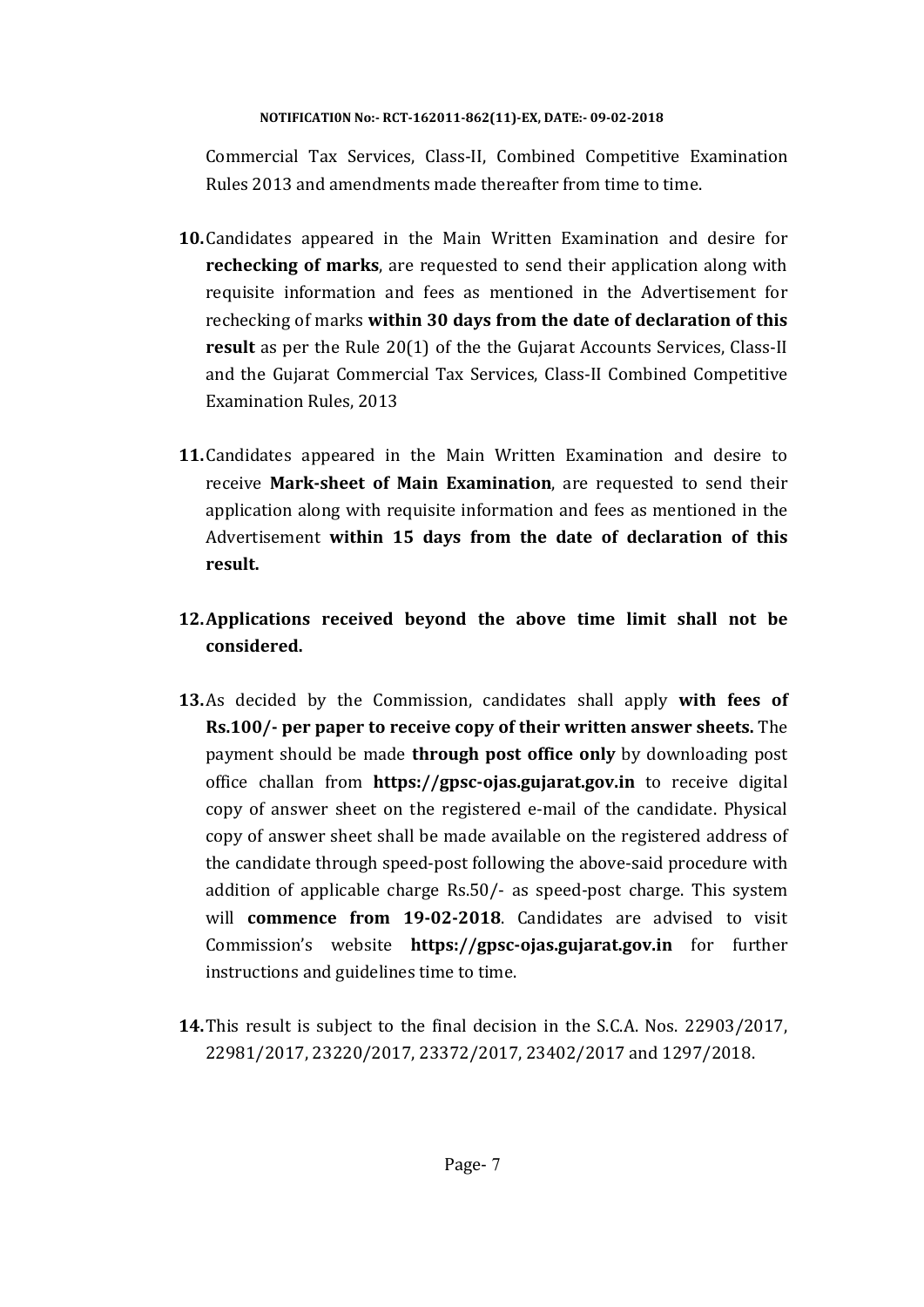**15.**The result is also available on Commission's website: https://gpsc.gujarat.gov.in; **https://gpsc‐ojas.gujarat.gov.in, GPSC mobile application: GPSC (Official)** and on **Twitter: @GPSC\_OFFICIAL**

(H.J. PAREKH) Place:- GANDHINAGAR SECRETARY Date:- 09-02-2018 GUJARAT PUBLIC SERVICE COMMISSION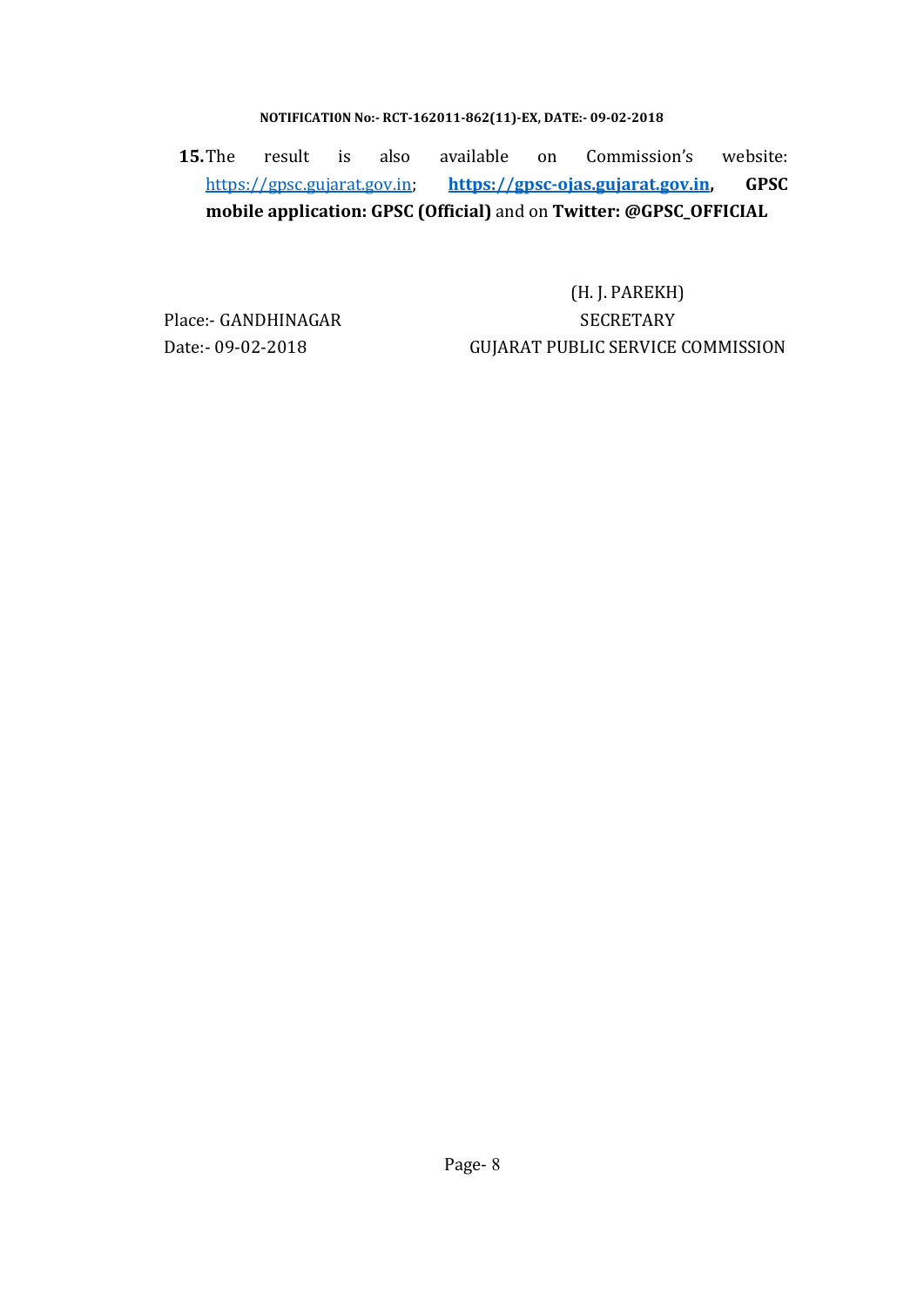# **GUJARAT PUBLIC SERVICE COMMISSION**

# **ANNEXURE ‐ I (Part‐I)**

# **Part‐I :‐ List of Successful Candidates for recommendation for appointment to the Government.**

# Post:- Accounts Officer, Class-II and Commercial Tax Officer, Class-II, Advt. No. 37/2016-17

**Date of Interview : 1st January, 2018 to 25th January, 2018**

### **Qualifying Standards (Cut off Marks) :‐**

| 1) | <b>General Male</b>     | 429.00 Marks                                                                                               |
|----|-------------------------|------------------------------------------------------------------------------------------------------------|
| 2) | <b>General Female</b>   | 422.25 Marks                                                                                               |
| 3) | <b>S&amp;EBC Male</b>   | 415.75 Marks                                                                                               |
| 4) | <b>S&amp;EBC Female</b> | 398.25 Marks                                                                                               |
| 5) | S.C. Male               | 406.50 Marks                                                                                               |
| 6) | S.C. Female             | 389.25 Marks                                                                                               |
| 7) | S.T. Male               | 326.25 Marks                                                                                               |
| 8) | S.T. Female             | 322.75 Marks                                                                                               |
| 9) | <b>Disabled</b>         | Gen-M-389.00, SEBC-M-378.50 & S.T.-Fem.-317.75<br>(up to 10% of cut off marks in each category is relaxed) |

| Sr.<br>No.     | Seat No.  | Name of Candidate                     | $\mid$ Code $\mid$ ENo. $\mid$ M/F. $\mid$ Catego $\mid$ |     |          | ry   | Disabled/<br>Widow | Written<br>Marks | <b>Viva</b><br>Voce | <b>Total</b> | <b>Birth Date</b> | AO             | <b>CTO</b> | <b>Treated</b> | Indicative<br><b>Allotment</b> | <b>Remarks</b> |
|----------------|-----------|---------------------------------------|----------------------------------------------------------|-----|----------|------|--------------------|------------------|---------------------|--------------|-------------------|----------------|------------|----------------|--------------------------------|----------------|
|                | 101002606 | Kum. Avani Bharatkumar Vasani         | <b>EDI</b>                                               |     | 72 Fem.  |      |                    | 518.25           | 65                  | 583.25       | 26-Mar-93         |                | 2          | $GF-001$       | GF-AO-01                       |                |
| 2              | 101025947 | Kum. Heenaba Jagdishsinh Jadeja       | <b>EVF</b>                                               |     | 568 Fem. |      |                    | 465.50           | 66                  | 531.50       | 28-Jan-94         | $\mathcal{D}$  |            | GF-002         | GF-CTO-01                      |                |
| 3              | 101038202 | Shri Shailesh Babubhai Patel          | QFH                                                      | 822 |          |      |                    | 459.25           | 55                  | 514.25       | 16-Aug-80         | $\overline{2}$ |            | $GM-001$       | GM-CTO-01                      |                |
| $\overline{4}$ | 101007229 | Shri Chiragkumar Hasmukhlal Rajde     | EWB                                                      | 577 |          |      |                    | 454.00           | 59                  | 513.00       | 29-Jul-92         | $\mathcal{D}$  |            | $GM-002$       | GM-CTO-02                      |                |
| 5              | 101000839 | Shri Rohan Bipinbhai Mehta            | EBI                                                      | 30  |          |      |                    | 445.75           | 50                  | 495.75       | 24-Jul-96         | $\overline{2}$ |            | GM-003         | GM-CTO-03                      |                |
| 6              | 101000751 | Kum. Jahnavi Kishorbhai Dubal         | <b>EBG</b>                                               |     | 23 Fem.  |      |                    | 435.25           | 58                  | 493.25       | 24-Dec-84         | 2              |            | GF-003         | GF-CTO-02                      |                |
|                | 101006520 | Shri Kuldipsinh Bhupendrasinh Gohil   | EGP                                                      | 153 |          |      |                    | 443.00           | 50                  | 493.00       | 15-Mar-89         | 2              |            | $GM-004$       | GM-CTO-04                      |                |
| 8              | 101006153 | Shri Sharadbhai Jayantibhai Gajipara  | <b>EDQ</b>                                               | 144 |          |      |                    | 434.25           | 58                  | 492.25       | 12-Mar-93         | 2              |            | GM-005         | GM-CTO-05                      |                |
| 9              | 101006409 | Shri Ketanbhai Dashrathbhai Prajapati | EGG                                                      | 149 |          | SEBC |                    | 438.00           | 53                  | 491.00       | 3-Jan-88          | $\overline{2}$ |            | GM-006         | GM-CTO-06                      |                |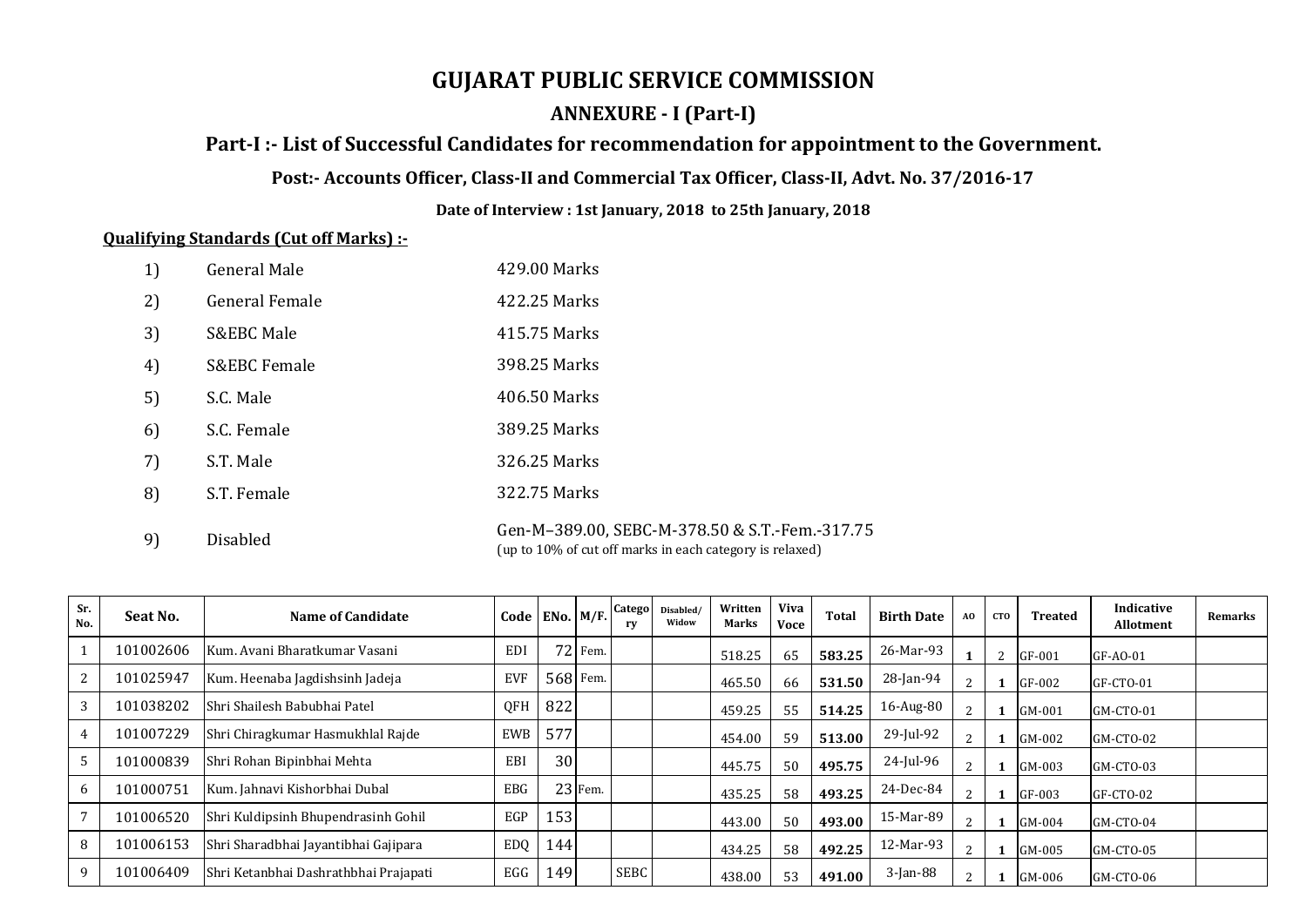| Sr.<br>No. | Seat No.  | <b>Name of Candidate</b>                 |            | Code   ENo. $M/F$ . |          | Catego<br>ry | Disabled/<br>Widow | Written<br>Marks | <b>Viva</b><br><b>Voce</b> | Total  | <b>Birth Date</b> | AO             | <b>CTO</b>   | <b>Treated</b> | Indicative<br><b>Allotment</b> | Remarks |
|------------|-----------|------------------------------------------|------------|---------------------|----------|--------------|--------------------|------------------|----------------------------|--------|-------------------|----------------|--------------|----------------|--------------------------------|---------|
| 10         | 101018956 | Kum. Bhoomika Girdharbhai Gevariya       | EOQ        | 392                 | Fem.     |              |                    | 442.50           | 48                         | 490.50 | 12-Nov-94         | $\mathbf{1}$   | 2            | GF-004         | GF-AO-02                       |         |
| 11         | 101025913 | Shri Praveensingh Dalpatsingh Jaitawat   | <b>EVX</b> | 567                 |          |              |                    | 432.00           | 58                         | 490.00 | 12-Sep-88         | $\mathbf{2}$   | 1            | GM-007         | GM-CTO-07                      |         |
| 12         | 101030823 | Shri Ankitkumar Sureshbhai Dhobi         | EZX        | 680                 |          | <b>SEBC</b>  |                    | 437.50           | 50                         | 487.50 | 7-Apr-89          | 2              | 1            | GM-008         | GM-CTO-08                      |         |
| 13         | 101024832 | Kum. Himadri Jaydevbhai Bhatt            | <b>ETK</b> |                     | 532 Fem. |              |                    | 434.75           | 52                         | 486.75 | 13-Jul-90         | $\mathbf{2}$   | 1            | GF-005         | GF-CTO-03                      |         |
| 14         | 101006269 | Kum. Viralkumari Rameshchandra Makadia   | EFY        |                     | 146 Fem. |              |                    | 431.25           | 55                         | 486.25 | 19-Jan-78         | $\mathbf{2}$   | $\mathbf{1}$ | $GF-006$       | GF-CTO-04                      |         |
| 15         | 101007220 | Shri Akshar Prakashchandra Vyas          | <b>EFS</b> | 162                 |          |              |                    | 441.00           | 45                         | 486.00 | 3-Dec-95          | $2^{\circ}$    | 1            | GM-009         | GM-CTO-09                      |         |
| 16         | 101011901 | Shri Rajendrasinh Balvantsinh Dodia      | EZQ        | 669                 |          | <b>SEBC</b>  |                    | 428.25           | 57                         | 485.25 | 19-Oct-82         | $2^{\circ}$    | 1            | GM-010         | GM-CTO-10                      |         |
| 17         | 101003591 | Kum. Puja Hareshbhai Vaja                | <b>EFM</b> | 91                  | Fem.     | SEBC         |                    | 449.75           | 35                         | 484.75 | 31-May-93         | $2^{\circ}$    | $\mathbf{1}$ | GF-007         | GF-CTO-05                      |         |
| 18         | 101000510 | Shri Sandipkumar Govindlal Barot         | EOZ        | 361                 |          |              |                    | 419.00           | 62                         | 481.00 | 22-Jan-88         | $\mathbf{2}$   | 1            | GM-011         | GM-CTO-11                      |         |
| 19         | 101032442 | Shri Janak Merubhai Odedra               | EZK        | 710                 |          | <b>SEBC</b>  |                    | 408.00           | 70                         | 478.00 | 29-Sep-90         | $2^{\circ}$    | 1            | GM-012         | GM-CTO-12                      |         |
| 20         | 101022678 | Kum. Deepa Hasmukhbhai Kotak             | ESE        |                     | 490 Fem. |              |                    | 440.50           | 37                         | 477.50 | 2-Nov-87          | $2^{\circ}$    | 1            | GF-008         | GF-CTO-06                      |         |
| 21         | 101029003 | Shri Vishnubhai Hirabhai Desai           | <b>EYE</b> | 625                 |          | <b>SEBC</b>  |                    | 429.00           | 48                         | 477.00 | 8-Aug-90          | $2^{\circ}$    | $\mathbf{1}$ | GM-013         | GM-CTO-13                      |         |
| 22         | 101022147 | Shri Yuvrajsinh Anirudhsinh Gohil        | <b>ESL</b> | 476                 |          |              |                    | 423.75           | 53                         | 476.75 | 29-Jun-90         | $2^{\circ}$    | $\mathbf{1}$ | GM-014         | GM-CTO-14                      |         |
| 23         | 101040925 | Shri Rajnikant Vinubhai Mania            | QHJ        | 878                 |          |              |                    | 425.50           | 50                         | 475.50 | 19-Jun-90         | $\mathbf{2}$   | $\mathbf{1}$ | GM-015         | GM-CTO-15                      |         |
| 24         | 101006166 | Kum. Pinal Arvindkumar Thaker            | EGZ        | 145                 | Fem.     |              |                    | 426.50           | 48                         | 474.50 | 31-Aug-92         | $\mathbf{1}$   | 2            | GF-009         | GF-AO-03                       |         |
| 25         | 101026283 | Shri Brij Pushkerbhai Bhatt              | <b>EVV</b> | 572                 |          |              |                    | 428.00           | 46                         | 474.00 | 24-Apr-93         | $\mathbf{1}$   | $\mathbf{2}$ | GM-016         | GM-AO-01                       |         |
| 26         | 101013918 | Shri Hrushikesh Dave                     | <b>ELM</b> | 284                 |          |              |                    | 411.75           | 62                         | 473.75 | 5-Nov-85          | $\mathbf{2}$   | $\mathbf{1}$ | GM-017         | GM-CTO-16                      |         |
| 27         | 101008303 | Shri Yuvrajsinh Pravinsinh Jadeja        | EFU        | 187                 |          |              |                    | 418.75           | 54                         | 472.75 | 23-Aug-93         | $\mathbf{2}$   | $\mathbf{1}$ | GM-018         | GM-CTO-17                      |         |
| 28         | 101003864 | Shri Kuvarsinh Bharatsinh Gohil          | <b>ETD</b> | 473                 |          |              | Disabled           | 422.50           | 50                         | 472.50 | 9-Jul-83          | $2^{\circ}$    | $\mathbf{1}$ | GM-019         | GM-CTO-18                      |         |
| 29         | 101025233 | Kum. Karishmabanu Rasidkhan Pathan       | <b>EVE</b> |                     | 555 Fem. |              |                    | 439.75           | 32                         | 471.75 | 3-Jun-92          | $\mathbf{1}$   | $\mathbf{2}$ | GF-010         | GF-AO-04                       |         |
| 30         | 101003428 | Shri Bharatbhai Limbabhai Jiyad          | <b>EDC</b> | 86                  |          | <b>SEBC</b>  |                    | 415.75           | 54                         | 469.75 | 4-Jul-93          | $2^{\circ}$    | $\mathbf{1}$ | GM-020         | GM-CTO-19                      |         |
| 31         | 101031170 | Shri Yogeshkumar Kanjibhai Maru          | EZP        | 686                 |          | S.C.         |                    | 421.75           | 48                         | 469.75 | 2-Jul-94          | $\mathbf{2}$   | 1            | GM-021         | GM-CTO-20                      |         |
| 32         | 101017380 | Shri Shahrukhkhan Najirahemadkhan Pathan | <b>ELX</b> | 358                 |          |              |                    | 423.75           | 45                         | 468.75 | 17-Oct-94         | $\mathbf{2}$   | 1            | GM-022         | GM-CTO-21                      |         |
| 33         | 101001180 | Shri Sanjaykumar Khushalbhai Thummar     | EOX        | 365                 |          |              |                    | 414.50           | 54                         | 468.50 | 25-Jan-82         | $\overline{2}$ |              | 1 GM-023       | GM-CTO-22                      |         |
| 34         | 101027968 | Shri Vipul Bhanjibhai Prajapati          | EWW        | 607                 |          | <b>SEBC</b>  |                    | 426.25           | 42                         | 468.25 | 20-Jun-82         | $\mathbf{2}$   | 1            | GM-024         | GM-CTO-23                      |         |
| 35         | 101001748 | Shri Pareshkumar Vasantlal Barva         | ECD        | 53                  |          |              |                    | 431.00           | 37                         | 468.00 | 10-Jun-92         | $\mathbf{2}$   | $\mathbf{1}$ | GM-025         | GM-CTO-24                      |         |
| 36         | 101033352 | Kum. Archanaben Ashokkumar Dube          | QCA        |                     | 736 Fem. |              |                    | 417.75           | 50                         | 467.75 | 28-Jun-88         | $\mathbf{2}$   | 1            | GF-011         | GF-CTO-07                      |         |
| 37         | 101017318 | Shri Ravirajsinh Pravinsinh Vaghela      | EMM        | 356                 |          |              |                    | 422.50           | 45                         | 467.50 | 11-Aug-88         | $2^{\circ}$    | $\mathbf{1}$ | GM-026         | GM-CTO-25                      |         |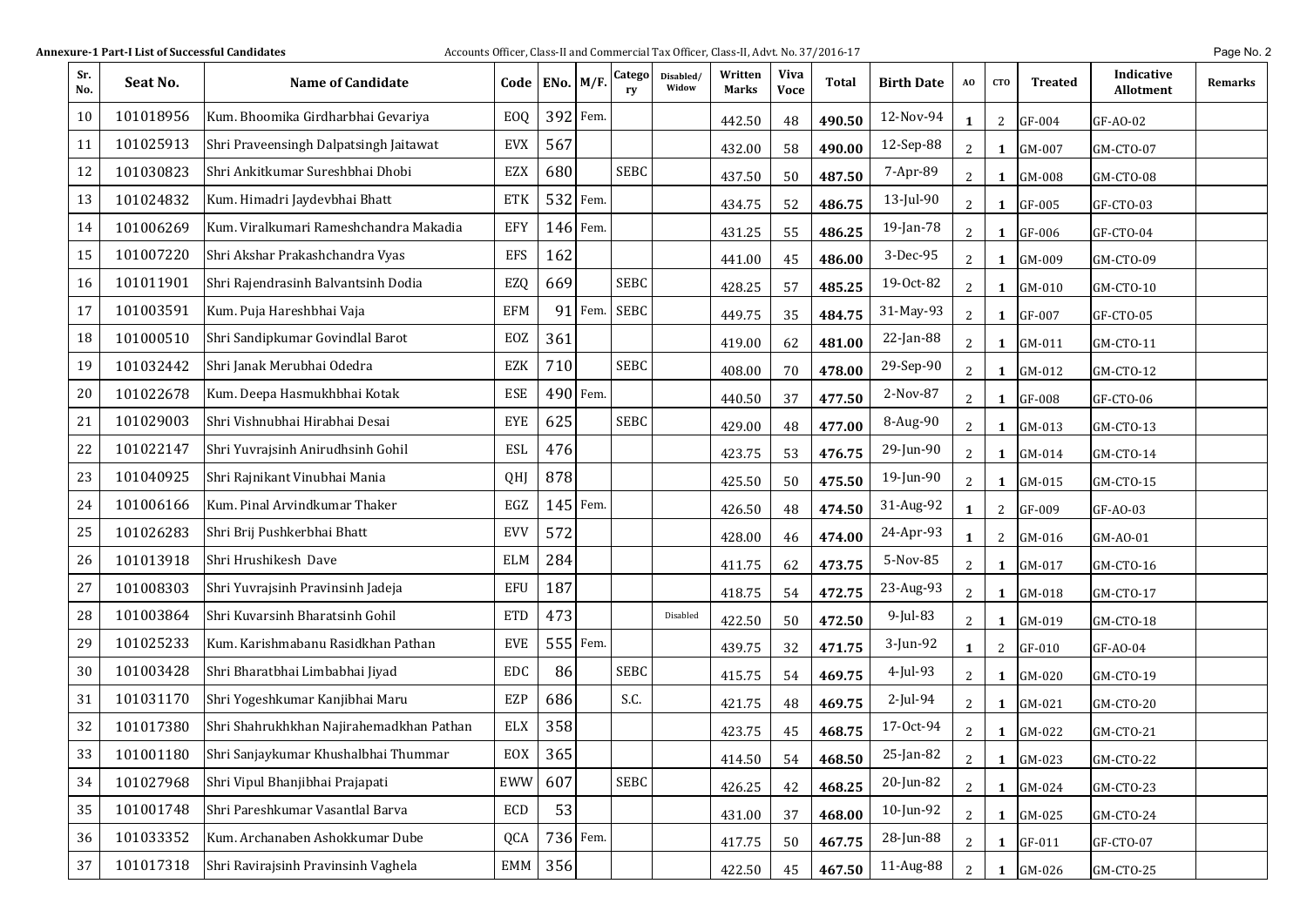| Sr.<br>No. | Seat No.  | <b>Name of Candidate</b>               |                 | Code   ENo. $M/F$ . |            | Catego<br>ry | Disabled/<br>Widow | Written<br>Marks | Viva<br><b>Voce</b> | Total  | <b>Birth Date</b> | AO             | <b>CTO</b>   | Treated  | Indicative<br><b>Allotment</b> | Remarks |
|------------|-----------|----------------------------------------|-----------------|---------------------|------------|--------------|--------------------|------------------|---------------------|--------|-------------------|----------------|--------------|----------|--------------------------------|---------|
| 38         | 101039503 | Shri Sanjaykumar Khodabhai Patel       | QFL             | 846                 |            |              |                    | 405.50           | 62                  | 467.50 | 30-Jul-89         | $\mathbf{2}$   | 1            | GM-027   | GM-CTO-26                      |         |
| 39         | 101037159 | Shri Jignesh Labhubhai Vaghani         | QEH             | 791                 |            |              |                    | 438.75           | 28                  | 466.75 | 6-Jun-93          | $\mathbf{2}$   | 1            | GM-028   | GM-CTO-27                      |         |
| 40         | 101001811 | Kum. Avaniben Prashantbhai Joshi       | ECV             | 56                  | Fem.       |              |                    | 419.50           | 47                  | 466.50 | 16-Mar-94         | $\mathbf{1}$   | $\mathbf{2}$ | GF-012   | GF-AO-05                       |         |
| 41         | 101019909 | Kum. Poojaben Rasikbhai Prajapati      | EPQ             | 408                 | Fem.       | <b>SEBC</b>  |                    | 406.25           | 60                  | 466.25 | 5-Feb-93          | $2^{\circ}$    | 1            | GF-013   | GF-CTO-08                      |         |
| 42         | 101016172 | Smt. Bijal Jatin Bhavsar               | <b>EMS</b>      | 337                 | Fem.       |              |                    | 427.25           | 38                  | 465.25 | 8-Jul-80          | $2^{\circ}$    | 1            | GF-014   | GF-CTO-09                      |         |
| 43         | 101003956 | Shri Swaman Neeravbhai Patel           | <b>EEJ</b>      | 103                 |            | S.C.         |                    | 424.75           | 40                  | 464.75 | 19-Aug-89         | $\mathbf{2}$   | 1            | GM-029   | GM-CTO-28                      |         |
| 44         | 101003548 | Shri Hiteshkumar Naranbhai Dangar      | <b>ECT</b>      | 90                  |            | <b>SEBC</b>  |                    | 414.50           | 50                  | 464.50 | 12-Oct-82         | $\mathbf{2}$   | 1            | GM-030   | GM-CTO-29                      |         |
| 45         | 101000306 | Shri Mahipalsinh Dolatsinh Parmar      | EA <sub>0</sub> | 9                   |            |              |                    | 419.00           | 45                  | 464.00 | 31-May-90         | $\mathbf{2}$   | 1            | GM-031   | GM-CTO-30                      |         |
| 46         | 101022227 | Shri Maheshkumar Balkrushna Pandit     | <b>ESM</b>      | 478                 |            |              |                    | 411.25           | 52                  | 463.25 | 17-Sep-86         | $2^{\circ}$    | 1            | GM-032   | GM-CTO-31                      |         |
| 47         | 101001985 | Shri Nikunjkumar Ghanshyambhai Thakkar | ERD             | 417                 |            |              |                    | 413.25           | 50                  | 463.25 | 5-Jul-90          | $2^{\circ}$    | $\mathbf{1}$ | GM-033   | GM-CTO-32                      |         |
| 48         | 101007023 | Shri Yograjsinh Rajendrasinh Bhambhala | EUS             | 545                 |            | <b>SEBC</b>  |                    | 411.75           | 50                  | 461.75 | 11-Aug-89         | $\mathbf{2}$   | 1            | GM-034   | GM-CTO-33                      |         |
| 49         | 101018133 | Shri Akshar Nayanbhai Shah             | EOH             | 378                 |            |              |                    | 407.00           | 54                  | 461.00 | 12-Sep-95         | $2^{\circ}$    | $\mathbf{1}$ | GM-035   | GM-CTO-34                      |         |
| 50         | 101027241 | Shri Ganpatbhai Ramsangbhai Solanki    | EWC             | 596                 |            | <b>SEBC</b>  |                    | 403.75           | 57                  | 460.75 | 29-Oct-87         | $2^{\circ}$    | 1            | GM-036   | GM-CTO-35                      |         |
| 51         | 101003437 | Shri Shailesh Vallabhbhai Kalsariya    | ECE             | 87                  |            | <b>SEBC</b>  |                    | 430.00           | 30                  | 460.00 | 15-Feb-90         | $2^{\circ}$    | 1            | GM-037   | GM-CTO-36                      |         |
| 52         | 101003471 | Kum. Nikita Ratilal Patolia            | <b>EDE</b>      |                     | 89 Fem.    |              |                    | 415.00           | 45                  | 460.00 | 10-Oct-94         | $2^{\circ}$    | $\mathbf{1}$ | GF-015   | GF-CTO-10                      |         |
| 53         | 101002543 | Kum. Parvatiben Omkar Sharma           | <b>EDD</b>      | 71                  | Fem.       |              |                    | 422.75           | 37                  | 459.75 | 1-Jun-82          | $\overline{2}$ | $\mathbf{1}$ | GF-016   | GF-CTO-11                      |         |
| 54         | 101014683 | Shri Bhavin Axaykumar Bhatt            | EJW             | 299                 |            |              |                    | 407.00           | 52                  | 459.00 | 31-May-80         | $2^{\circ}$    | $\mathbf{1}$ | GM-038   | GM-CTO-37                      |         |
| 55         | 101015189 | Shri Nikunj Mahendrabhai Prajapati     | QFJ             | 815                 |            | <b>SEBC</b>  |                    | 423.50           | 35                  | 458.50 | 22-Jul-85         | $2^{\circ}$    | 1            | GM-039   | GM-CTO-38                      |         |
| 56         | 101006916 | Kum. Drashti Vinay Prajapati           | <b>EHE</b>      |                     | $158$ Fem. | <b>SEBC</b>  |                    | 410.25           | 48                  | 458.25 | 11-Jan-92         | $\mathbf{2}$   | $\mathbf{1}$ | GF-017   | GF-CTO-12                      |         |
| 57         | 101000153 | Kum. Inaben Jagubhai Vakatar           | EAP             |                     |            | 5 Fem. SEBC  |                    | 411.25           | 47                  | 458.25 | 25-Nov-93         | $\overline{2}$ | $\mathbf{1}$ | GF-018   | GF-CTO-13                      |         |
| 58         | 101032362 | Shri Chiragkumar Lallubhai Patel       | QBC             | 709                 |            |              |                    | 419.50           | 38                  | 457.50 | 15-Jul-90         | $\mathbf{2}$   | $\mathbf{1}$ | GM-040   | GM-CTO-39                      |         |
| 59         | 101009218 | Kum. Dhrutiben Vijaykumar Soni         | <b>EHT</b>      | 213                 | Fem.       |              |                    | 404.50           | 52                  | 456.50 | 17-Aug-91         | $\overline{2}$ | $\mathbf{1}$ | GF-019   | GF-CTO-14                      |         |
| 60         | 101038810 | Shri Dharmesh Mansukhbhai Lakhani      | QFE             | 831                 |            |              |                    | 410.25           | 45                  | 455.25 | 4-Feb-89          | $\mathbf{2}$   | $\mathbf{1}$ | GM-041   | GM-CTO-40                      |         |
| 61         | 101000242 | Shri Bhaveshkumar Vikrambhai Patel     | EAC             | 7                   |            |              |                    | 395.50           | 59                  | 454.50 | 7-Aug-89          | $2^{\circ}$    |              | 1 GM-042 | GM-CTO-41                      |         |
| 62         | 101019209 | Shri Rohit Prabhudas Lalwani           | EPJ             | 397                 |            |              |                    | 395.75           | 58                  | 453.75 | 23-Aug-86         | $\mathbf{1}$   | $\mathbf{2}$ | GM-043   | GM-AO-02                       |         |
| 63         | 101020182 | Shri Parimal Sunilkumar Rana           | ERU             | 423                 |            | <b>SEBC</b>  |                    | 415.00           | 38                  | 453.00 | 7-Jun-87          | $\mathbf{2}$   | 1            | GM-044   | GM-CTO-42                      |         |
| 64         | 101031890 | Shri Brijrajsinh Hardevsinh Chavada    | QBH             | 703                 |            |              |                    | 401.00           | 52                  | 453.00 | 20-Jul-89         | $\mathbf{2}$   | 1            | GM-045   | GM-CTO-43                      |         |
| 65         | 101019641 | Kum. Keyuri Harsukhlal Trivedi         | EOF             |                     | 405 Fem.   |              |                    | 407.75           | 45                  | 452.75 | 23-Jun-90         | 1              |              | 2 GF-020 | GF-AO-06                       |         |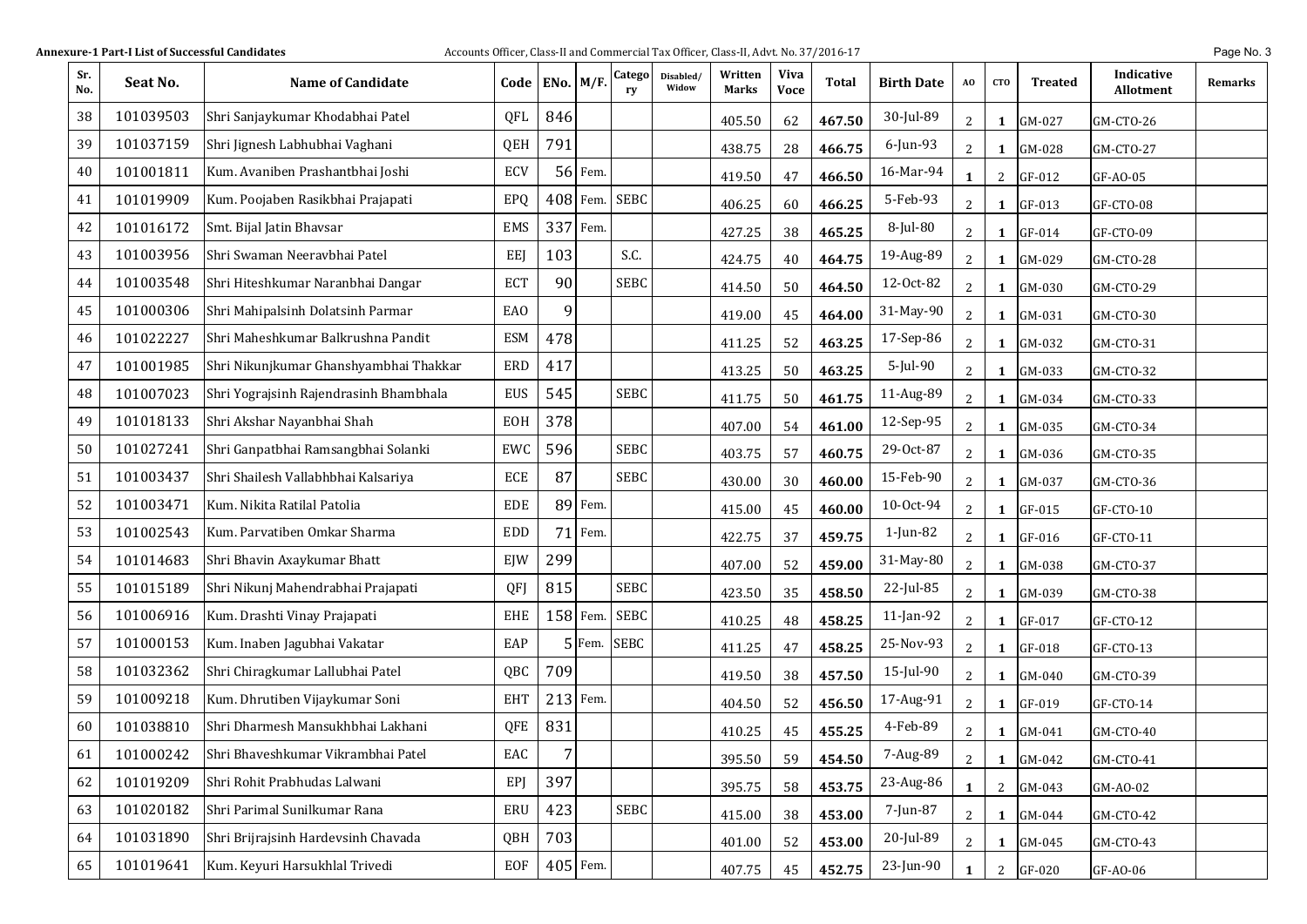| Sr.<br>No. | Seat No.  | <b>Name of Candidate</b>               |            | Code   ENo. $M/F$ . |            | Catego<br>ry | Disabled/<br>Widow | Written<br>Marks | <b>Viva</b><br><b>Voce</b> | <b>Total</b> | <b>Birth Date</b> | AO             | <b>CTO</b>   | <b>Treated</b> | Indicative<br><b>Allotment</b> | Remarks       |
|------------|-----------|----------------------------------------|------------|---------------------|------------|--------------|--------------------|------------------|----------------------------|--------------|-------------------|----------------|--------------|----------------|--------------------------------|---------------|
| 66         | 101025153 | Shri Krushnkumarsinh Mahavirsinh Gohil | <b>EVN</b> | 552                 |            |              |                    | 417.25           | 35                         | 452.25       | 22-Feb-94         | $\overline{2}$ | 1            | GM-046         | GM-CTO-44                      |               |
| 67         | 101014223 | Shri Brijeshkumar Bharatbhai Upadhyay  | QEG        | 779                 |            |              |                    | 386.00           | 65                         | 451.00       | 21-Mar-83         | $\overline{2}$ | 1            | GM-047         | GM-CTO-45                      |               |
| 68         | 101004497 | Kum. Naimisha Rajeshkumar Bhatt        | EEZ        |                     | $118$ Fem. |              |                    | 410.25           | 40                         | 450.25       | $1-Apr-94$        | $\overline{2}$ | 1            | GF-021         | GF-CTO-15                      |               |
| 69         | 101016665 | Shri Bhupatbhai Rambhai Dangar         | <b>EMP</b> | 343                 |            | <b>SEBC</b>  |                    | 419.00           | 30                         | 449.00       | 13-Jul-84         | 2              | 1            | GM-048         | <b>GM-CTO-46</b>               |               |
| 70         | 101011019 | Shri Vijaykumar Gordhanbhai Bharvad    | EXU        | 617                 |            | <b>SEBC</b>  |                    | 399.00           | 50                         | 449.00       | 6-Mar-89          | 2              | 1            | SEBCM-01       | SEBCM-CTO-01                   | Bet. Pref.-01 |
| 71         | 101013026 | Shri Chetan Chanabhai Savaliya         | EKF        | 273                 |            |              |                    | 410.75           | 38                         | 448.75       | 5-Oct-84          | $\mathbf{2}$   | 1            | GM-049         | GM-AO-03                       |               |
| 72         | 101024555 | Kum. Moni Alkeshkumar Upadhyay         | EUL        |                     | $523$ Fem. |              |                    | 403.50           | 45                         | 448.50       | 9-Jan-96          | $\overline{2}$ | 1            | GF-022         | GF-CTO-16                      |               |
| 73         | 101013964 | Kum. Sweta Shantilal Mehta             | QEM        |                     | 777 Fem.   |              |                    | 388.25           | 60                         | 448.25       | 10-Mar-86         | 1              | 2            | GF-023         | GF-AO-07                       |               |
| 74         | 101003611 | Shri Jaiminsinh Ghanshyamsinh Solanki  | <b>EEN</b> | 93                  |            | S.C.         |                    | 415.00           | 33                         | 448.00       | 19-Aug-94         | 1              | 2            | GM-050         | GM-AO-04                       |               |
| 75         | 101000771 | Shri Sagar Chandrakant Joshi           | EBF        | 24                  |            |              |                    | 412.50           | 35                         | 447.50       | 24-Jul-86         | $\mathbf{2}$   | 1            | GM-051         | GM-AO-05                       |               |
| 76         | 101001637 | Shri Chiragkumar Kantilal Patel        | <b>ECN</b> | 49                  |            |              |                    | 405.50           | 42                         | 447.50       | 7-Nov-92          | $\mathbf{2}$   | 1            | GM-052         | GM-AO-06                       |               |
| 77         | 101010559 | Shri Jigneshkumar Kirankumar Sharma    | EHV        | 235                 |            |              |                    | 393.00           | 54                         | 447.00       | 14-Jun-93         | $\mathbf{2}$   | 1            | GM-053         | GM-AO-07                       |               |
| 78         | 101019515 | Shri Mohammedsoyeb GulamMustufa Shaikh | EPP        | 402                 |            |              |                    | 398.75           | 48                         | 446.75       | 1-Jun-89          | $\mathbf{2}$   |              | GM-054         | GM-AO-08                       |               |
| 79         | 101008266 | Shri Amaratbhai Mavji Mali             | EFR        | 186                 |            | <b>SEBC</b>  |                    | 405.50           | 40                         | 445.50       | 11-Jul-92         | $\overline{2}$ | 1            | SEBCM-02       | SEBCM-CTO-02                   | Bet. Pref.-02 |
| 80         | 101020400 | Shri Vikram Devarkhibhai Kanara        | EQE        | 429                 |            | <b>SEBC</b>  |                    | 405.00           | 40                         | 445.00       | 20-Jan-92         | $\overline{2}$ | 1            | SEBCM-03       | SEBCM-CTO-03                   | Bet. Pref.-03 |
| 81         | 101033751 | Smt. Yesha Narendrabhai Solanki        | QCB        |                     | 740 Fem.   | S.C.         |                    | 392.75           | 52                         | 444.75       | 10-Jun-86         | $\overline{2}$ | 1            | GF-024         | GF-CTO-17                      |               |
| 82         | 101024356 | Shri Sandeep Mukeshkumar Rupella       | ETF        | 520                 |            |              |                    | 384.75           | 60                         | 444.75       | 8-Nov-89          | $\mathbf{2}$   | 1            | GM-055         | GM-AO-09                       |               |
| 83         | 101007237 | Shri Dayanand Kiritkumar Parmar        | EGD        | 166                 |            | S.C.         |                    | 403.25           | 40                         | 443.25       | 24-Sep-83         | $\mathbf{1}$   | 2            | GM-056         | GM-AO-10                       |               |
| 84         | 101000638 | Shri Kalpeshkumar Bachubhai Katariya   | EAI        | 20                  |            | <b>SEBC</b>  |                    | 403.25           | 40                         | 443.25       | 14-Jun-94         | 2              | 1            | SEBCM-04       | SEBCM-CTO-04                   | Bet. Pref.-04 |
| 85         | 101000270 | Shri Daxesh Rameshbhai Prajapati       | <b>EBH</b> | 8                   |            |              |                    | 393.00           | 50                         | 443.00       | 13-Jan-89         | $\mathbf{2}$   | 1            | GM-057         | GM-AO-11                       |               |
| 86         | 101029696 | Shri Ghanshyam Tulsibhai Kesur         | <b>EZE</b> | 651                 |            | <b>SEBC</b>  |                    | 394.75           | 48                         | 442.75       | 2-Oct-88          | $\overline{2}$ | 1            | SEBCM-05       | SEBCM-CTO-05                   | Bet. Pref.-05 |
| 87         | 101026764 | Shri Pradip Manjibhai Moradiya         | <b>EVZ</b> | 587                 |            |              |                    | 400.75           | 42                         | 442.75       | 3-Sep-89          | $\mathbf{2}$   | 1            | GM-058         | GM-AO-12                       |               |
| 88         | 101000776 | Shri Jay Umeshbhai Shah                | EBE        | 26                  |            |              |                    | 389.50           | 53                         | 442.50       | 7-May-80          | $\mathbf{2}$   | 1            | GM-059         | GM-AO-13                       |               |
| 89         | 101001966 | Shri Jitendrakumar Bhurabhai Parmar    | ECL        | 60                  |            | S.C.         |                    | 382.50           | 60                         | 442.50       | 24-Dec-83         | $\overline{2}$ | $\mathbf{1}$ | <b>SCM-01</b>  | SCM-CTO-01                     | Bet. Pref.-06 |
| 90         | 101014880 | Shri Milan Dilipbhai Chauhan           | EKG        | 302                 |            | <b>SEBC</b>  |                    | 392.50           | 50                         | 442.50       | 23-Jun-85         | $\sqrt{2}$     | 1            | SEBCM-06       | SEBCM-CTO-06                   | Bet. Pref.-07 |
| 91         | 101001321 | Shri Ravindra Dayalbhai Lakum          | ECG        | 39                  |            | <b>SEBC</b>  |                    | 389.50           | 53                         | 442.50       | 28-Nov-89         | 1              | 2            | GM-060         | GM-AO-14                       |               |
| 92         | 101015930 | Shri Vijaykumar Jaysukhbhai Sanghani   | ENQ        | 330                 |            |              |                    | 390.50           | 52                         | 442.50       | 22-Apr-90         | $\mathbf{2}$   |              | GM-061         | GM-AO-15                       |               |
| 93         | 101002816 | Kum. Alpakumari Mansinhji Chavda       | ECM        |                     | 77 Fem.    |              |                    | 397.50           | 45                         | 442.50       | 28-Nov-90         | 2              | 1            | GF-025         | GF-CTO-18                      |               |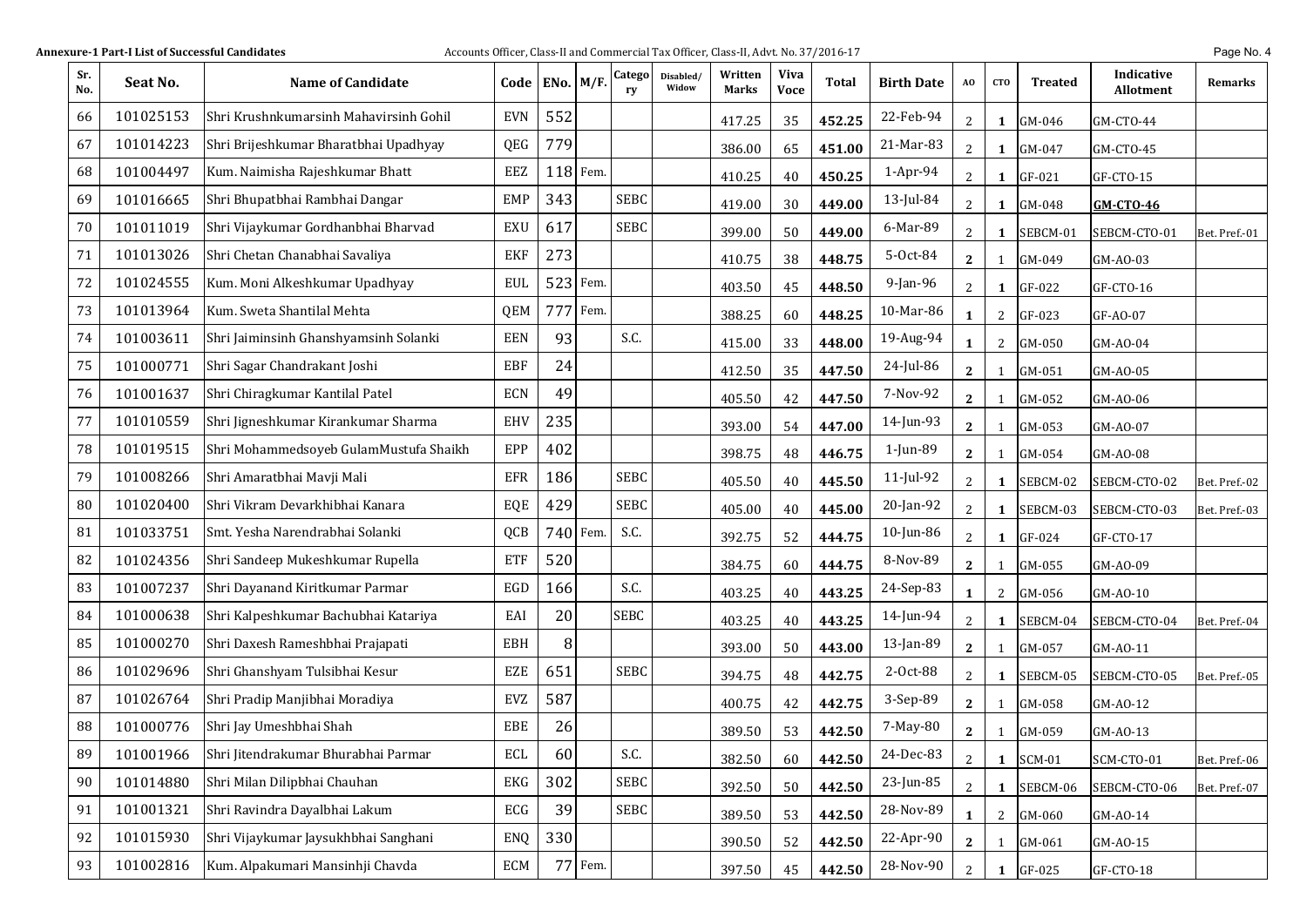| Sr.<br>No. | Seat No.  | <b>Name of Candidate</b>                  | Code ENo. $M/F$ . |          |          | Catego<br>ry  | Disabled/<br>Widow | Written<br>Marks | <b>Viva</b><br><b>Voce</b> | Total  | <b>Birth Date</b> | AO             | <b>CTO</b>   | <b>Treated</b> | Indicative<br><b>Allotment</b> | Remarks       |
|------------|-----------|-------------------------------------------|-------------------|----------|----------|---------------|--------------------|------------------|----------------------------|--------|-------------------|----------------|--------------|----------------|--------------------------------|---------------|
| 94         | 101023133 | Shri Sagarambhai Bachubhai Baroliya       | ESQ               | 494      |          | <b>SEBC</b>   |                    | 407.25           | 35                         | 442.25 | 18-Jul-89         | $\overline{2}$ | 1            | SEBCM-07       | SEBCM-CTO-07                   | Bet. Pref.-08 |
| 95         | 101038657 | Shri Kuldipsinh Rajendrasinh Zala         | QFI               | 827      |          |               |                    | 394.25           | 48                         | 442.25 | 10-Jul-91         | $\mathbf{1}$   | 2            | GM-062         | GM-AO-16                       |               |
| 96         | 101042096 | Shri Jiten Navinbhai Bhatti               | QHZ               | 901      |          | <b>SEBC</b>   |                    | 392.25           | 50                         | 442.25 | 12-Nov-91         | $\overline{2}$ | 1            | SEBCM-08       | SEBCM-CTO-08                   | Bet. Pref.-09 |
| 97         | 101008128 | Shri Tejas Rashmikantbhai Mehta           | EGR               | 184      |          |               |                    | 398.25           | 44                         | 442.25 | 25-Oct-95         | $\mathbf{2}$   | -1           | GM-063         | GM-AO-17                       |               |
| 98         | 101032680 | Shri Baldevsinh Dilipsinh Jadeja          | QAF               | 714      |          |               |                    | 399.75           | 42                         | 441.75 | 19-Feb-90         | $\mathbf{2}$   | -1           | GM-064         | GM-AO-18                       |               |
| 99         | 101004644 | Kum. Bharati Jagamalbhai Ravaliya         | EFH               | 127      | Fem.     | <b>SEBC</b>   |                    | 409.50           | 32                         | 441.50 | 18-Oct-90         | $\overline{2}$ | 1            | GF-026         | GF-CTO-19                      |               |
| 100        | 101015277 | Kum. Puja Chandulal Vashnani              | <b>EMW</b>        | 311 Fem. |          |               |                    | 401.50           | 40                         | 441.50 | 21-Nov-91         | $\overline{2}$ | 1            | GF-027         | GF-CTO-20                      |               |
| 101        | 101002815 | Shri Devang Pravinchandra Vyas            | EBL               | 76       |          |               |                    | 375.75           | 64                         | 439.75 | 3-Sep-85          | $\mathbf{2}$   | -1           | GM-065         | GM-AO-19                       |               |
| 102        | 101008937 | Kum. Swatiben Chunilal Nenuji             | EJA               |          | 208 Fem. | <b>SEBC</b>   |                    | 402.50           | 37                         | 439.50 | 3-Jul-91          | $\mathbf{1}$   | 2            | GF-028         | GF-AO-08                       |               |
| 103        | 101005670 | Shri Dhaval Ramjjibhai Bavadia            | EEH               | 140      |          |               |                    | 396.25           | 42                         | 438.25 | $21$ -Jul-86      | $\mathbf{2}$   | 1            | GM-066         | GM-AO-20                       |               |
| 104        | 101037599 | Shri Harshadbhai Kanjibhai Makwana        | QDW               | 803      |          | S.C.          |                    | 388.25           | 50                         | 438.25 | 12-Nov-87         | 1              | 2            | GM-067         | GM-AO-21                       |               |
| 105        | 101015952 | Shri Rushirajsinh Ajitsinh Jadeja         | ELY               | 332      |          |               |                    | 378.25           | 60                         | 438.25 | 22-Nov-95         | $\mathbf{2}$   | 1            | GM-068         | GM-A0-22                       |               |
| 106        | 101041422 | Shri Dharmendrakumar Sureshchandra Thakor | QIA               | 888      |          |               |                    | 389.75           | 48                         | 437.75 | 25-Sep-82         | $\mathbf{2}$   |              | GM-069         | GM-AO-23                       |               |
| 107        | 101029090 | Kum. Surekhakumari Pukhrajsinh Purohit    | EZG               | 627      | Fem.     |               |                    | 389.75           | 48                         | 437.75 | 1-Sep-84          | 1              | 2            | GF-029         | GF-AO-09                       |               |
| 108        | 101032765 | Shri Shaileshkumar Daljibhai Chaudhari    | EZL               | 716      |          | <b>SEBC</b>   |                    | 382.50           | 55                         | 437.50 | 19-Jun-92         | $\overline{2}$ | 1            | SEBCM-09       | SEBCM-CTO-09                   | Bet. Pref.-10 |
| 109        | 101032875 | Shri Vinodkumar Prabhulal Mamtora         | EZM               | 720      |          |               |                    | 383.25           | 54                         | 437.25 | 6-Nov-80          | $\mathbf{2}$   | $\mathbf{1}$ | GM-070         | GM-AO-24                       |               |
| 110        | 101021184 | Shri Jigneshkumar Savjibhai Savani        | EPY               | 445      |          |               |                    | 397.25           | 40                         | 437.25 | 24-Aug-88         | $\mathbf{2}$   | 1            | GM-071         | GM-AO-25                       |               |
| 111        | 101006497 | Shri Kanderp Jagdishbhai Acharya          | EFZ               | 151      |          |               |                    | 385.00           | 52                         | 437.00 | 27-Sep-94         | $\mathbf{2}$   | 1            | GM-072         | GM-AO-26                       |               |
| 112        | 101037939 | Shri Jaydipsinh Kishorsinh Jadeja         | QGG               | 816      |          |               |                    | 409.75           | 27                         | 436.75 | 29-Nov-92         | $\mathbf{2}$   | 1            | GM-073         | GM-AO-27                       |               |
| 113        | 101029321 | Kum. Jalpa Kishorbhai Parmar              | <b>EYO</b>        | 637      | Fem.     | <b>SEBC</b>   |                    | 391.25           | 45                         | 436.25 | 22-Jun-89         | $\overline{2}$ | $\mathbf{1}$ | GF-030         | <b>GF-CTO-21</b>               |               |
| 114        | 101006368 | Shri Abdussalam Mohmadismail Vhora        | EGY               | 147      |          |               |                    | 376.00           | 60                         | 436.00 | 23-Nov-89         | $\mathbf{2}$   | $\mathbf{1}$ | GM-074         | GM-AO-28                       |               |
| 115        | 101024948 | Shri Gopal Ratilal Prajapati              | <b>ETG</b>        | 536      |          | <b>SEBC</b>   |                    | 411.00           | 25                         | 436.00 | 30-Jan-90         | $\overline{2}$ | 1            | SEBCM-10       | SEBCM-CTO-10                   | Bet. Pref.-11 |
| 116        | 101010834 | Shri Jaydipsinh Rajendrasinh Gohil        | EJQ               | 238      |          |               |                    | 393.50           | 42                         | 435.50 | 7-Mar-92          | $\mathbf{2}$   | 1            | GM-075         | GM-AO-29                       |               |
| 117        | 101001647 | Shri Hardikkumar Dineshbhai Prajapati     | EDA               | 50       |          | <b>SEBC</b>   |                    | 411.25           | 24                         | 435.25 | 22-Dec-93         | $\mathbf{1}$   | $\mathbf{2}$ | GM-076         | GM-AO-30                       |               |
| 118        | 101030167 | Shri Ashish Batukbhai Ukani               | EXP               | 656      |          |               |                    | 395.00           | 40                         | 435.00 | 4-Aug-88          | $\mathbf{2}$   | $\mathbf{1}$ | GM-077         | GM-AO-31                       |               |
| 119        | 101007254 | Shri Uday Deveshbhai Dholkiya             | EXA               | 578      |          |               |                    | 397.00           | 38                         | 435.00 | 3-Sep-88          | $\mathbf{2}$   |              | GM-078         | GM-AO-32                       |               |
| 120        | 101002202 | Shri Mahavirsinh Manubhai Dodiya          | EBS               | 64       |          | <b>SEBC</b>   |                    | 385.00           | 50                         | 435.00 | 29-Nov-91         | $\overline{2}$ | 1            | SEBCM-11       | SEBCM-CTO-11                   | Bet. Pref.-12 |
| 121        | 101022421 | Kum. Hemangini Rajeshkumar Gurjar         | ETE               |          |          | 484 Fem. SEBC |                    | 388.00           | 47                         | 435.00 | 6-Jun-92          | $\overline{2}$ | 1            | SEBCF-01       | SEBCF-CTO-01                   | Bet. Pref.-13 |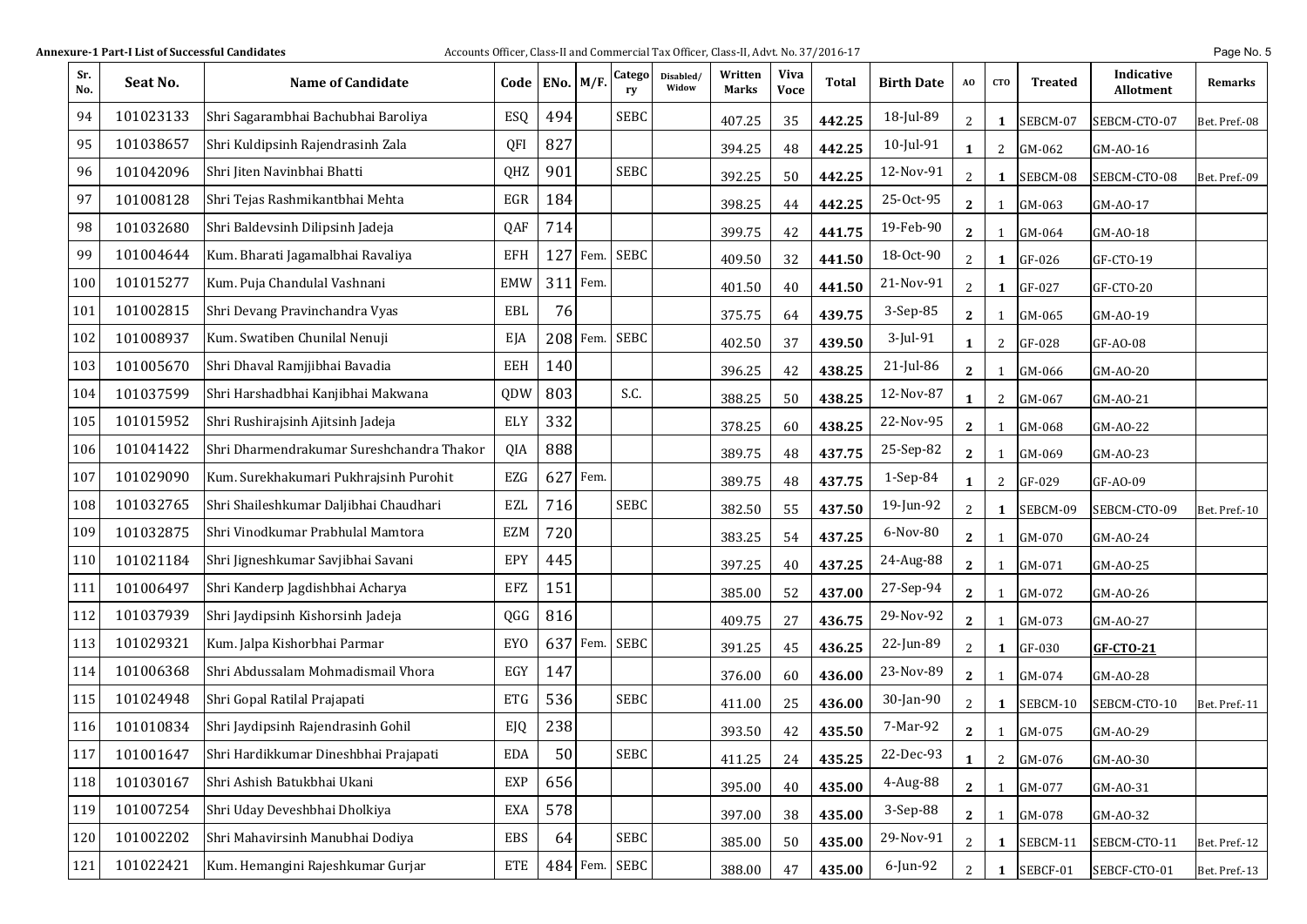| Sr.<br>No. | Seat No.  | Name of Candidate                         | Code       | $ENo.$ $M/F.$ |          | Catego<br>ry | Disabled/<br>Widow | Written<br>Marks | <b>Viva</b><br><b>Voce</b> | Total  | <b>Birth Date</b> | AO             | <b>CTO</b>   | <b>Treated</b> | Indicative<br><b>Allotment</b> | Remarks       |
|------------|-----------|-------------------------------------------|------------|---------------|----------|--------------|--------------------|------------------|----------------------------|--------|-------------------|----------------|--------------|----------------|--------------------------------|---------------|
| 122        | 101029654 | Shri Muzaffarhusen Mohmediqbal Mahesaniya | EYG        | 647           |          |              |                    | 379.75           | 55                         | 434.75 | 22-Aug-83         | $\mathbf{2}$   | 1            | GM-079         | GM-AO-33                       |               |
| 123        | 101039568 | Shri Maulik Pravinbhai Shrimali           | QHO        | 848           |          | S.C.         |                    | 389.75           | 45                         | 434.75 | 27-Apr-88         | 2              | 1            | <b>SCM-02</b>  | SCM-CTO-02                     | Bet. Pref.-14 |
| 124        | 101014759 | Shri Bhargav Sureshbhai Purani            | QFQ        | 813           |          | S.C.         |                    | 379.75           | 55                         | 434.75 | 13-Nov-88         | 2              | $\mathbf{1}$ | <b>SCM-03</b>  | SCM-CTO-03                     | Bet. Pref.-15 |
| 125        | 101021549 | Shri Kishanlal Govindbhai Chavda          | ERE        | 456           |          | <b>SEBC</b>  |                    | 375.75           | 59                         | 434.75 | 26-Jun-92         | 2              | 1            | SEBCM-12       | SEBCM-CTO-12                   | Bet. Pref.-16 |
| 126        | 101005455 | Shri Ashwinkumar Mahendrabhai Solanki     | EFI        | 136           |          | S.C.         |                    | 384.75           | 50                         | 434.75 | 20-Jul-95         | 2              | 1            | <b>SCM-04</b>  | SCM-CTO-04                     | Bet. Pref.-17 |
| 127        | 101014129 | Shri Ravindrasinh Dineshsinh Gohil        | EJU        | 288           |          |              |                    | 394.50           | 40                         | 434.50 | 23-Jul-88         | $\mathbf{2}$   | 1            | GM-080         | GM-AO-34                       |               |
| 128        | 101011453 | Shri Rakeshkumar Madhavlal Chaudhari      | ELE        | 255           |          | <b>SEBC</b>  |                    | 386.75           | 47                         | 433.75 | 23-Oct-89         | $\overline{2}$ | 1            | SEBCM-13       | SEBCM-CTO-13                   | Bet. Pref.-18 |
| 129        | 101019966 | Shri Abhishek Bhemabhai Joshi             | <b>EPM</b> | 412           |          |              |                    | 385.75           | 48                         | 433.75 | 24-Dec-93         | $\mathbf{2}$   | 1            | GM-081         | GM-AO-35                       |               |
| 130        | 101027314 | Shri Dhaval Kishorbhai Raja               | <b>EWX</b> | 597           |          |              |                    | 395.75           | 38                         | 433.75 | 8-Aug-95          | 1              | 2            | GM-082         | GM-AO-36                       |               |
| 131        | 101039755 | Kum. Sonalben Bhikhabhai Patel            | QHN        | $851$ Fem.    |          |              |                    | 389.50           | 44                         | 433.50 | 30-Jul-91         | $\mathbf{2}$   | 1            | GF-031         | GF-AO-10                       |               |
| 132        | 101009782 | Shri Pradip Mansukhlal Vasoya             | EIU        | 226           |          |              |                    | 378.50           | 55                         | 433.50 | 20-Mar-92         | $\mathbf{2}$   | 1            | GM-083         | GM-A0-37                       |               |
| 133        | 101037559 | Shri Jaydipkumar Haridan Gadhavi          | QEV        | 801           |          | <b>SEBC</b>  |                    | 398.25           | 35                         | 433.25 | 29-Mar-89         | 2              | 1            | SEBCM-14       | SEBCM-CTO-14                   | Bet. Pref.-19 |
| 134        | 101031285 | Shri Bhavinkumar Damodardas Sangani       | QBE        | 690           |          |              |                    | 375.50           | 57                         | 432.50 | 15-Mar-85         | $\mathbf{2}$   | 1            | GM-084         | GM-AO-38                       |               |
| 135        | 101013714 | Kum. Karunabahen Lalbhai Patel            | QIM        | 280 Fem.      |          |              |                    | 394.50           | 38                         | 432.50 | 13-11-1987        | $\mathbf{1}$   | 2            | GF-032         | GF-AO-11                       |               |
| 136        | 101017384 | Shri Vishal Mukeshbhai Dharmadhikari      | <b>EMD</b> | 359           |          |              |                    | 403.25           | 29                         | 432.25 | 1-Sep-88          | $\mathbf{2}$   | 1            | GM-085         | GM-AO-39                       |               |
| 137        | 101015765 | Shri Rajkumar Prithvirajsingh Gautam      | <b>ENK</b> | 328           |          |              |                    | 400.25           | 32                         | 432.25 | 14-Jan-89         | $\mathbf{2}$   | 1            | GM-086         | GM-AO-40                       |               |
| 138        | 101007230 | Shri Sanjaysinh Ramjubha Jadeja           | EHD        | 164           |          |              |                    | 388.00           | 44                         | 432.00 | 11-May-88         | $\mathbf{2}$   | 1            | GM-087         | GM-AO-41                       |               |
| 139        | 101029382 | Shri Bhavesh Premjibhai Patel             | <b>EXM</b> | 638           |          |              |                    | 387.00           | 45                         | 432.00 | 13-Jan-91         | $\mathbf{2}$   | 1            | GM-088         | GM-A0-42                       |               |
| 140        | 101001563 | Shri Rajendrakumar Rameshkumar Thakkar    | EBZ        | 44            |          |              |                    | 388.75           | 43                         | 431.75 | 25-Feb-89         | $\mathbf{2}$   | 1            | GM-089         | GM-A0-43                       |               |
| 141        | 101024611 | Shri Hirenkumar Vishnubhai Limbachiya     | <b>EUM</b> | 525           |          | <b>SEBC</b>  |                    | 378.75           | 53                         | 431.75 | 23-Jun-89         | 2              | 1            | SEBCM-15       | SEBCM-CTO-15                   | Bet. Pref.-20 |
| 142        | 101008909 | Kum. Dimple Laljibhai Desai               | EJP        |               | 205 Fem. | <b>SEBC</b>  |                    | 389.75           | 42                         | 431.75 | 21-Nov-95         | 2              | 1            | SEBCF-02       | SEBCF-CTO-02                   | Bet. Pref.-21 |
| 143        | 101009247 | Shri Nirmal Bhagirathbhai Bhatt           | <b>EXK</b> | 615           |          |              |                    | 381.25           | 50                         | 431.25 | 5-Jan-89          | $\mathbf{2}$   | 1            | GM-090         | GM-AO-44                       |               |
| 144        | 101014187 | Shri Jigar Laxmanbhai Padhiyar            | QEA        | 778           |          | <b>SEBC</b>  |                    | 391.25           | 40                         | 431.25 | 5-Feb-89          | 2              | 1            | SEBCM-16       | SEBCM-CTO-16                   | Bet. Pref.-22 |
| 145        | 101024655 | Shri Maulik Chandulal Zala                | <b>ETO</b> | 526           |          | S.C.         |                    | 391.25           | 40                         | 431.25 | 7-Jun-92          | $\mathbf{2}$   | $\mathbf{1}$ | <b>SCM-05</b>  | SCM-CTO-05                     | Bet. Pref.-23 |
| 146        | 101021191 | Smt. Shruti Dilipbhai Upadhyay            | ERT        |               | 446 Fem. |              |                    | 373.00           | 58                         | 431.00 | 25-Jan-85         | $\mathbf{2}$   | 1            | GF-033         | GF-AO-12                       |               |
| 147        | 101004438 | Shri Gopesh Rameshchandra Barot           | EFA        | 117           |          | SEBC         |                    | 388.00           | 43                         | 431.00 | 30-Jul-88         | 2              | 1            | SEBCM-17       | SEBCM-CTO-17                   | Bet. Pref.-24 |
| 148        | 101020236 | Shri Jigneshkumar Talshibhai Patel        | EQA        | 426           |          |              |                    | 382.50           | 48                         | 430.50 | 11-Jan-86         | $\mathbf{2}$   | 1            | GM-091         | GM-AO-45                       |               |
| 149        | 101003223 | Shri Omdevsinh Pratapsang Chauhan         | ESC        | 471           |          | <b>SEBC</b>  |                    | 379.75           | 50                         | 429.75 | 1-Feb-83          | 2              | 1            | SEBCM-18       | SEBCM-CTO-18                   | Bet. Pref.-25 |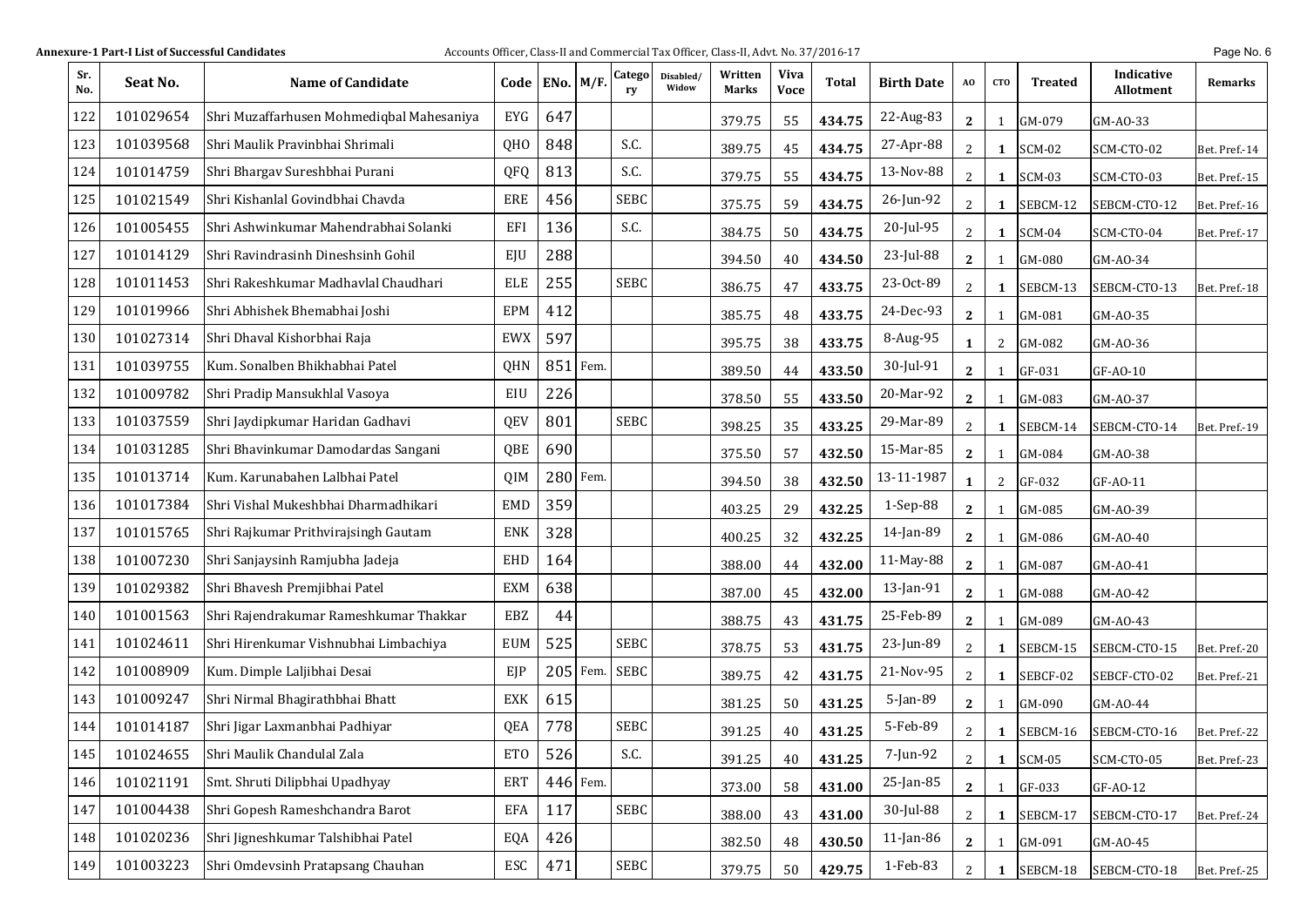| Sr.<br>No. | Seat No.  | <b>Name of Candidate</b>                | Code       | $ENo.$ $M/F.$ |          | Catego<br>ry | Disabled/<br>Widow | Written<br>Marks | <b>Viva</b><br><b>Voce</b> | Total  | <b>Birth Date</b> | AO             | <b>CTO</b>     | <b>Treated</b> | Indicative<br>Allotment | Remarks       |
|------------|-----------|-----------------------------------------|------------|---------------|----------|--------------|--------------------|------------------|----------------------------|--------|-------------------|----------------|----------------|----------------|-------------------------|---------------|
| 150        | 101036711 | Shri Naveenchandra Ramanlal Vaghela     | QED        | 783           |          | S.C.         |                    | 383.75           | 46                         | 429.75 | $11$ -Jul-92      | 2              | 1              | <b>SCM-06</b>  | <b>SCM-CTO-06</b>       | Bet. Pref.-26 |
| 151        | 101025270 | Shri Milankumar Kantilal Kavthiya       | <b>EUY</b> | 556           |          |              |                    | 387.50           | 42                         | 429.50 | 9-Jan-88          | $\mathbf{2}$   | -1             | GM-092         | GM-AO-46                |               |
| 152        | 101028250 | Shri Milan Jayantilal Adodariya         | <b>EW</b>  | 612           |          |              |                    | 397.25           | 32                         | 429.25 | 14-Jun-86         | $\mathbf{2}$   | 1              | GM-093         | GM-AO-47                |               |
| 153        | 101026614 | Kum. Ashaben Radheshyam Kar             | EWI        |               | 584 Fem. |              |                    | 375.25           | 54                         | 429.25 | 17-Apr-89         | 1              | 2              | GF-034         | GF-AO-13                |               |
| 154        | 101014390 | Shri Parth Ashok Mishra                 | ELL        | 295           |          |              |                    | 371.00           | 58                         | 429.00 | 5-Nov-90          | $\mathbf{2}$   | -1             | GM-094         | GM-AO-48                |               |
| 155        | 101029060 | Shri Ravirajsinh Hamirsinh Vaghela      | EXR        | 626           |          |              |                    | 384.00           | 45                         | 429.00 | $2-Apr-94$        | $\mathbf{2}$   | 1              | GM-095         | $GM-AO-49$              |               |
| 156        | 101023493 | Shri Sujeetkumar Vijaykumar Gadhavi     | <b>ETT</b> | 510           |          | <b>SEBC</b>  |                    | 383.25           | 45                         | 428.25 | 25-Aug-88         | 2              | 1              | SEBCM-19       | SEBCM-CTO-19            |               |
| 157        | 101017565 | Shri Bhargavkumar Hasmukhbhai Sachaniya | QHW        | 360           |          | <b>SEBC</b>  |                    | 373.00           | 55                         | 428.00 | 23-06-1987        | 2              | 1              | SEBCM-20       | SEBCM-CTO-20            |               |
| 158        | 101017634 | Shri Jay Mukeshbhai Rao                 | EPK        | 366           |          |              | Disabled           | 373.00           | 55                         | 428.00 | 22-May-92         | 1              | $\overline{2}$ | GM-096         | GM-AO-50                |               |
| 159        | 101039295 | Kum. Payal Bhupendrabhai Dholakia       | QGC        |               | 840 Fem. |              |                    | 401.75           | 26                         | 427.75 | 24-Sep-87         | $\mathbf{2}$   | 1              | GF-035         | GF-AO-14                |               |
| 160        | 101016238 | Shri Udaysinh Dineshbhai Barad          | ENG        | 338           |          | <b>SEBC</b>  |                    | 380.75           | 47                         | 427.75 | 31-Dec-89         | $\overline{2}$ | 1              | SEBCM-21       | SEBCM-CTO-21            |               |
| 161        | 101041869 | Kum. Trupti Rameshbhai Langhnoja        | QIG        |               | 896 Fem. |              |                    | 379.75           | 48                         | 427.75 | 30-Jan-90         | $\mathbf{2}$   | 1              | GF-036         | GF-AO-15                |               |
| 162        | 101007690 | Kum. Humakhanam Maarufkhan Pathan       | EHF        | 176 Fem.      |          |              |                    | 392.50           | 35                         | 427.50 | 25-Dec-87         | 1              | 2              | GF-037         | GF-AO-16                |               |
| 163        | 101002335 | Kum. Krishna Vinubhai Rafaliya          | EDF        |               | 68 Fem.  |              |                    | 382.50           | 45                         | 427.50 | 28-Feb-91         | $\mathbf{2}$   | 1              | GF-038         | GF-AO-17                |               |
| 164        | 101004233 | Kum. Aneri Pradip Soni                  | EET        |               | 114 Fem. |              |                    | 395.00           | 32                         | 427.00 | 8-Dec-92          | 1              | $\overline{2}$ | GF-039         | GF-AO-18                |               |
| 165        | 101030842 | Kum. Meeta Vrujlal Sondagar             | QAK        | 681           | Fem.     | <b>SEBC</b>  |                    | 379.75           | 47                         | 426.75 | 5-Aug-89          | 2              | 1              | SEBCF-03       | SEBCF-CTO-03            | Bet. Pref.-27 |
| 166        | 101004532 | Shri Vijay Govindbhai Sadia             | EEC        | 121           |          | S.C.         |                    | 383.75           | 43                         | 426.75 | 23-Jun-90         | $\mathbf{2}$   | $\mathbf{1}$   | <b>SCM-07</b>  | SCM-AO-01               |               |
| 167        | 101024810 | Smt. Swatibahen Jayantilal Patel        | <b>EUA</b> |               | 530 Fem. |              |                    | 381.75           | 45                         | 426.75 | 14-Mar-91         | $\mathbf{1}$   | 2              | GF-040         | GF-AO-19                |               |
| 168        | 101005248 | Shri Rajendrasinh Kiritsinh Parmar      | <b>ETY</b> | 507           |          | <b>SEBC</b>  |                    | 388.25           | 38                         | 426.25 | 1-Jul-87          | $\overline{2}$ | 1              | SEBCM-22       | SEBCM-CTO-22            |               |
| 169        | 101012459 | Shri Jaydipsinh Govindsinh Rathod       | EZU        | 671           |          | <b>SEBC</b>  |                    | 393.00           | 33                         | 426.00 | 5-Feb-83          | 2              | 1              | SEBCM-23       | SEBCM-CTO-23            |               |
| 170        | 101034988 | Shri Bharatbhai Varsangbhai Rathod      | QCX        | 760           |          | <b>SEBC</b>  |                    | 378.75           | 47                         | 425.75 | 10-Jan-90         | 1              | 2              | SEBCM-24       | SEBCM-AO-01             |               |
| 171        | 101011759 | Kum. Juhi Ratilal Patel                 | EKZ        |               | 263 Fem. | <b>SEBC</b>  |                    | 385.50           | 40                         | 425.50 | 29-Mar-92         | 2              | 1              | SEBCF-04       | SEBCF-CTO-04            | Bet. Pref.-28 |
| 172        | 101022034 | Shri Navaldan Rambhai Gadhavi           | ERW        | 475           |          | <b>SEBC</b>  |                    | 372.50           | 53                         | 425.50 | 14-Jun-92         | 1              | 2              | SEBCM-25       | SEBCM-AO-02             |               |
| 173        | 101021388 | Kum. Varshaben Mohanbhai Chaudhari      | EQD        |               | 449 Fem. | <b>SEBC</b>  |                    | 367.25           | 58                         | 425.25 | 18-Aug-87         | $\overline{c}$ | $\mathbf{1}$   | SEBCF-05       | SEBCF-CTO-05            | Bet. Pref.-29 |
| 174        | 101021085 | Kum. Dharmishtha Baldevbhai Chavada     | EQU        |               | 441 Fem. | <b>SEBC</b>  |                    | 388.25           | 37                         | 425.25 | 30-Apr-94         | $\mathbf{1}$   | 2              | GF-041         | GF-AO-20                |               |
| 175        | 101003791 | Shri Riteshkumar Dahyabhai Chaudhari    | <b>EDW</b> | 99            |          | <b>SEBC</b>  |                    | 377.00           | 48                         | 425.00 | 12-Jul-90         | $\mathbf{2}$   | 1              | SEBCM-26       | SEBCM-AO-03             |               |
| 176        | 101025448 | Kum. Nidhi Rajeshbhai Mer               | EVP        |               | 559 Fem. |              |                    | 385.75           | 39                         | 424.75 | 2-Aug-88          | 1              | 2              | GF-042         | GF-AO-21                |               |
| 177        | 101014535 | Kum. Aditi Bhalchandra Trivedi          | QFB        | 812 Fem.      |          |              |                    | 367.75           | 57                         | 424.75 | 9-Jun-91          | $\mathbf{2}$   | 1              | GF-043         | GF-AO-22                |               |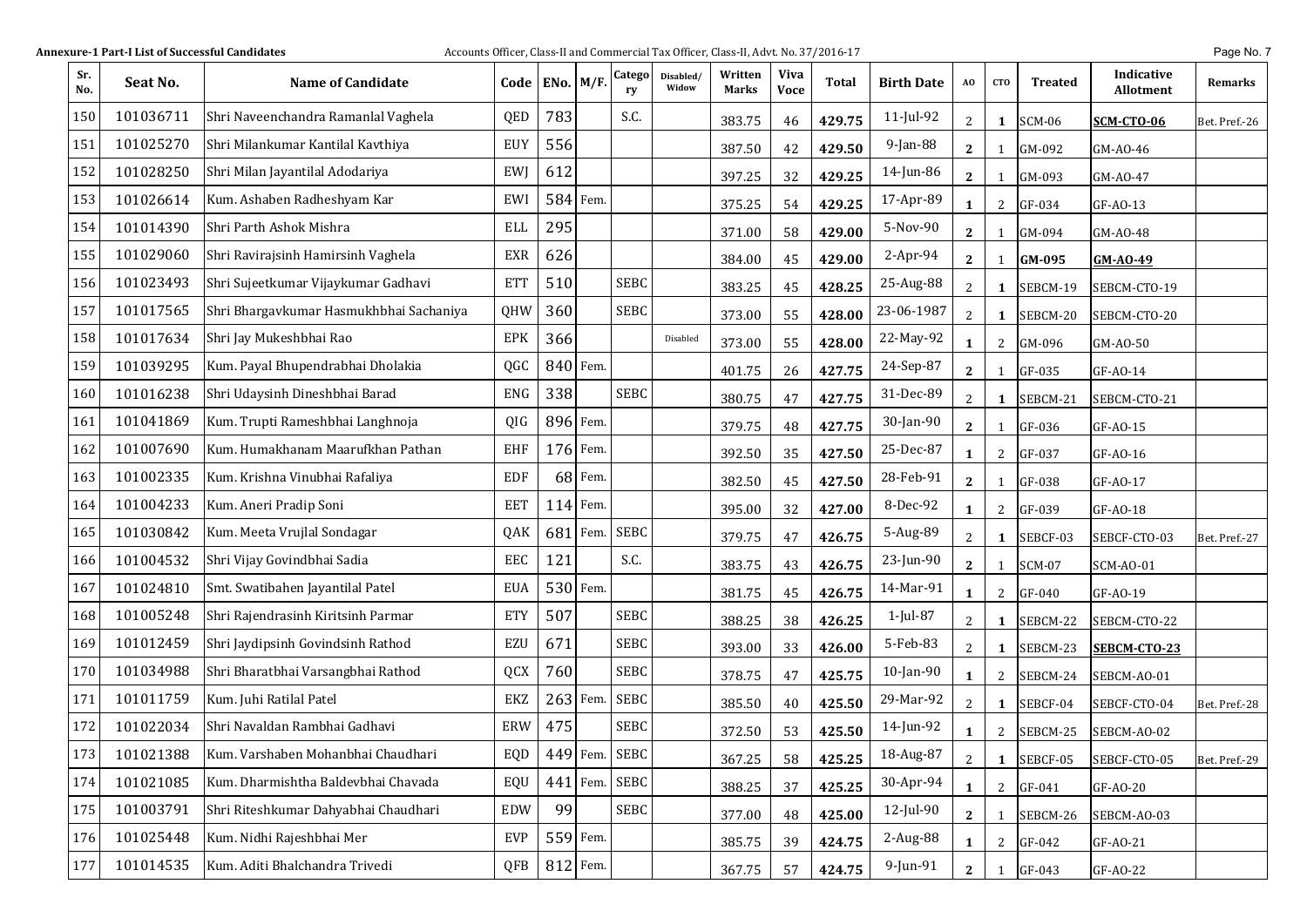| Sr.<br>No. | Seat No.  | <b>Name of Candidate</b>              |            | Code   ENo.   M/F. |          | Catego<br>ry | Disabled/<br>Widow | Written<br>Marks | <b>Viva</b><br><b>Voce</b> | <b>Total</b> | <b>Birth Date</b> | AO             | <b>CTO</b>   | <b>Treated</b> | Indicative<br><b>Allotment</b> | Remarks       |
|------------|-----------|---------------------------------------|------------|--------------------|----------|--------------|--------------------|------------------|----------------------------|--------------|-------------------|----------------|--------------|----------------|--------------------------------|---------------|
| 178        | 101030263 | Kum. Urmi Chandrakant Vaja            | EYZ        |                    | 659 Fem. | <b>SEBC</b>  |                    | 377.50           | 47                         | 424.50       | 9-Sep-82          | $\overline{2}$ | 1            | SEBCF-06       | SEBCF-CTO-06                   | Bet. Pref.-30 |
| 179        | 101015572 | Shri Punit Jagdishchandra Panchal     | <b>ENB</b> | 320                |          | <b>SEBC</b>  |                    | 369.00           | 55                         | 424.00       | 17-Nov-87         | $\mathbf{2}$   | -1           | SEBCM-27       | SEBCM-AO-04                    |               |
| 180        | 101016612 | Kum. Sonam Kapilkumar Shah            | QIF        |                    | 342 Fem. |              |                    | 385.75           | 38                         | 423.75       | 15-07-1986        | $\mathbf{2}$   | -1           | GF-044         | GF-A0-23                       |               |
| 181        | 101020850 | Shri Nishant Tejabhai Desai           | <b>ERK</b> | 438                |          | <b>SEBC</b>  |                    | 368.25           | 55                         | 423.25       | 18-Sep-88         | $\mathbf{2}$   | -1           | SEBCM-28       | SEBCM-AO-05                    |               |
| 182        | 101008210 | Shri Hiteshkumar Ishvarbhai Chaudhary | EGW        | 185                |          | <b>SEBC</b>  |                    | 373.25           | 50                         | 423.25       | 16-Aug-93         | $\mathbf{2}$   | -1           | SEBCM-29       | SEBCM-AO-06                    |               |
| 183        | 101026474 | Kum. Hiral Dineshbhai Rathod          | EVQ        |                    | 576 Fem. | <b>SEBC</b>  |                    | 380.00           | 43                         | 423.00       | 23-Oct-89         | $\overline{2}$ | 1            | SEBCF-07       | SEBCF-CTO-07                   | Bet. Pref.-31 |
| 184        | 101004060 | Kum. Farheenbanu Farukbhai Patel      | EFD        |                    | 106 Fem. |              |                    | 378.00           | 45                         | 423.00       | 27-Jul-93         | 1              | 2            | GF-045         | GF-AO-24                       |               |
| 185        | 101036631 | Kum. Zalak Kaushikbhai Patel          | QCJ        |                    | 773 Fem. |              |                    | 362.75           | 60                         | 422.75       | 2-Jul-89          | $\mathbf{2}$   | -1           | GF-046         | GF-AO-25                       |               |
| 186        | 101030265 | Shri Ketan Ganpatbhai Prajapati       | <b>EXW</b> | 660                |          | <b>SEBC</b>  |                    | 387.75           | 35                         | 422.75       | 27-Jul-92         | $\mathbf{2}$   |              | SEBCM-30       | SEBCM-AO-07                    |               |
| 187        | 101015196 | Shri Miteshkumar Kaushikbhai Barot    | EML        | 308                |          | <b>SEBC</b>  |                    | 382.50           | 40                         | 422.50       | 21-Jun-88         | $\mathbf{2}$   | -1           | SEBCM-31       | SEBCM-AO-08                    |               |
| 188        | 101031930 | Shri Gautambhai Manubhai Dulera       | QBA        | 705                |          | S.C.         |                    | 372.25           | 50                         | 422.25       | 1-Oct-82          | $\mathbf{2}$   | 1            | SCM-08         | SCM-AO-02                      |               |
| 189        | 101016885 | Kum. Vibhutiben Natvarbhai Maheta     | EMK        |                    | 348 Fem. | <b>SEBC</b>  |                    | 376.25           | 46                         | 422.25       | 23-Feb-91         | $\mathbf{1}$   | 2            | GF-047         | GF-AO-26                       |               |
| 190        | 101030145 | Shri Ravi Kiritbhai Fumakiya          | EYD        | 655                |          | <b>SEBC</b>  |                    | 382.25           | 40                         | 422.25       | 24-May-94         | $\mathbf{2}$   |              | SEBCM-32       | SEBCM-AO-09                    |               |
| 191        | 101018934 | Shri Yagnikkumar Bharatbhai Barot     | <b>ENU</b> | 391                |          | <b>SEBC</b>  |                    | 389.00           | 33                         | 422.00       | 3-Jan-92          | $\mathbf{2}$   | -1           | SEBCM-33       | SEBCM-AO-10                    |               |
| 192        | 101029673 | Kum. Rekha Rambhai Modhavadiya        | EYJ        |                    | 648 Fem. | <b>SEBC</b>  |                    | 366.75           | 55                         | 421.75       | 1-Nov-92          | $\overline{2}$ | 1            | SEBCF-08       | SEBCF-CTO-08                   |               |
| 193        | 101013305 | Shri Sandipkumar Nanjibhai Sarariya   | QBV        | 724                |          | <b>SEBC</b>  |                    | 364.50           | 57                         | 421.50       | 19-May-90         | $\mathbf{1}$   | 2            | SEBCM-34       | SEBCM-AO-11                    |               |
| 194        | 101003063 | Shri Darshan Shaileshkumar Khalas     | <b>ESD</b> | 470                |          | <b>SEBC</b>  |                    | 366.25           | 55                         | 421.25       | 24-Jul-89         | 1              | 2            | SEBCM-35       | SEBCM-AO-12                    |               |
| 195        | 101004584 | Shri Maheshkumar Jerambhai Patel      | EFJ        | 125                |          |              | Disabled           | 379.00           | 42                         | 421.00       | 12-Mar-76         | $\overline{2}$ | 1            | GM-097         | <b>GM-CTO-47</b>               |               |
| 196        | 101029469 | Shri Miteshbhai Mohanbhai Chavda      | <b>EYV</b> | 642                |          | <b>SEBC</b>  |                    | 379.00           | 42                         | 421.00       | 21-Aug-87         | $\mathbf{2}$   | $\mathbf{1}$ | SEBCM-36       | SEBCM-AO-13                    |               |
| 197        | 101026532 | Shri Vijay Mandan Odedra              | EWG        | 583                |          | <b>SEBC</b>  |                    | 389.00           | 32                         | 421.00       | 10-Nov-89         | $\mathbf{2}$   | 1            | SEBCM-37       | SEBCM-AO-14                    |               |
| 198        | 101009416 | Shri Hiteshkumar Kanjibhai Prajapati  | EII        | 219                |          | <b>SEBC</b>  |                    | 370.50           | 50                         | 420.50       | 27-Dec-77         | 1              | 2            | SEBCM-38       | SEBCM-AO-15                    |               |
| 199        | 101001636 | Shri Nileshkumar Manglubhai Vala      | EDB        | 48                 |          | <b>SEBC</b>  |                    | 374.25           | 46                         | 420.25       | 16-Aug-92         | $\mathbf{2}$   | 1            | SEBCM-39       | SEBCM-AO-16                    |               |
| 200        | 101004591 | Shri Virendrasinh Bhagvanbhai Chauhan | <b>EDN</b> | 126                |          | <b>SEBC</b>  |                    | 378.00           | 42                         | 420.00       | 13-Jun-88         | $\mathbf{2}$   | 1            | SEBCM-40       | SEBCM-AO-17                    |               |
| 201        | 101008684 | Kum. Hemaben Kishorbhai Gadhavi       | EGN        |                    | 197 Fem. | <b>SEBC</b>  |                    | 384.75           | 35                         | 419.75       | 25-Oct-86         | $\mathbf{2}$   | $\mathbf{1}$ | SEBCF-09       | SEBCF-CTO-09                   |               |
| 202        | 101006433 | Shri Hardikkumar Chunilal Nenuji      | EHI        | 150                |          | <b>SEBC</b>  |                    | 374.50           | 45                         | 419.50       | 11-Oct-93         | 1              | 2            | SEBCM-41       | SEBCM-AO-18                    |               |
| 203        | 101004693 | Shri Paras Chandubhai Makwana         | EFL        | 128                |          | <b>SEBC</b>  |                    | 369.25           | 50                         | 419.25       | 15-Jul-83         | $\mathbf{2}$   |              | SEBCM-42       | SEBCM-AO-19                    |               |
| 204        | 101008520 | Shri Jayeshkumar Bhabhlubhai Khachar  | EGV        | 191                |          | <b>SEBC</b>  |                    | 369.00           | 50                         | 419.00       | 1-Jun-94          | 1              | 2            | SEBCM-43       | SEBCM-AO-20                    |               |
| 205        | 101001754 | Shri Girishkumar Sureshlal Thakkar    | ECW        | 55                 |          |              | Disabled           | 375.25           | 43                         | 418.25       | 30-Apr-80         | -1             | 2            | GM-098         | GM-AO-51                       |               |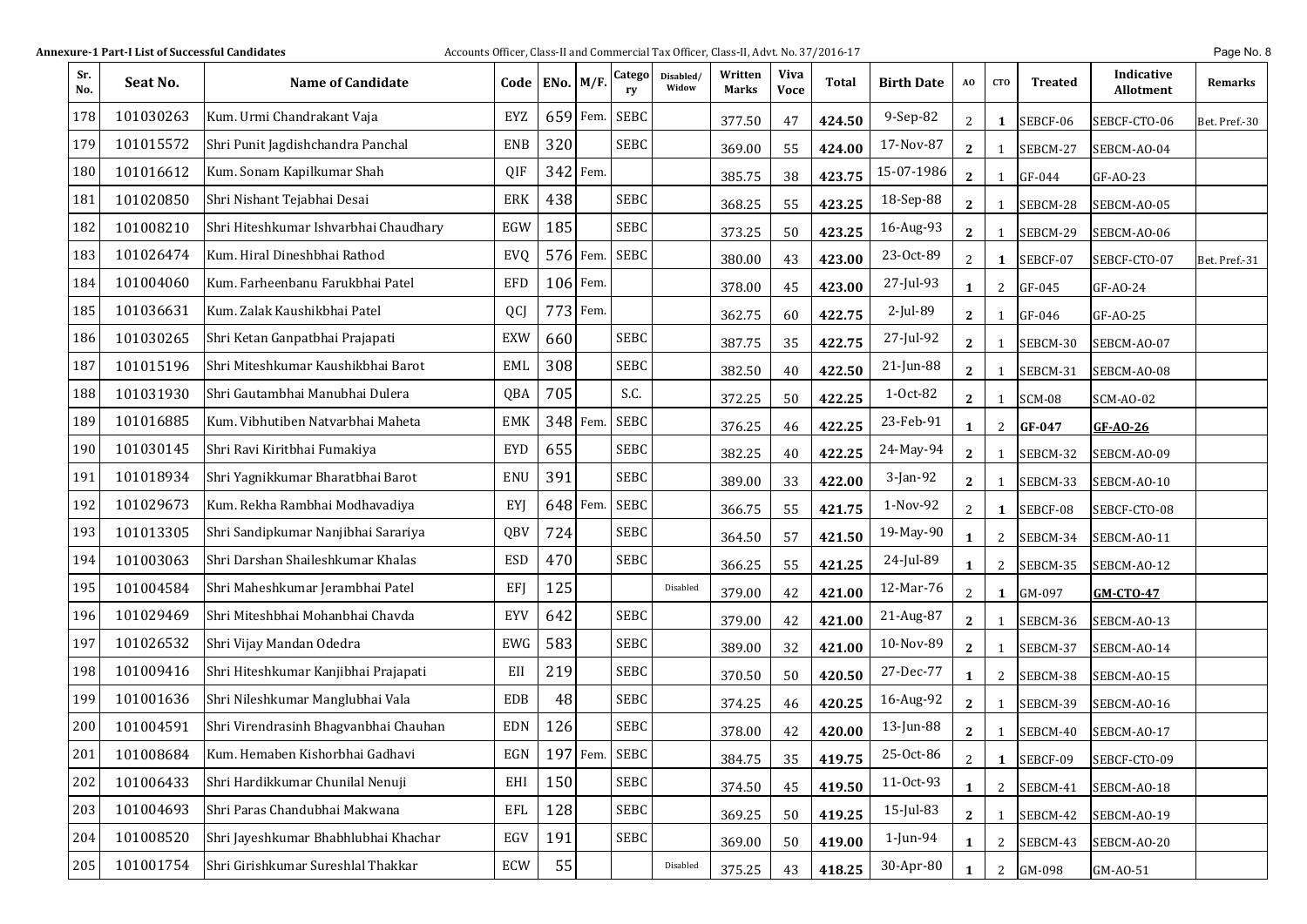|  | Page No. 9 |  |  |
|--|------------|--|--|
|--|------------|--|--|

| Sr.<br>No. | Seat No.  | <b>Name of Candidate</b>                 | Code ENo. M/F. |     |            | Catego<br>ry  | Disabled/<br>Widow | Written<br>Marks | <b>Viva</b><br><b>Voce</b> | Total  | <b>Birth Date</b> | AO             | <b>CTO</b>     | Treated       | Indicative<br><b>Allotment</b> | Remarks |
|------------|-----------|------------------------------------------|----------------|-----|------------|---------------|--------------------|------------------|----------------------------|--------|-------------------|----------------|----------------|---------------|--------------------------------|---------|
| 206        | 101030744 | Shri Vikram Sadurbhai Khungla            | QAV            | 675 |            | <b>SEBC</b>   |                    | 362.00           | 55                         | 417.00 | 20-Jan-93         | 1              | 2              | SEBCM-44      | SEBCM-AO-21                    |         |
| 207        | 101018784 | Shri Ankurkumar Bharatbhai Solanki       | <b>ENV</b>     | 389 |            | <b>SEBC</b>   |                    | 387.75           | 29                         | 416.75 | 19-Feb-91         | $\mathbf{2}$   |                | SEBCM-45      | SEBCM-AO-22                    |         |
| 208        | 101004297 | Shri Niteshbhai Vakhatsangbhai Chauhan   | EEX            | 116 |            | <b>SEBC</b>   |                    | 381.50           | 35                         | 416.50 | 8-Jun-93          | $\mathbf{2}$   |                | SEBCM-46      | SEBCM-AO-23                    |         |
| 209        | 101036624 | Shri Nirmalkumar Dhirubhai Gogara        | QDB            | 772 |            | <b>SEBC</b>   |                    | 358.25           | 58                         | 416.25 | 24-Jun-91         | $\mathbf{2}$   |                | SEBCM-47      | SEBCM-AO-24                    |         |
| 210        | 101006830 | Shri Prakashkumar Purushotambhai Chauhan | EGK            | 157 |            | <b>SEBC</b>   |                    | 360.75           | 55                         | 415.75 | 22-Nov-81         | 1              | 2              | SEBCM-48      | SEBCM-AO-25                    |         |
| 211        | 101038635 | Shri Jayesh Parsottambhai Kukadiya       | QFT            | 826 |            | <b>SEBC</b>   |                    | 362.75           | 53                         | 415.75 | 30-Jun-91         | $\mathbf{2}$   |                | SEBCM-49      | <b>SEBCM-AO-26</b>             |         |
| 212        | 101005031 | Kum. Niyatiben Nitinkumar Modi           | EFG            |     | $132$ Fem. | <b>SEBC</b>   |                    | 383.75           | 32                         | 415.75 | 22-Aug-93         | 1              | $\overline{2}$ | SEBCF-10      | SEBCF-AO-01                    |         |
| 213        | 101009084 | Kum. Ekta Dineshbhai Ajagiya             | EYC            |     | 613 Fem.   | <b>SEBC</b>   |                    | 373.25           | 42                         | 415.25 | 14-Dec-94         | $\overline{2}$ | 1              | SEBCF-11      | SEBCF-CTO-10                   |         |
| 214        | 101023342 | Shri Upendrakumar Virabhai Sutaria       | <b>ESB</b>     | 499 |            | S.C.          |                    | 363.25           | 51                         | 414.25 | 1-Jun-87          | $\mathbf{2}$   | $\mathbf{1}$   | <b>SCM-09</b> | <b>SCM-AO-03</b>               |         |
| 215        | 101031352 | Kum. Priyanka Rajeshkumar Kayasth        | QBI            |     | $691$ Fem. | <b>SEBC</b>   |                    | 362.00           | 50                         | 412.00 | 15-Mar-89         | 1              | 2              | SEBCF-12      | SEBCF-AO-02                    |         |
| 216        | 101002766 | Kum. Kantaben Govindbhai Dadukiya        | ECH            |     | $74$ Fem.  | <b>SEBC</b>   |                    | 364.00           | 48                         | 412.00 | 27-Jun-92         | $\overline{2}$ | 1              | SEBCF-13      | SEBCF-CTO-11                   |         |
| 217        | 101037656 | Kum. Manishaben Indukumar Parmar         | QET            |     | 806 Fem.   | <b>SEBC</b>   |                    | 371.00           | 40                         | 411.00 | 1-Aug-80          | $\overline{2}$ | 1              | SEBCF-14      | SEBCF-CTO-12                   |         |
| 218        | 101003715 | Shri Krunal Bharatbhai Jadav             | <b>EEV</b>     | 96  |            | S.C.          |                    | 355.50           | 55                         | 410.50 | 20-Mar-94         | $\mathbf{2}$   | 1              | <b>SCM-10</b> | <b>SCM-AO-04</b>               |         |
| 219        | 101021541 | Kum. Parul Samatbhai Dhrangia            | EQJ            |     | 454 Fem.   | <b>SEBC</b>   |                    | 366.50           | 43                         | 409.50 | 13-Jul-87         | 1              | $\mathbf{2}$   | SEBCF-15      | SEBCF-AO-03                    |         |
| 220        | 101001475 | Kum. Anjanaben Pravinchandra Prajapati   | ERI            |     | 415 Fem.   | <b>SEBC</b>   |                    | 370.00           | 39                         | 409.00 | 28-Oct-83         | $\mathbf{2}$   | 1              | SEBCF-16      | SEBCF-AO-04                    |         |
| 221        | 101032245 | Kum. Renu Karsanbhai Padaya              | QAE            |     | 708 Fem.   | S.C.          |                    | 358.75           | 50                         | 408.75 | 3-Jul-90          | 1              | $\mathbf{2}$   | <b>SCF-01</b> | <b>SCF-AO-01</b>               |         |
| 222        | 101020211 | Shri Bharatkumar Versibhai Parmar        | ERN            | 424 |            | S.C.          |                    | 366.50           | 42                         | 408.50 | 9-Apr-88          | $\mathbf{2}$   | 1              | <b>SCM-11</b> | <b>SCM-AO-05</b>               |         |
| 223        | 101017786 | Kum. Nayana Bijalbhai Nakum              | EPD            |     | 370 Fem.   | <b>SEBC</b>   |                    | 368.50           | 40                         | 408.50 | 1-Apr-93          | $\mathbf{2}$   | 1              | SEBCF-17      | SEBCF-AO-05                    |         |
| 224        | 101000801 | Kum. Rutikaben Vijaybhai Dodiya          | EAB            |     | 28 Fem.    | <b>SEBC</b>   |                    | 368.25           | 40                         | 408.25 | 26-May-91         | $\mathbf{2}$   | 1              | SEBCF-18      | SEBCF-AO-06                    |         |
| 225        | 101013491 | Shri Urveshkumar Natvarlal Machhavada    | QEU            | 775 |            | S.C.          |                    | 370.00           | 37                         | 407.00 | 25-May-90         | $\mathbf{2}$   | 1              | <b>SCM-12</b> | <b>SCM-AO-06</b>               |         |
| 226        | 101014468 | Shri Rahul Nagarbhai Makwana             | <b>EKA</b>     | 296 |            | S.C.          |                    | 369.50           | 37                         | 406.50 | 22-Jul-80         | $\mathbf{2}$   | 1              | <b>SCM-13</b> | <b>SCM-AO-07</b>               |         |
| 227        | 101032919 | Kum. Ripal Arvindbhai Prajapati          | QCE            |     | 726 Fem.   | <b>SEBC</b>   |                    | 378.75           | 27                         | 405.75 | 4-Dec-91          | 1              | $\mathbf{2}$   | SEBCF-19      | SEBCF-AO-07                    |         |
| 228        | 101029429 | Smt. Minaxiben Maheshbhai Parmar         | EZC            |     | 640 Fem.   | S.C.          |                    | 357.25           | 48                         | 405.25 | 10-Nov-93         | $\overline{a}$ | 1              | <b>SCF-02</b> | SCF-CTO-01                     |         |
| 229        | 101013023 | Smt. Ashaben Himenkumar Nagar            | ELA            |     |            | 272 Fem. SEBC |                    | 373.50           | 31                         | 404.50 | 26-Jul-83         | $\mathbf{2}$   | $\mathbf{1}$   | SEBCF-20      | SEBCF-AO-08                    |         |
| 230        | 101025162 | Kum. Netalba Narubha Sodha               | <b>EVD</b>     |     |            | 553 Fem. SEBC |                    | 365.75           | 38                         | 403.75 | 8-Nov-83          | $\mathbf{2}$   |                | SEBCF-21      | SEBCF-AO-09                    |         |
| 231        | 101024681 | Kum. Pooja Amaraji Thakor                | ETQ            |     |            | 527 Fem. SEBC |                    | 361.75           | 41                         | 402.75 | 10-Aug-94         | $\mathbf{2}$   | 1              | SEBCF-22      | SEBCF-AO-10                    |         |
| 232        | 101010375 | Smt. Mohinee Jivrajbhai Desai            | EIF            |     |            | 234 Fem. SEBC |                    | 369.00           | 32                         | 401.00 | 3-Jul-95          | $\mathbf{2}$   |                | SEBCF-23      | SEBCF-AO-11                    |         |
| 233        | 101038902 | Kum. Priyankaben Rajeshkumar Barot       | QGD            |     |            | 834 Fem. SEBC |                    | 376.00           | 25                         | 401.00 | 17-Aug-96         | 1              |                | 2 SEBCF-24    | SEBCF-AO-12                    |         |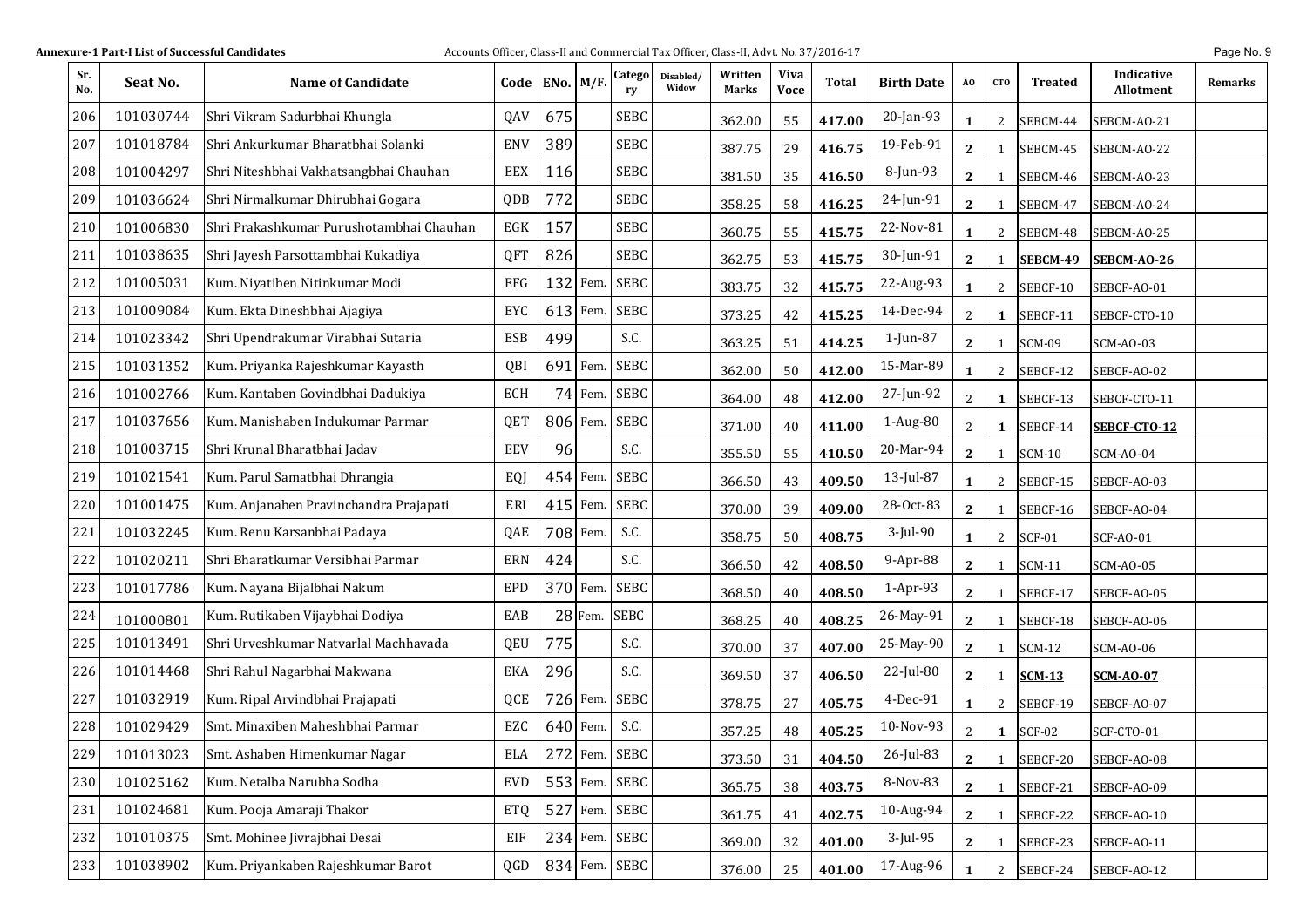| Sr.<br>No. | Seat No.  | <b>Name of Candidate</b>            | Code   ENo. $M/F$ . |     |            | Catego<br>ry | Disabled/<br>Widow | Written<br>Marks | <b>Viva</b><br><b>Voce</b> | Total  | <b>Birth Date</b> | A0           | <b>CTO</b>   | <b>Treated</b> | Indicative<br><b>Allotment</b> | Remarks |
|------------|-----------|-------------------------------------|---------------------|-----|------------|--------------|--------------------|------------------|----------------------------|--------|-------------------|--------------|--------------|----------------|--------------------------------|---------|
| 234        | 101034152 | Kum. Kalyani Ashokbhai Kalyani      | QBZ                 |     | 750 Fem.   | S.C.         |                    | 353.50           | 45                         | 398.50 | 28-Aug-95         | 2            | 1            | <b>SCF-03</b>  | SCF-CTO-02                     |         |
| 235        | 101019965 | Kum. Zarina Abdulmajid Khafif       | EOL                 | 411 | Fem.       | <b>SEBC</b>  |                    | 353.25           | 45                         | 398.25 | 23-Jan-84         | $\mathbf{1}$ | 2            | SEBCF-25       | <b>SEBCF-AO-13</b>             |         |
| 236        | 101017031 | Kum. Priyanka Chaitanyabhai Chauhan | <b>EMV</b>          | 351 | Fem.       | S.C.         |                    | 359.00           | 38                         | 397.00 | 13-May-95         | $\mathbf{1}$ | 2            | <b>SCF-04</b>  | <b>SCF-AO-02</b>               |         |
| 237        | 101015286 | Kum. Sejal Karsanbhai Rathava       | <b>EMH</b>          |     | 313 Fem.   | S.T.         |                    | 366.50           | 30                         | 396.50 | 19-Aug-93         | $\mathbf{1}$ | 2            | <b>STF-01</b>  | <b>STF-AO-01</b>               |         |
| 238        | 101036149 | Shri Yogendra Ukkadbhai Vasava      | QDF                 | 769 |            | S.T.         |                    | 337.00           | 58                         | 395.00 | 24-Dec-84         | 2            | 1            | <b>STM-01</b>  | STM-CTO-01                     |         |
| 239        | 101027385 | Kum. Tarunaben Mohanlal Vadvasiya   | <b>EWF</b>          |     | 598 Fem.   | S.C.         |                    | 340.75           | 52                         | 392.75 | 24-Aug-93         | $\mathbf{1}$ | 2            | <b>SCF-05</b>  | <b>SCF-AO-03</b>               |         |
| 240        | 101023256 | Kum. Varshaben Nagarbhai Parmar     | ESS                 |     | 498 Fem.   | S.C.         |                    | 339.25           | 50                         | 389.25 | 12-Mar-92         | 1            | $\mathbf{2}$ | <b>SCF-06</b>  | <b>SCF-CTO-03</b>              |         |
| 241        | 101040272 | Shri Chirag Manilal Vachhani        | QHF                 | 862 |            |              | Disabled           | 363.00           | 26                         | 389.00 | 15-Apr-88         | $\mathbf{2}$ | 1            | GM-099         | GM-AO-52                       |         |
| 242        | 101024965 | Shri Dipakkumar Ramanbhai Rathva    | <b>ETL</b>          | 537 |            | S.T.         |                    | 325.75           | 55                         | 380.75 | 5-Mar-84          | 2            | 1            | <b>STM-02</b>  | STM-CTO-02                     |         |
| 243        | 101016757 | Shri Pradeep Anandbhai Malankiya    | EMC                 | 344 |            | <b>SEBC</b>  | Disabled           | 343.50           | 35                         | 378.50 | 27-Jun-93         | $\mathbf{2}$ | 1            | SEBCM-50       | <b>SEBCM-AO-27</b>             |         |
| 244        | 101015338 | Shri Krinal Maganbhai Pandav        | QGW                 | 847 |            | S.T.         |                    | 341.25           | 30                         | 371.25 | 7-Jun-78          | 2            | 1            | <b>STM-03</b>  | STM-CTO-03                     |         |
| 245        | 101024534 | Shri Kamleshkumar Naranbhai Diya    | <b>ETM</b>          | 522 |            | S.T.         |                    | 322.50           | 40                         | 362.50 | 25-Jul-87         | 2            | 1            | STM-04         | STM-CTO-04                     |         |
| 246        | 101022288 | Shri Priteshkumar Devrambhai Varli  | ESG                 | 481 |            | S.T.         |                    | 328.75           | 33                         | 361.75 | $1-Apr-94$        | 2            | 1            | <b>STM-05</b>  | STM-CTO-05                     |         |
| 247        | 101024226 | Shri Arjun Naranbhai Galchar        | <b>ETH</b>          | 517 |            | S.T.         |                    | 313.00           | 48                         | 361.00 | 24-May-93         | 2            | 1            | STM-06         | STM-CTO-06                     |         |
| 248        | 101010865 | Shri Mayurkumar Dhansukhbhai Patel  | EIL                 | 239 |            | S.T.         |                    | 317.75           | 40                         | 357.75 | 8-Nov-93          | 2            | 1            | STM-07         | STM-CTO-07                     |         |
| 249        | 101033773 | Shri Miteshkumar Thakorbhai Patel   | QCP                 | 742 |            | S.T.         |                    | 312.25           | 45                         | 357.25 | 13-Oct-88         | 2            | 1            | <b>STM-08</b>  | STM-CTO-08                     |         |
| 250        | 101037163 | Kum. Laxmi Sarmanbhai Katariya      | QEI                 |     | 793 Fem.   | S.T.         |                    | 328.00           | 28                         | 356.00 | 26-Sep-88         | $\mathbf{1}$ | 2            | <b>STF-02</b>  | STF-AO-02                      |         |
| 251        | 101006079 | Shri Sunilkumar Balubhai Gamit      | <b>EVR</b>          | 542 |            | S.T.         |                    | 306.75           | 48                         | 354.75 | 24-Sep-84         | 2            | 1            | STM-09         | STM-CTO-09                     |         |
| 252        | 101029170 | Kum. Kinjal Dineshchandra Halpati   | EAL                 |     | 629 Fem.   | S.T.         |                    | 310.00           | 43                         | 353.00 | 24-03-1991        | 2            | 1            | <b>STF-03</b>  | STF-CTO-01                     |         |
| 253        | 101014784 | Kum. Suman Sanjaybhai Vasava        | <b>EKL</b>          |     | 300 Fem.   | S.T.         |                    | 323.75           | 27                         | 350.75 | 5-May-91          | $\mathbf{1}$ | 2            | <b>STF-04</b>  | STF-A0-03                      |         |
| 254        | 101014234 | Shri Kamalkumar Shantilal Asari     | EJV                 | 289 |            | S.T.         |                    | 314.00           | 35                         | 349.00 | $5$ -Jun-93       | 2            | 1            | <b>STM-10</b>  | STM-CTO-10                     |         |
| 255        | 101038016 | Shri Himmatsinh Kaluji Malaviya     | QFX                 | 817 |            | S.T.         |                    | 318.00           | 30                         | 348.00 | 26-Dec-82         | 2            | 1            | <b>STM-11</b>  | STM-CTO-11                     |         |
| 256        | 101024027 | Shri Jagdish Sureshbhai Kukna       | <b>EUN</b>          | 515 |            | S.T.         |                    | 302.75           | 44                         | 346.75 | 17-Nov-85         | 2            | $\mathbf{1}$ | <b>STM-12</b>  | STM-CTO-12                     |         |
| 257        | 101027395 | Kum. Khushbu Shantilal Katara       | EWM                 |     | $600$ Fem. | S.T.         |                    | 307.25           | 38                         | 345.25 | 28-Dec-92         | $\mathbf{L}$ | $\mathbf{2}$ | $STF-05$       | <b>STF-AO-04</b>               |         |
| 258        | 101030597 | Shri Bhavesh Meramanbhai Kodiyatar  | QBJ                 | 672 |            | S.T.         |                    | 293.50           | 50                         | 343.50 | 1-Jan-87          | $\mathbf{1}$ | $\mathbf{2}$ | <b>STM-13</b>  | STM-AO-01                      |         |
| 259        | 101012641 | Shri Hetalkumar Ileshbhai Gamit     | ELD                 | 269 |            | S.T.         |                    | 307.75           | 35                         | 342.75 | 26-Jul-95         | 1            | $\mathbf{2}$ | <b>STM-14</b>  | STM-AO-02                      |         |
| 260        | 101032704 | Shri Jayeshkumar Punjabhai Hathila  | QAU                 | 715 |            | S.T.         |                    | 311.75           | 30                         | 341.75 | 15-Mar-83         | 2            | 1            | <b>STM-15</b>  | <b>STM-CTO-13</b>              |         |
| 261        | 101016802 | Shri Pratik Rohitkumar Baranda      | ENI                 | 346 |            | S.T.         |                    | 283.75           | 57                         | 340.75 | 8-Feb-88          | $\mathbf{2}$ | 1            | STM-16         | <b>STM-AO-03</b>               |         |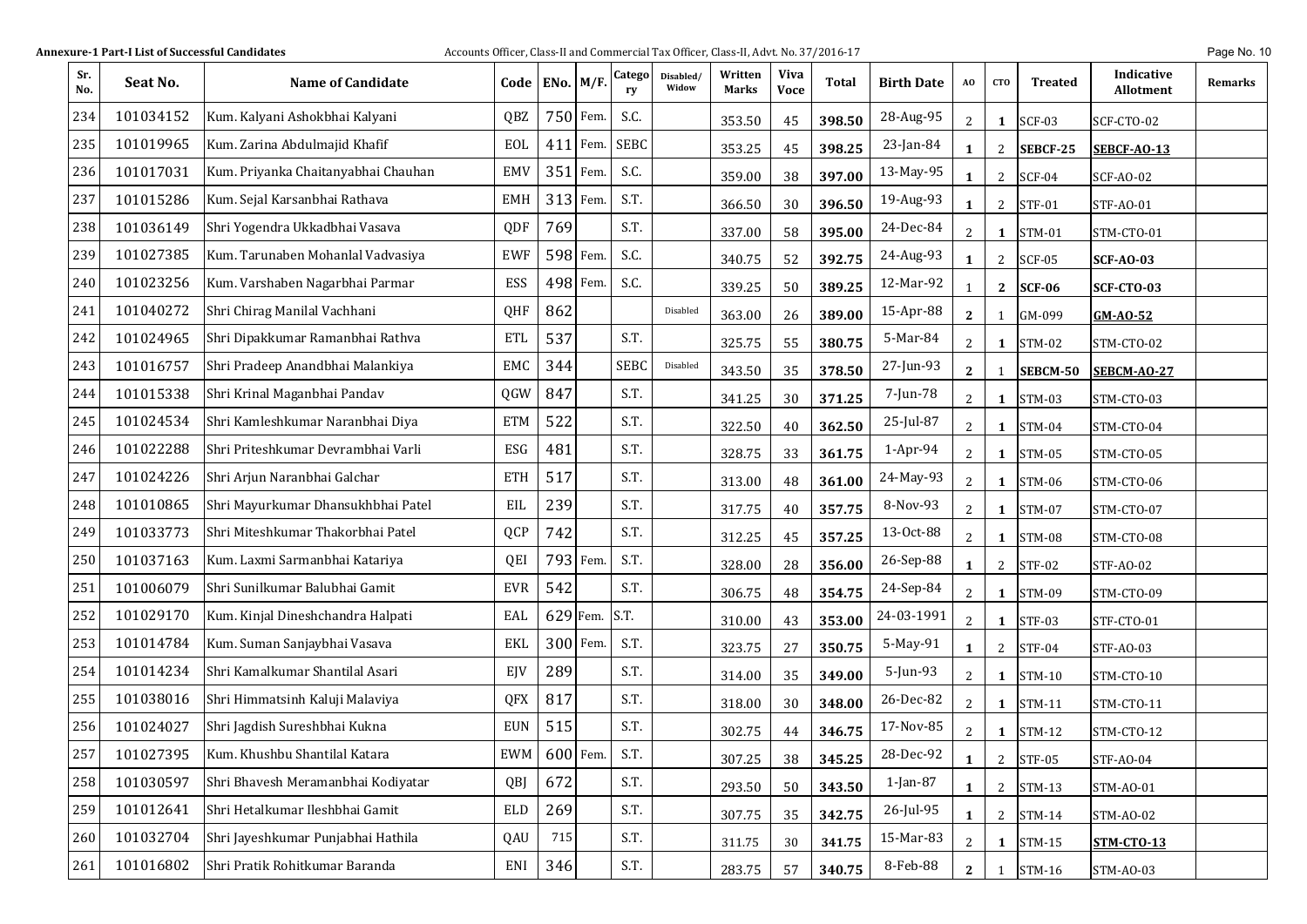| <b>Annexure-1 Part-I List of Successful Candidates</b> |  |  |
|--------------------------------------------------------|--|--|
|--------------------------------------------------------|--|--|

#### **Particle Burnal Commercial Tax Officer, Class-II and Commercial Tax Officer, Class-II, Advt. No. 37/2016-17 <b>Page No. 11** Page No. 11

| Sr.<br>No. | Seat No.  | <b>Name of Candidate</b>              | Code       | ENo. $M/F$ . |            | Catego<br>rv | Disabled/<br>Widow | Written<br><b>Marks</b> | <b>Viva</b><br><b>Voce</b> | <b>Total</b> | <b>Birth Date</b> | AO           | CT <sub>0</sub> | <b>Treated</b> | Indicative<br><b>Allotment</b> | <b>Remarks</b> |
|------------|-----------|---------------------------------------|------------|--------------|------------|--------------|--------------------|-------------------------|----------------------------|--------------|-------------------|--------------|-----------------|----------------|--------------------------------|----------------|
| 262        | 101032812 | Kum. Akanksha Arvindbhai Asari        | <b>OAS</b> |              | 718 Fem.   | S.T.         |                    | 305.50                  | 35                         | 340.50       | 9-Aug-93          | $\mathbf{2}$ | $\mathbf{1}$    | <b>STF-06</b>  | STF-CTO-02                     |                |
| 263        | 101021221 | Kum. Prakruti Natvarlal Chaudhari     | <b>ERO</b> |              | 447 Fem.   | S.T.         |                    | 302.50                  | 37                         | 339.50       | 5-Aug-89          | 2            | 1               | <b>STF-07</b>  | STF-CTO-03                     |                |
| 264        | 101011627 | Shri Ashish Chhaganbhai Kodiyatar     | ELG        | 260          |            | S.T.         |                    | 303.50                  | 35                         | 338.50       | 10-Dec-89         | $\mathbf{2}$ |                 | $STM-17$       | <b>STM-AO-04</b>               |                |
| 265        | 101021960 | Shri Pravinkumar Mohanbhai Gamit      | ERF        | 467          |            | S.T.         |                    | 295.50                  | 42                         | 337.50       | 18-Jul-89         | $2^{\circ}$  | 1               | <b>STM-18</b>  | <b>STM-AO-05</b>               |                |
| 266        | 101023402 | Kum. Sonal Naginbhai Rathwa           | ERZ        |              | $501$ Fem. | S.T.         |                    | 296.50                  | 40                         | 336.50       | 27-Mar-87         | 2            | 1               | <b>STF-08</b>  | STF-CTO-04                     |                |
| 267        | 101021605 | Shri Shaileshkumar Balubhai Damor     | EQZ        | 460          |            | S.T.         |                    | 279.25                  | 57                         | 336.25       | 8-Jul-93          | 1            | 2               | <b>STM-19</b>  | STM-AO-06                      |                |
| 268        | 101011521 | Smt. Dipika Pratik Patel              | QAC        |              | 667 Fem.   | S.T.         |                    | 297.50                  | 36                         | 333.50       | 13-Oct-89         | 2            | 1               | <b>STF-09</b>  | <b>STF-CTO-05</b>              |                |
| 269        | 101008762 | Shri Dinesh Rajabhai Musar            | EIX        | 200          |            | S.T.         |                    | 296.25                  | 35                         | 331.25       | 3-Jun-88          | $\mathbf{2}$ | 1               | <b>STM-20</b>  | <b>STM-AO-07</b>               |                |
| 270        | 101009566 | Shri Jatinkumar Hasmukhbhai Chaudhari | EIC        | 223          |            | S.T.         |                    | 296.25                  | 35                         | 331.25       | 21-Mar-93         | $\mathbf{2}$ |                 | <b>STM-21</b>  | <b>STM-AO-08</b>               |                |
| 271        | 101021255 | Shri Sunilkumar Ramanbhai Patel       | <b>EPX</b> | 448          |            | S.T.         |                    | 278.75                  | 52                         | 330.75       | 9-Jan-91          | $\mathbf{2}$ |                 | <b>STM-22</b>  | STM-A0-09                      |                |
| 272        | 101041476 | Kum. Bijalben Maganbhai Tabiyar       | QIJ        |              | 890 Fem.   | S.T.         |                    | 302.50                  | 27                         | 329.50       | 16-Jul-93         | $\mathbf{2}$ |                 | <b>STF-10</b>  | STF-AO-05                      |                |
| 273        | 101019887 | Shri Vinodkumar Kasnabhai Solanki     | <b>EOT</b> | 406          |            | S.T.         |                    | 293.50                  | 35                         | 328.50       | 1-Jun-79          | $\mathbf{2}$ |                 | $STM-23$       | <b>STM-AO-10</b>               |                |
| 274        | 101028570 | Shri Yogeshkumar Dhirabhai Bamania    | EXZ        | 618          |            | S.T.         |                    | 287.25                  | 40                         | 327.25       | 7-Mar-91          | 1            | 2               | <b>STM-24</b>  | <b>STM-AO-11</b>               |                |
| 275        | 101005588 | lShri Vivekkumar Mendalbhai Damor     | <b>ETN</b> | 509          |            | S.T.         |                    | 284.00                  | 43                         | 327.00       | 10-Aug-91         | $\mathbf{2}$ |                 | $STM-25$       | STM-A0-12                      |                |
| 276        | 101035863 | Kum. Rajnibala Somabhai Vasaiya       | QBW        |              | 767 Fem.   | S.T.         |                    | 294.75                  | 32                         | 326.75       | 10-Jun-89         | $\mathbf{2}$ |                 | <b>STF-11</b>  | STF-AO-06                      |                |
| 277        | 101014027 | Shri Shubham Ratilal Umat             | EIT        | 285          |            | S.T.         |                    | 284.75                  | 42                         | 326.75       | 25-Nov-95         | $\mathbf{2}$ |                 | <b>STM-26</b>  | <b>STM-AO-13</b>               |                |
| 278        | 101029389 | Shri Gaurang Manubhai Damor           | EZI        | 639          |            | S.T.         |                    | 290.25                  | 36                         | 326.25       | 7-Feb-88          | 1            | 2               | $STM-27$       | STM-A0-14                      |                |
| 279        | 101032529 | Shri Pratikkumar Udesinh Chaudhari    | QAI        | 713          |            | S.T.         |                    | 285.25                  | 41                         | 326.25       | 2-Nov-89          | $\mathbf{2}$ |                 | <b>STM-28</b>  | <b>STM-AO-15</b>               |                |
| 280        | 101013165 | Smt. Amita Kanubhai Dagara            | <b>EKT</b> |              | 275 Fem.   | S.T.         |                    | 289.75                  | 33                         | 322.75       | 18-Mar-85         | $\mathbf{2}$ |                 | <b>STF-12</b>  | <b>STF-AO-07</b>               |                |
| 281        | 101024799 | Kum. Dipikaben Gulabbhai Taviyad      | <b>EUK</b> |              | 528 Fem.   | S.T.         | Disabled           | 287.75                  | 30                         | 317.75       | 28-Jan-91         | 2            | $\mathbf 1$     | <b>STF-13</b>  | STF-CTO-06                     |                |

**Place:‐ GANDHINAGARDate:‐ 09‐02‐2018**

**(H. J. PAREKH) SECRETARY GUJARAT PUBLIC SERVICE COMMISSION**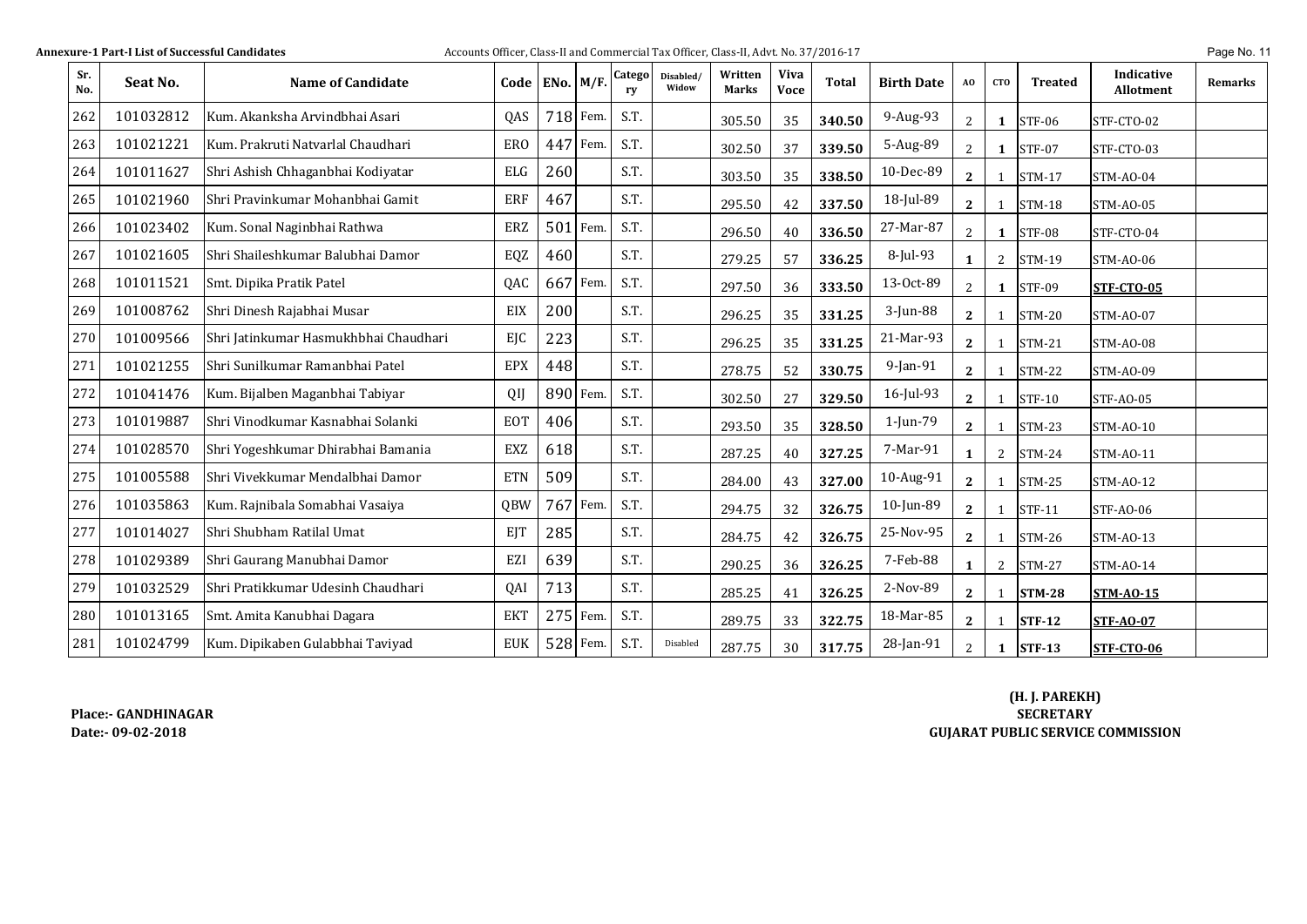# **GUJARAT PUBLIC SERVICE COMMISSION**

# **ANNEXURE ‐ I (Part‐II) Part‐II Result of unsuccessful Candidates**

# <u> Post:- Accounts Officer, Class-II and Commercial Tax Officer, Class-II, Advt. No. 37/2016-17</u>

# **Date of Interview : 1st January to 25th January, 2018**

# **Marks obtained, in Viva‐Voce, by the Unsuccessful candidates are as under:‐**

| Sr.<br>No. | Seat No.  | <b>Name of Candidate</b>             | Code       | E. No.         | M/F  | Caste       | Disabled/<br>Wid/Ex-<br>Ser. | <b>Marks</b><br>Written | <b>Marks</b><br>Viva-<br><b>Voce</b> | <b>Total</b><br><b>Marks</b> | <b>Birth Date</b> |
|------------|-----------|--------------------------------------|------------|----------------|------|-------------|------------------------------|-------------------------|--------------------------------------|------------------------------|-------------------|
| 1          | 101000064 | Kum. Devarshi Mahendrakumar Patel    | EAN        | 1              | Fem. |             |                              | 370.50                  | 45                                   | 415.50                       | 15-Aug-95         |
| 2          | 101000101 | Shri Nileshkumar Mathurbhai Makwana  | EAQ        | $\overline{2}$ |      |             |                              | 350.50                  | 20                                   | 370.50                       | $21$ -Jan-90      |
| 3          | 101000144 | Shri Yogesh Jamanbhai Barvadiya      | EAR        | 3              |      |             |                              | 343.25                  | 35                                   | 378.25                       | 6-0ct-89          |
| 4          | 101000147 | Shri Bhanabhai Naranji Chaudhari     | <b>EAD</b> | 4              |      | <b>SEBC</b> |                              | 351.25                  | 24                                   | 375.25                       | $1$ -Jan-94       |
| 5          | 101000160 | Shri Ramrajsinh Gajendrasinh Dayma   | EAJ        | 6              |      | <b>SEBC</b> |                              | 346.00                  | 53                                   | 399.00                       | 8-May-90          |
| 6          | 101000386 | Shri Rohit Danubhai Bokhani          | EAH        | 10             |      | S.C.        |                              | 339.25                  | 45                                   | 384.25                       | 27-Sep-85         |
| 7          | 101000455 | Kum. Parulben Girdharlal Ahuja       | <b>EBC</b> | 11             | Fem. |             |                              | 338.00                  | 55                                   | 393.00                       | 13-Apr-87         |
| 8          | 101000498 | Shri Umeshkumar Bekhatmal Maheshwari | EAS        | 12             |      |             |                              | 370.50                  | 57                                   | 427.50                       | 28-Sep-88         |
| 9          | 101000501 | Shri Jayeshkumar Khushalbhai Vaniya  | <b>EBD</b> | 13             |      | S.C.        |                              | 353.75                  | 40                                   | 393.75                       | $11$ -Jul-87      |
| 10         | 101000511 | Smt. Snehalben Rakeshbhai Kaneriya   | EAF        | 14             | Fem. |             |                              | 343.25                  | 23                                   | 366.25                       | 26-Jun-89         |
| 11         | 101000536 | Shri Krunal Kiritkumar Lathigara     | EAU        | 15             |      |             |                              | 400.75                  | 25                                   | 425.75                       | 7-Aug-91          |
| 12         | 101000566 | Shri Bhavik Rumalsing Rathava        | <b>EAM</b> | 16             |      | S.T.        |                              | 282.25                  | 35                                   | 317.25                       | 20-May-92         |
| 13         | 101000595 | Shri Hirenkumar Ravindranath Raval   | EAA        | 17             |      |             |                              | 363.25                  | 40                                   | 403.25                       | 29-Feb-88         |
| 14         | 101000608 | Shri Chirag Naginbhai Rathva         | <b>EAK</b> | 18             |      | S.T.        |                              | 275.00                  | 35                                   | 310.00                       | 18-Oct-94         |
| 15         | 101000636 | Shri Subhashkumar Chimanbhai Gamit   | <b>EAT</b> | 19             |      | S.T.        |                              | 257.00                  | 40                                   | 297.00                       | 29-Aug-94         |
| 16         | 101000692 | Shri Brijrajsinh Dilipsinh Zala      | EBI        | 21             |      |             |                              | 353.75                  | 43                                   | 396.75                       | 15-Oct-92         |
| 17         | 101000698 | Kum. Meetaben Chandulal Solanki      | <b>EBA</b> | 22             | Fem. | S.C.        |                              | 330.75                  | 32                                   | 362.75                       | 17-Aug-85         |
| 18         | 101000773 | Shri Vishnukumar Amaratbhai Bar      | EAV        | 25             |      | <b>SEBC</b> |                              | 383.25                  | 25                                   | 408.25                       | 30-Mar-94         |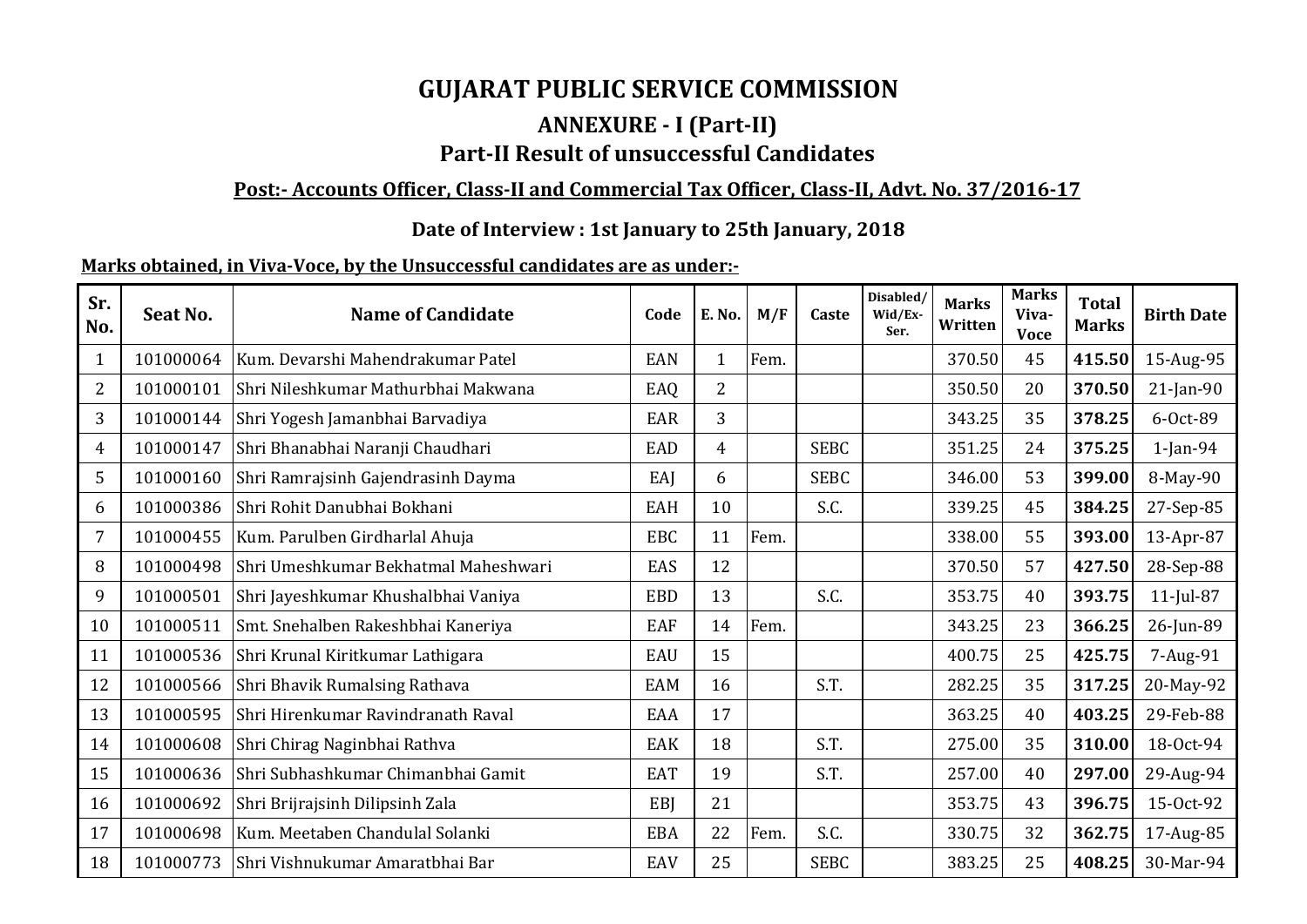| Sr.<br>No. | Seat No.  | <b>Name of Candidate</b>                | Code       | E. No. | M/F  | Caste       | Disabled/<br>Wid/Ex-<br>Ser. | <b>Marks</b><br>Written | <b>Marks</b><br>Viva-<br><b>Voce</b> | <b>Total</b><br><b>Marks</b> | <b>Birth Date</b> |
|------------|-----------|-----------------------------------------|------------|--------|------|-------------|------------------------------|-------------------------|--------------------------------------|------------------------------|-------------------|
| 19         | 101000791 | Shri Sagarkumar Shambhubhai Vaghani     | EAE        | 27     |      |             |                              | 371.50                  | 46                                   | 417.50                       | 11-Feb-94         |
| 20         | 101000830 | Shri Dhavalbhai Vasudevbhai Patel       | <b>EBB</b> | 29     |      |             |                              | 340.25                  | 37                                   | 377.25                       | 16-Feb-93         |
| 21         | 101000940 | Shri Dashrathbhai Vashrambhai Chaudhari | <b>EAX</b> | 32     |      | <b>SEBC</b> |                              | 377.50                  | 25                                   | 402.50                       | 18-Jun-96         |
| 22         | 101001001 | Shri Mahendra Pratapsinh Kushwah        | <b>EBK</b> | 33     |      |             |                              | 349.25                  | 22                                   | 371.25                       | 29-Oct-86         |
| 23         | 101001015 | Smt. Arzookumari Arvindbhai Patel       | EAZ        | 34     | Fem. |             |                              | 346.25                  | 32                                   | 378.25                       | 3-Nov-90          |
| 24         | 101001037 | Kum. Reshma Arvindbhai Langdiya         | EAY        | 35     | Fem. |             |                              | 369.00                  | 35                                   | 404.00                       | 16-Jan-93         |
| 25         | 101001050 | Kum. Varsha Kamdar                      | EAG        | 36     | Fem. | S.C.        |                              | 333.50                  | 48                                   | 381.50                       | 14-Sep-87         |
| 26         | 101001122 | Shri Mahmadjusab Mahmadhanif Khatri     | ECO        | 37     |      |             |                              | 356.75                  | 44                                   | 400.75                       | 19-Nov-94         |
| 27         | 101001136 | Kum. Stutee Indravadan Brahmabhatt      | ECY        | 38     | Fem. |             | Dis.                         | 312.25                  | 38                                   | 350.25                       | $9$ -Jan-92       |
| 28         | 101001327 | Kum. Alpa Rameshbhai Desai              | <b>EBW</b> | 40     | Fem. | <b>SEBC</b> |                              | 356.25                  | 38                                   | 394.25                       | $1-Apr-86$        |
| 29         | 101001381 | Shri Sanjaykumar Bahechar Ninama        | <b>EBV</b> | 41     |      | S.T.        |                              | 261.00                  | 22                                   | 283.00                       | 5-Mar-85          |
| 30         | 101001454 | Kum. Maya Maganbhai Kiri                | ECQ        | 42     | Fem. |             |                              | 360.75                  | 22                                   | 382.75                       | 28-Oct-78         |
| 31         | 101001464 | Kum. Nidhi Kantilal Dindod              | <b>EBT</b> | 43     | Fem. | S.T.        |                              | 261.75                  | 22                                   | 283.75                       | 20-Mar-96         |
| 32         | 101001598 | Shri Dhaval Sanjaykumar Panchal         | <b>EBO</b> | 45     |      | <b>SEBC</b> |                              | 353.00                  | 55                                   | 408.00                       | 19-0ct-93         |
| 33         | 101001622 | Kum. Bansari Manubhai Parmar            | <b>EDK</b> | 47     | Fem. | S.C.        |                              | 342.00                  | 43                                   | 385.00                       | 8-Nov-90          |
| 34         | 101001699 | Shri Harpalsinh Ramsinh Gohil           | <b>ECF</b> | 51     |      |             |                              | 369.25                  | 55                                   | 424.25                       | 20-May-91         |
| 35         | 101001730 | Kum. Mansi Gulabbhai Tarpara            | <b>ECK</b> | 52     | Fem. |             |                              | 344.00                  | 35                                   | 379.00                       | 9-Sep-88          |
| 36         | 101001752 | Kum. Kinjalben Sureshbhai Prajapati     | <b>EDI</b> | 54     | Fem. |             |                              | 372.75                  | 32                                   | 404.75                       | $12$ -Jul-91      |
| 37         | 101001825 | Shri Maheshkumar Bhagvanbhai Aal        | <b>EBN</b> | 57     |      | <b>SEBC</b> |                              | 356.50                  | 38                                   | 394.50                       | 26-May-96         |
| 38         | 101001911 | Kum. Arti Rameshchandra Nimavat         | <b>QIC</b> | 58     | Fem. | <b>SEBC</b> |                              | 352.00                  | 32                                   | 384.00                       | 21-Jun-90         |
| 39         | 101001925 | Shri Pallav Jayeshbhai Bhindi           | EBQ        | 59     |      |             |                              | 349.50                  | 52                                   | 401.50                       | 1-Aug-92          |
| 40         | 101002078 | Shri Ranadhirsinh Gambhirsinh Zala      | <b>ECB</b> | 61     |      |             |                              | 351.50                  | 50                                   | 401.50                       | 31-Aug-84         |
| 41         | 101002087 | Shri Shailesh Ishwarbhai Desai          | <b>ECR</b> | 62     |      | <b>SEBC</b> |                              | 346.50                  | 25                                   | 371.50                       | $6$ -Jun-88       |
| 42         | 101002146 | Shri Kamal Mansukhbhai Makwana          | <b>ECX</b> | 63     |      | S.C.        |                              | 364.00                  | 23                                   | 387.00                       | 26-Jan-87         |
| 43         | 101002227 | Shri Kawal Mukesh Majmudar              | <b>EBX</b> | 65     |      |             |                              | 341.25                  | 35                                   | 376.25                       | 25-Jun-86         |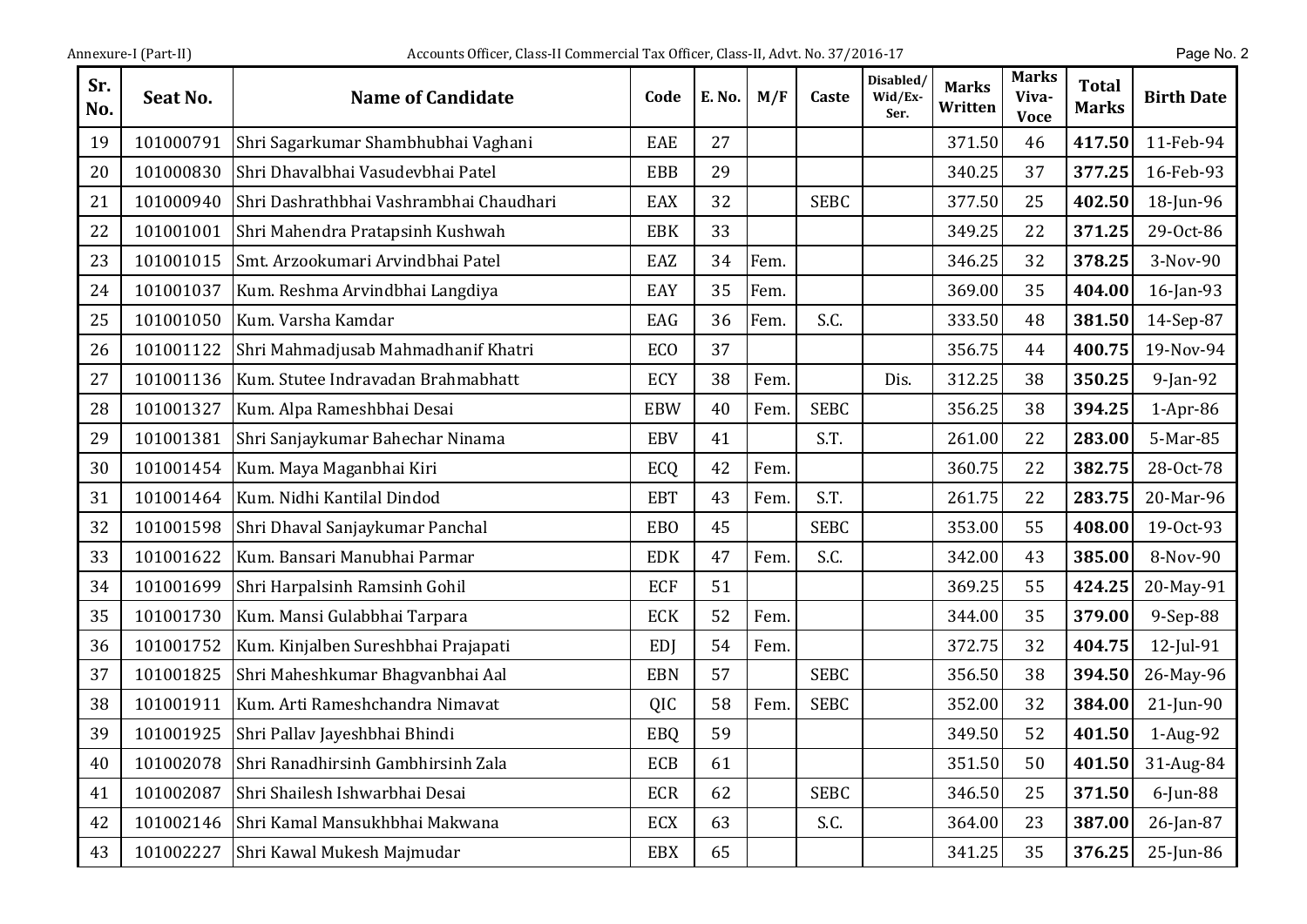| Sr.<br>No. | <b>Seat No.</b> | <b>Name of Candidate</b>                | Code       | <b>E. No.</b> | M/F  | Caste       | Disabled/<br>Wid/Ex-<br>Ser. | <b>Marks</b><br>Written | <b>Marks</b><br>Viva-<br><b>Voce</b> | <b>Total</b><br><b>Marks</b> | <b>Birth Date</b> |
|------------|-----------------|-----------------------------------------|------------|---------------|------|-------------|------------------------------|-------------------------|--------------------------------------|------------------------------|-------------------|
| 44         | 101002294       | Shri Hardikkumar Kishorbhai Bhalodiya   | <b>EBM</b> | 66            |      |             |                              | 349.25                  | 23                                   | 372.25                       | 29-May-90         |
| 45         | 101002310       | Shri Ravirajsinh Dharmendrasinh Vaghela | <b>EDH</b> | 67            |      |             |                              | 340.75                  | 45                                   | 385.75                       | $21$ -Jan-90      |
| 46         | 101002360       | Shri Jay Baldevbhai Desai               | EBY        | 69            |      | <b>SEBC</b> |                              | 382.75                  | 25                                   | 407.75                       | 22-Dec-89         |
| 47         | 101002434       | Shri Hareshkumar Bhagavandas Barot      | ECJ        | 70            |      | <b>SEBC</b> |                              | 352.50                  | 50                                   | 402.50                       | $25$ -Jan-78      |
| 48         | 101002740       | Shri Rajendrabhai Tanajibhai Valvi      | <b>EDL</b> | 73            |      | S.T.        |                              | 255.75                  | 40                                   | 295.75                       | 15-Jun-82         |
| 49         | 101002786       | Shri Harish Devidas Thakare             | <b>ECS</b> | 75            |      |             |                              | 387.50                  | 33                                   | 420.50                       | 31-Oct-88         |
| 50         | 101002834       | Shri Bhadreshkumar Babulal Patel        | <b>EBR</b> | 78            |      |             |                              | 385.00                  | 42                                   | 427.00                       | 28-Apr-86         |
| 51         | 101002912       | Shri Durgesh Pravinbhai Rathod          | <b>EDG</b> | 79            |      | <b>SEBC</b> |                              | 342.75                  | 25                                   | 367.75                       | 27-May-84         |
| 52         | 101002962       | Shri Maulik Motilal Pandya              | <b>ECP</b> | 80            |      |             |                              | 366.50                  | 35                                   | 401.50                       | 22-Feb-89         |
| 53         | 101002973       | Shri Niranjanbhai Chothabhai Chaudhary  | <b>EBP</b> | 81            |      | <b>SEBC</b> |                              | 337.00                  | 32                                   | 369.00                       | 24-Dec-89         |
| 54         | 101003097       | Shri Dineshkumar Kanuji Thakor          | ECI        | 82            |      | <b>SEBC</b> |                              | 353.00                  | 22                                   | 375.00                       | 5-Aug-85          |
| 55         | 101003101       | Shri Anilkumar Senabhai Parmar          | <b>ECA</b> | 83            |      | S.T.        |                              | 278.75                  | 28                                   | 306.75                       | $4$ -Jun-83       |
| 56         | 101003320       | Shri Kaushikbhai Bhikhabhai Gohil       | ECC        | 84            |      | S.C.        |                              | 353.00                  | 42                                   | 395.00                       | 7-Aug-83          |
| 57         | 101003356       | Kum. Aekta Pravinchandra Patel          | ECZ        | 85            | Fem. |             |                              | 339.50                  | 30                                   | 369.50                       | $9$ -Jul-81       |
| 58         | 101003451       | Kum. Purviben Deepakkumar Prajapati     | ECU        | 88            | Fem. | <b>SEBC</b> |                              | 355.75                  | 22                                   | 377.75                       | $9$ -Jul-82       |
| 59         | 101003602       | Shri Navinkumar Jayantilal Gomtiwal     | <b>EEA</b> | 92            |      |             |                              | 389.00                  | 39                                   | 428.00                       | $1$ -Jun-94       |
| 60         | 101003676       | Kum. Priyankaben Banshidharbhai Pargi   | <b>EFF</b> | 94            | Fem. | S.T.        |                              | 283.50                  | 32                                   | 315.50                       | $1$ -Jul-93       |
| 61         | 101003687       | Shri Shaktisinh Ranjitsinh Jadeja       | <b>EEE</b> | 95            |      |             |                              | 378.00                  | 43                                   | 421.00                       | 15-Jun-90         |
| 62         | 101003745       | Kum. Hemangini Jagdishchandra Soni      | <b>EDU</b> | 97            | Fem. |             |                              | 380.75                  | 25                                   | 405.75                       | 24-Sep-81         |
| 63         | 101003778       | Shri Ishankumar Bipinchandra Khatri     | EEQ        | 98            |      |             |                              | 361.25                  | 45                                   | 406.25                       | 30-Dec-87         |
| 64         | 101003819       | Shri Shailesh Govindbhai Solanki        | EEO        | 100           |      | <b>SEBC</b> |                              | 344.50                  | 41                                   | 385.50                       | 8-Mar-78          |
| 65         | 101003843       | Kum. RajeKum.ben Ramjibhai Chaudhari    | <b>EEM</b> | 101           | Fem. | S.T.        |                              | 282.00                  | 35                                   | 317.00                       | 28-May-83         |
| 66         | 101003950       | Kum. Sonalbahen Harshadbhai Chauhan     | <b>EEL</b> | 102           | Fem. |             |                              | 367.50                  | 25                                   | 392.50                       | 13-Aug-90         |
| 67         | 101003957       | Shri Chandrashekhar Pappusing Verma     | <b>EEG</b> | 104           |      |             |                              | 342.75                  | 54                                   | 396.75                       | 22-Jul-93         |
| 68         | 101004012       | Shri Kanubhai Naranbhai Rabari          | EDY        | 105           |      | <b>SEBC</b> |                              | 350.00                  | 35                                   | 385.00                       | 10-Oct-84         |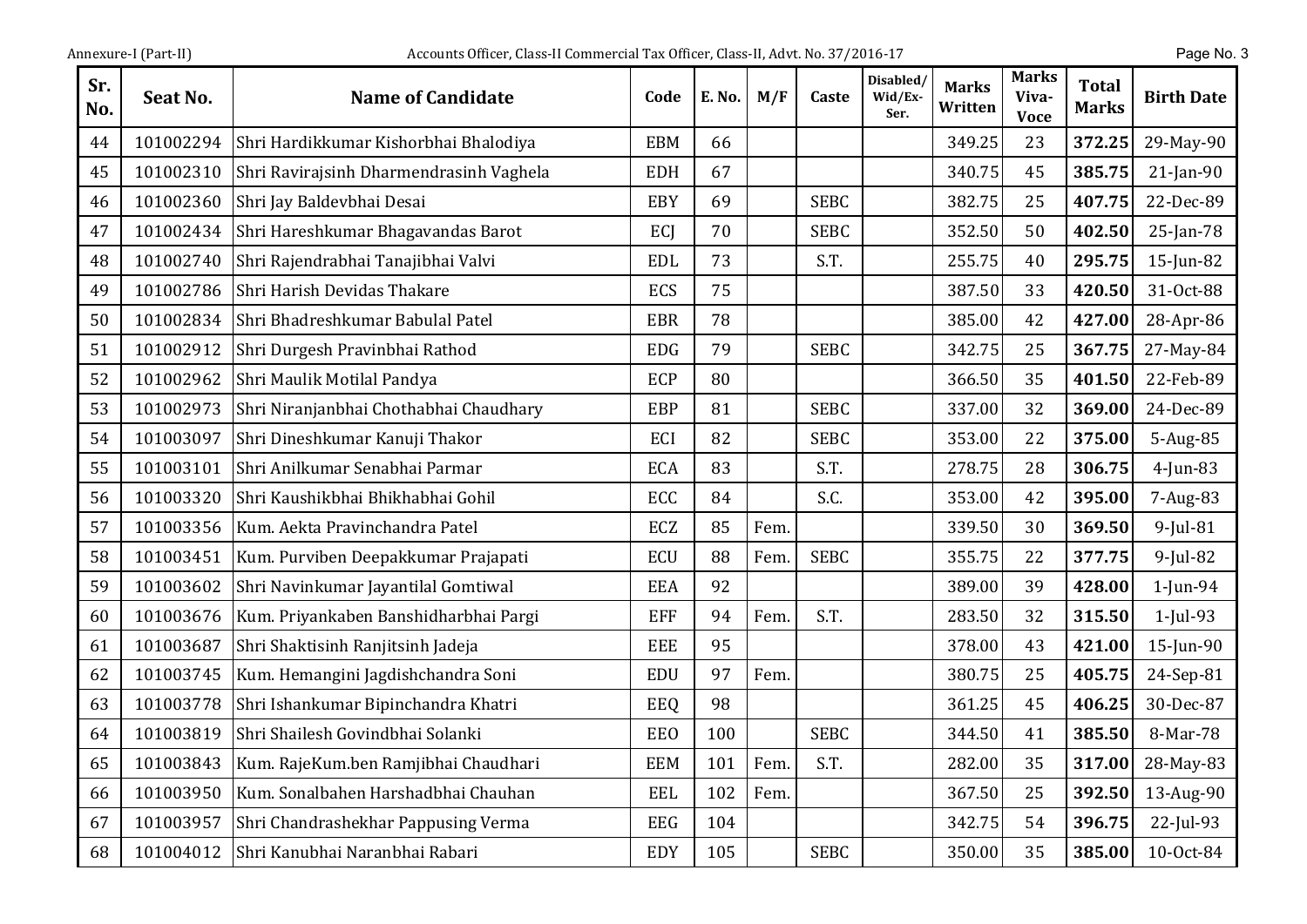| Sr.<br>No. | Seat No.  | <b>Name of Candidate</b>                | Code       | E. No. | M/F  | Caste       | Disabled/<br>Wid/Ex-<br>Ser. | <b>Marks</b><br>Written | <b>Marks</b><br>Viva-<br><b>Voce</b> | <b>Total</b><br><b>Marks</b> | <b>Birth Date</b> |
|------------|-----------|-----------------------------------------|------------|--------|------|-------------|------------------------------|-------------------------|--------------------------------------|------------------------------|-------------------|
| 69         | 101004088 | Shri Yagnesh Himatbhai Joshi            | <b>EEU</b> | 107    |      | <b>SEBC</b> |                              | 342.75                  | 34                                   | 376.75                       | 17-Apr-89         |
| 70         | 101004104 | Shri Hiteshkumar Jayantibhai Patel      | <b>EFB</b> | 108    |      |             |                              | 366.00                  | 35                                   | 401.00                       | 2-May-88          |
| 71         | 101004168 | Shri Ashishkumar Bhursingbhai Machhar   | <b>EDX</b> | 109    |      | S.T.        |                              | 276.75                  | 33                                   | 309.75                       | 17-May-94         |
| 72         | 101004173 | Shri Amitkumar Ganpatbhai Chaudhari     | <b>EDR</b> | 110    |      | S.T.        |                              | 265.50                  | 30                                   | 295.50                       | 14-Apr-88         |
| 73         | 101004189 | Shri Chetankumar Mavjibhai Patel        | <b>EDM</b> | 111    |      |             |                              | 365.00                  | 60                                   | 425.00                       | $1$ -Jun-88       |
| 74         | 101004196 | Shri Jaydeepsinh Meghrajsinh Jadeja     | EED        | 112    |      |             |                              | 374.75                  | 48                                   | 422.75                       | 20-Sep-91         |
| 75         | 101004208 | Shri Divyesh Sureshbhai Agravat         | <b>EDZ</b> | 113    |      | <b>SEBC</b> |                              | 343.75                  | 53                                   | 396.75                       | 23-Jan-88         |
| 76         | 101004280 | Shri Dharmesh Hamirbhai Boricha         | <b>EER</b> | 115    |      | <b>SEBC</b> |                              | 351.75                  | 38                                   | 389.75                       | 23-Apr-92         |
| 77         | 101004499 | Shri Dhavalkumar Babubhai Patel         | <b>EEW</b> | 119    |      |             |                              | 349.75                  | 35                                   | 384.75                       | 25-Jul-91         |
| 78         | 101004528 | Shri Yuvrajsinh Sabalsinh Deval         | <b>EDP</b> | 120    |      |             |                              | 354.25                  | 46                                   | 400.25                       | 26-Aug-93         |
| 79         | 101004540 | Shri Pankajkumar Vahetabhai Solanki     | EEP        | 122    |      | S.T.        |                              | 252.75                  | 25                                   | 277.75                       | 29-Mar-92         |
| 80         | 101004557 | Shri Sanjay Devjibhai Sagathiya         | <b>EFK</b> | 123    |      | S.C.        | Dis.                         | 305.75                  | 30                                   | 335.75                       | 26-Nov-88         |
| 81         | 101004579 | Shri Saddamhusen Majnuddin Ansari       | <b>EEF</b> | 124    |      |             |                              | 380.75                  | 28                                   | 408.75                       | 11-Jun-92         |
| 82         | 101004765 | Shri Indrasinh Mansangbhai Masani       | <b>EDO</b> | 129    |      | <b>SEBC</b> |                              | 339.25                  | 33                                   | 372.25                       | 29-May-92         |
| 83         | 101004873 | Shri Milan Laljibhai Desai              | <b>EES</b> | 130    |      | <b>SEBC</b> |                              | 353.50                  | 45                                   | 398.50                       | 16-Mar-95         |
| 84         | 101004923 | Shri Bhavesh Faljibhai Chaudhari        | EEI        | 131    |      | <b>SEBC</b> |                              | 359.00                  | 45                                   | 404.00                       | 18-Jul-89         |
| 85         | 101005373 | Kum. Vasantkunvarba Amarsinh Parmar     | <b>EFE</b> | 133    | Fem  | <b>SEBC</b> |                              | 346.75                  | 35                                   | 381.75                       | 15-Aug-93         |
| 86         | 101005387 | Shri Prakashkumar Devasibhai Kaneriya   | <b>EFC</b> | 134    |      |             |                              | 403.50                  | 22                                   | 425.50                       | $9-Apr-83$        |
| 87         | 101005452 | Kum. Hiral Anilbhai Dhanesha            | <b>EEY</b> | 135    | Fem. |             |                              | 368.75                  | 50                                   | 418.75                       | 8-Jul-86          |
| 88         | 101005581 | Shri Jagdishkumar Mohanbhai Mevada      | <b>EDT</b> | 138    |      | <b>SEBC</b> |                              | 341.00                  | 20                                   | 361.00                       | 11-Mar-77         |
| 89         | 101005589 | Kum. Priyankaben Virsinh Pargi          | <b>EFN</b> | 139    | Fem. | S.T.        |                              | 260.00                  | 10                                   | 270.00                       | 9-May-87          |
| 90         | 101005927 | Shri Nimeshkumar Mahendrabhai Chaudhari | <b>EEB</b> | 141    |      | S.T.        |                              | 264.25                  | 35                                   | 299.25                       | 30-Sep-86         |
| 91         | 101006084 | Kum. Jalpa Umeshbhai Patel              | <b>EEK</b> | 142    | Fem. |             |                              | 378.00                  | 40                                   | 418.00                       | 9-Aug-87          |
| 92         | 101006129 | Shri Siddharajsinh Vijaysinh Rana       | <b>EDS</b> | 143    |      |             |                              | 346.25                  | 50                                   | 396.25                       | 7-Jun-88          |
| 93         | 101006408 | Kum. Nirzaree Manojkumar Lakhiya        | <b>EHG</b> | 148    | Fem. | S.C.        |                              | 340.75                  | 22                                   | 362.75                       | 28-Mar-89         |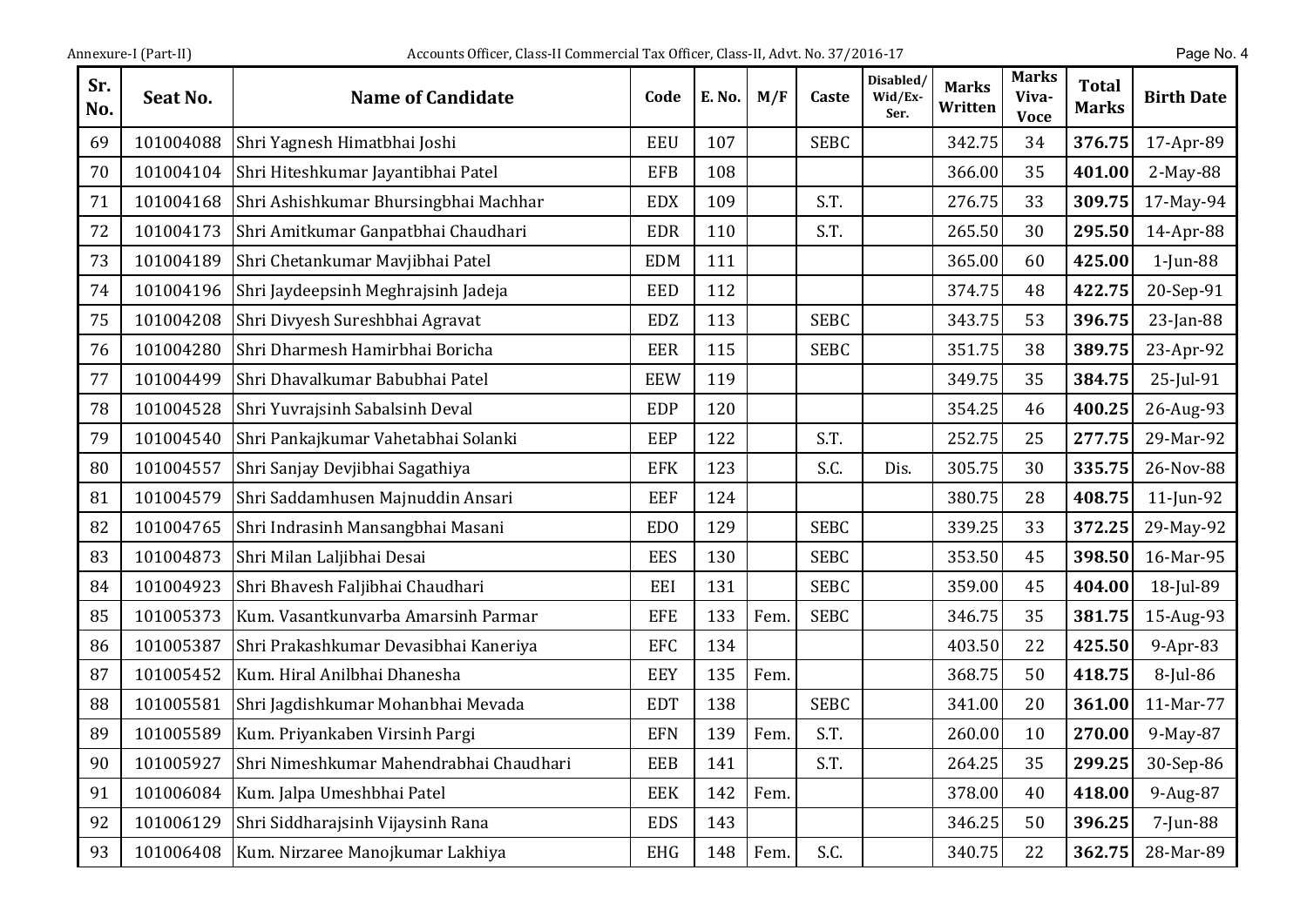| Sr.<br>No. | Seat No.  | <b>Name of Candidate</b>                | Code       | E. No. | M/F  | Caste       | Disabled/<br>Wid/Ex-<br>Ser. | Marks<br>Written | Marks<br>Viva-<br><b>Voce</b> | <b>Total</b><br><b>Marks</b> | <b>Birth Date</b> |
|------------|-----------|-----------------------------------------|------------|--------|------|-------------|------------------------------|------------------|-------------------------------|------------------------------|-------------------|
| 94         | 101006504 | Shri Vinodkumar Sursinh Khadiya         | <b>EFT</b> | 152    |      | S.T.        |                              | 263.75           | 32                            | 295.75                       | 15-May-93         |
| 95         | 101006584 | Kum. Mehrunnisha Mohammadbhai Kothariya | <b>EHO</b> | 154    | Fem. |             |                              | 334.75           | 38                            | 372.75                       | 28-Sep-81         |
| 96         | 101006701 | Shri Sanjaybhai Lakhmanbhai Makwana     | EGL        | 155    |      | <b>SEBC</b> |                              | 342.50           | 53                            | 395.50                       | 1-Sep-86          |
| 97         | 101006715 | Shri Prakashbhai Mavjibhai Patel        | <b>EHP</b> | 156    |      |             |                              | 367.75           | 28                            | 395.75                       | 14-Jul-89         |
| 98         | 101007000 | Kum. Nehaben Mohitbhai Pandya           | <b>EHL</b> | 159    | Fem. |             |                              | 363.75           | 25                            | 388.75                       | $2$ -Jan-92       |
| 99         | 101007013 | Shri Ranjitkumar Pashaji Thakor         | <b>EGF</b> | 160    |      | <b>SEBC</b> |                              | 361.00           | 53                            | 414.00                       | 4-Nov-94          |
| 100        | 101007206 | Shri Ravikumar Maheshbhai Rathod        | <b>EGM</b> | 161    |      | <b>SEBC</b> |                              | 362.50           | 46                            | 408.50                       | $9$ -Jul-94       |
| 101        | 101007224 | Shri Raju Prafulbhai Mange              | <b>EGO</b> | 163    |      |             |                              | 349.00           | 25                            | 374.00                       | 5-Nov-91          |
| 102        | 101007232 | Shri Baldevbhai Karmanbhai Vaviya       | EGI        | 165    |      |             |                              | 359.50           | 32                            | 391.50                       | 18-Jul-93         |
| 103        | 101007264 | Kum. Sejalben Bakabhai Prajapati        | <b>EHB</b> | 167    | Fem. | <b>SEBC</b> |                              | 334.00           | 55                            | 389.00                       | 17-Feb-92         |
| 104        | 101007296 | Shri Hiteshkumar Vinitray Parmar        | <b>EGH</b> | 168    |      | S.C.        |                              | 354.25           | 47                            | 401.25                       | 13-Feb-87         |
| 105        | 101007306 | Kum. Sandhyakumari Navinbhai Chaudhari  | <b>EHK</b> | 169    | Fem. | S.T.        |                              | 259.50           | 25                            | 284.50                       | 1-Oct-93          |
| 106        | 101007309 | Shri Mohammedasad Manzoorhusain Shaikh  | EHJ        | 170    |      |             |                              | 368.75           | 55                            | 423.75                       | 13-Jul-93         |
| 107        | 101007450 | Shri Mahendrabhai Naginbhai Patel       | <b>EFW</b> | 171    |      | S.T.        |                              | 269.50           | 35                            | 304.50                       | 25-Apr-89         |
| 108        | 101007547 | Kum. Rajvi Darshankumar Vyas            | EGA        | 172    | Fem. |             |                              | 337.50           | 25                            | 362.50                       | 30-Nov-94         |
| 109        | 101007561 | Shri Shaileshbhai Janiyabhai Vasava     | <b>EHN</b> | 173    |      | S.T.        |                              | 283.75           | 35                            | 318.75                       | $2$ -Jun-91       |
| 110        | 101007566 | Shri Rahulkumar Jagdishbhai Limbani     | EGC        | 174    |      |             |                              | 360.25           | 52                            | 412.25                       | 4-Dec-91          |
| 111        | 101007652 | Kum. Swatiba Jaduvirsinh Jadeja         | EGQ        | 175    | Fem. |             |                              | 346.50           | 52                            | 398.50                       | 2-Dec-92          |
| 112        | 101007736 | Shri Avinashkumar Rakeshkumar Agrawal   | <b>EHH</b> | 177    |      |             |                              | 366.50           | 48                            | 414.50                       | 24-May-90         |
| 113        | 101007855 | Kum. Ansuyaben Shankarbhai Chavada      | <b>EFX</b> | 178    | Fem. | <b>SEBC</b> |                              | 352.50           | 30                            | 382.50                       | 19-Jan-86         |
| 114        | 101007898 | Kum. Avniben Jayeshkumar Battiwala      | EGX        | 179    | Fem. | <b>SEBC</b> |                              | 352.25           | 33                            | 385.25                       | 10-Sep-90         |
| 115        | 101007904 | Kum. Riya Sanjaybhai Raval              | EGU        | 180    | Fem. |             |                              | 360.00           | 60                            | 420.00                       | 19-Sep-93         |
| 116        | 101007911 | Shri Himatkumar Vasantkumar Barot       | EGJ        | 181    |      | <b>SEBC</b> |                              | 338.75           | 30                            | 368.75                       | 17-Oct-84         |
| 117        | 101007942 | Shri Vatsalbhai Sudhirbhai Dave         | EFP        | 182    |      |             |                              | 348.25           | 40                            | 388.25                       | 26-Jun-95         |
| 118        | 101008117 | Shri Bajrangi Ranglalbhai Gaud          | <b>EFQ</b> | 183    |      |             |                              | 383.25           | 37                            | 420.25                       | $5$ -Jan-93       |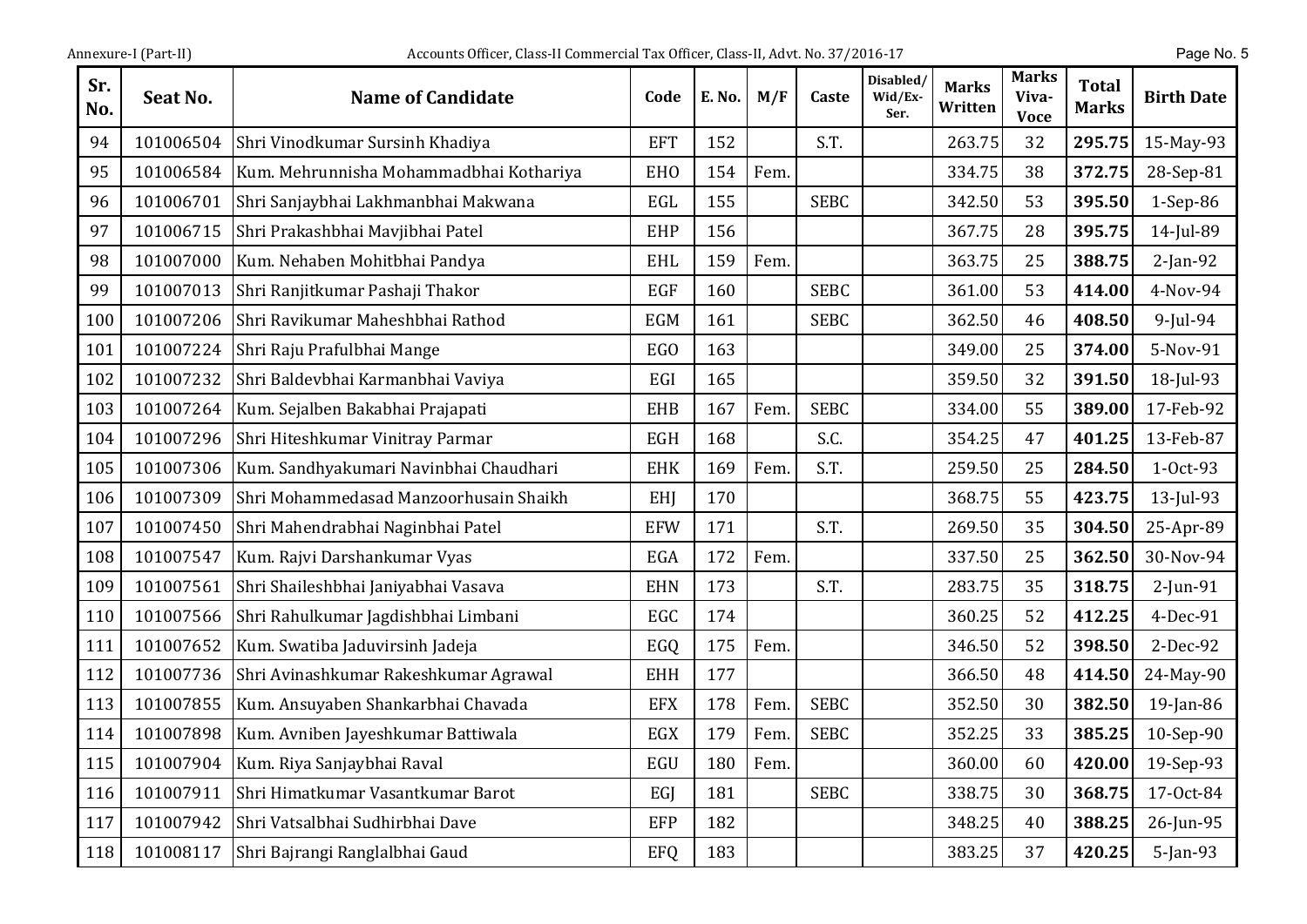| Sr.<br>No. | Seat No.  | <b>Name of Candidate</b>                | Code            | E. No. | M/F  | Caste       | Disabled/<br>Wid/Ex-<br>Ser. | <b>Marks</b><br>Written | <b>Marks</b><br>Viva-<br><b>Voce</b> | <b>Total</b><br><b>Marks</b> | <b>Birth Date</b> |
|------------|-----------|-----------------------------------------|-----------------|--------|------|-------------|------------------------------|-------------------------|--------------------------------------|------------------------------|-------------------|
| 119        | 101008324 | Shri Mohammedsalman Gulammustufa Shaikh | <b>EGB</b>      | 188    |      |             |                              | 355.75                  | 28                                   | 383.75                       | 10-Jun-91         |
| 120        | 101008512 | Shri Arajanbhai Devayatbhai Sambad      | EGE             | 190    |      | <b>SEBC</b> |                              | 353.00                  | 56                                   | 409.00                       | 1-Jun-89          |
| 121        | 101008546 | Shri Rakeshkumar Hemrajbhai Chaudhari   | EGS             | 192    |      | <b>SEBC</b> |                              | 337.25                  | 42                                   | 379.25                       | 7-Jul-87          |
| 122        | 101008593 | Shri Lalitkumar Amrutlal Bhil           | <b>EFO</b>      | 193    |      | S.T.        |                              | 271.50                  | 32                                   | 303.50                       | 29-Apr-87         |
| 123        | 101008596 | Shri Sachin Jagdishbhai Patel           | <b>EHM</b>      | 194    |      |             |                              | 370.50                  | 35                                   | 405.50                       | 31-May-86         |
| 124        | 101008656 | Shri Khimji Mansukh Kholiya             | <b>EHC</b>      | 195    |      |             | Dis.                         | 310.50                  | 33                                   | 343.50                       | 1-Aug-91          |
| 125        | 101008678 | Shri Dharmendrakumar Devchandbhai Damor | <b>EGT</b>      | 196    |      | S.T.        |                              | 254.75                  | 45                                   | 299.75                       | 11-Jan-79         |
| 126        | 101008709 | Kum. Vasantiben Vashrambhai Jadav       | <b>EHA</b>      | 198    | Fem. | S.C.        |                              | 349.50                  | 38                                   | 387.50                       | $5$ -Jun-92       |
| 127        | 101008756 | Shri Hardik Girishbhai Mehta            | EIC             | 199    |      |             |                              | 354.75                  | 62                                   | 416.75                       | 16-May-86         |
| 128        | 101008802 | Shri Dhruvil Mukeshbhai Trivedi         | <b>EHS</b>      | 201    |      |             |                              | 348.25                  | 55                                   | 403.25                       | 29-Jun-88         |
| 129        | 101008814 | Kum. Nandini Prabodhbhai Shukla         | <b>EIM</b>      | 202    | Fem. |             |                              | 361.25                  | 57                                   | 418.25                       | 10-Apr-76         |
| 130        | 101008861 | Kum. Sonal Bharatkumar Parmar           | <b>EJM</b>      | 203    | Fem  | <b>SEBC</b> |                              | 337.25                  | 24                                   | 361.25                       | 21-Jul-88         |
| 131        | 101008893 | Shri Dinesh Maganbhai Makwana           | <b>EIG</b>      | 204    |      | S.C.        |                              | 341.75                  | 58                                   | 399.75                       | $1$ -Jun-85       |
| 132        | 101008910 | Shri Sanjay Ramjibhai Thakkar           | <b>EIT</b>      | 206    |      |             | Dis.                         | 307.00                  | 40                                   | 347.00                       | 9-Sep-84          |
| 133        | 101008915 | Shri Salimkhan Yashinkhan Baloch        | <b>EHR</b>      | 207    |      |             |                              | 344.50                  | 50                                   | 394.50                       | 28-Jul-89         |
| 134        | 101008944 | Shri Vishalkumar Jaysukhlal Soni        | EIP             | 209    |      |             |                              | 363.75                  | 30                                   | 393.75                       | 20-Aug-86         |
| 135        | 101009036 | Kum. Heena Pravinbhai Patel             | EJH             | 210    | Fem. |             |                              | 352.25                  | 42                                   | 394.25                       | 10-May-94         |
| 136        | 101009108 | Kum. Chetana Amrishbhai Ubhadiya        | EJN             | 211    | Fem. |             |                              | 349.00                  | 45                                   | 394.00                       | 20-Apr-93         |
| 137        | 101009152 | Shri Amarsinh Ramanbhai Chaudhari       | EIO             | 212    |      | <b>SEBC</b> |                              | 352.50                  | 34                                   | 386.50                       | 8-Sep-85          |
| 138        | 101009338 | Kum. Shankhanaben Makabhai Vala         | E <sub>IO</sub> | 214    | Fem. | <b>SEBC</b> |                              | 358.00                  | 30                                   | 388.00                       | 13-Feb-92         |
| 139        | 101009339 | Kum. Dayaben Jerambhai Dudhat           | EJE             | 215    | Fem  |             |                              | 349.25                  | 42                                   | 391.25                       | $27$ -Jan-92      |
| 140        | 101009357 | Kum. Surbhiben Vijaykumar Thakkar       | EIB             | 216    | Fem. |             |                              | 389.00                  | 27                                   | 416.00                       | 13-Aug-95         |
| 141        | 101009381 | Smt. Vaishali Satish Ghelani            | QIB             | 217    | Fem  |             |                              | 358.25                  | 43                                   | 401.25                       | 04-12-1988        |
| 142        | 101009395 | Shri Mayank S Kotak                     | EIN             | 218    |      |             |                              | 370.00                  | 54                                   | 424.00                       | 20-Feb-81         |
| 143        | 101009529 | Kum. Aanal Babubhai Chavda              | EJG             | 220    | Fem. | S.T.        |                              | 281.50                  | 30                                   | 311.50                       | 18-Dec-91         |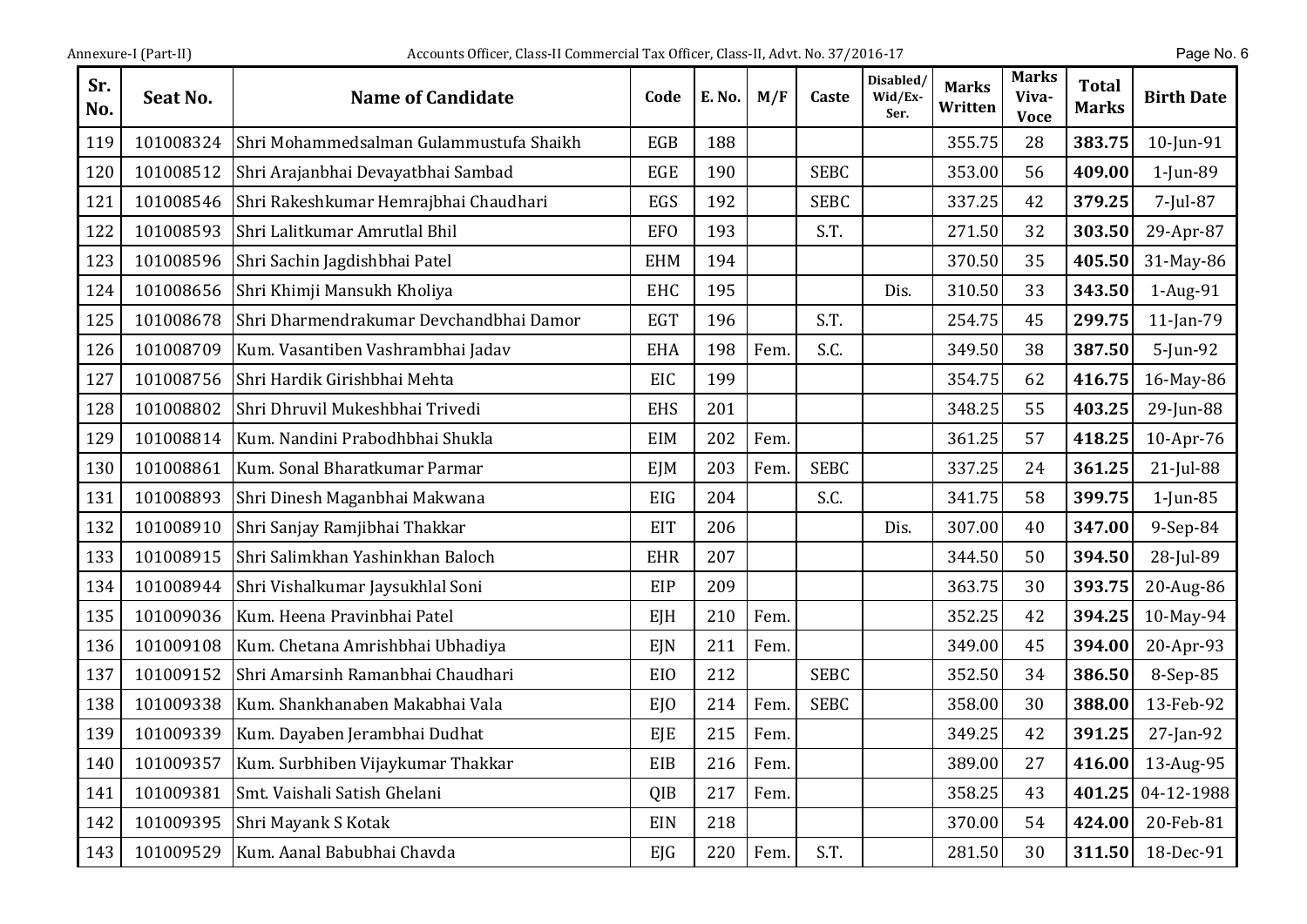| Sr.<br>No. | Seat No.  | <b>Name of Candidate</b>                | Code       | E. No. | M/F  | Caste       | Disabled/<br>Wid/Ex-<br>Ser. | <b>Marks</b><br>Written | <b>Marks</b><br>Viva-<br><b>Voce</b> | <b>Total</b><br><b>Marks</b> | <b>Birth Date</b> |
|------------|-----------|-----------------------------------------|------------|--------|------|-------------|------------------------------|-------------------------|--------------------------------------|------------------------------|-------------------|
| 144        | 101009541 | Shri Kirtan Rajeshkumar Shah            | EIA        | 221    |      |             |                              | 343.75                  | 60                                   | 403.75                       | 9-Aug-96          |
| 145        | 101009556 | Shri Dilipsinh Halusinh Zala            | EHQ        | 222    |      |             |                              | 373.50                  | 48                                   | 421.50                       | 4-Feb-91          |
| 146        | 101009667 | Shri Girishkumar Nemichand Chitara      | <b>EHY</b> | 224    |      | <b>SEBC</b> |                              | 347.25                  | 42                                   | 389.25                       | $2$ -Jul-88       |
| 147        | 101009781 | Shri Rushi Ajaybhai Babariya            | EJF        | 225    |      |             |                              | 374.75                  | 43                                   | 417.75                       | 26-Jul-94         |
| 148        | 101009785 | Shri Bijay Mayurkumar Shah              | <b>EHU</b> | 227    |      |             |                              | 342.50                  | 35                                   | 377.50                       | 26-May-90         |
| 149        | 101009804 | Shri Nileshbhai Nayankumar Raval        | EIE        | 228    |      |             |                              | 375.75                  | 40                                   | 415.75                       | 12-Jul-83         |
| 150        | 101009805 | Kum. Zalak Brijeshkumar Patel           | EJK        | 229    | Fem. |             |                              | 339.75                  | 35                                   | 374.75                       | 21-Nov-88         |
| 151        | 101010012 | Shri Lakhaman Vagabhai Samala           | EJJ        | 230    |      | S.T.        |                              | 273.75                  | 35                                   | 308.75                       | 13-Aug-90         |
| 152        | 101010127 | Shri Hardevsinh Ajitsinh Rana           | EIV        | 231    |      |             |                              | 377.00                  | 45                                   | 422.00                       | 30-Dec-85         |
| 153        | 101010187 | Shri Umeshbhai Rajnibhai Patel          | EIH        | 232    |      |             |                              | 378.50                  | 40                                   | 418.50                       | 6-Aug-88          |
| 154        | 101010302 | Shri Jiralkumar Mahendrakumar Damor     | EIJ        | 233    |      | S.T.        |                              | 278.00                  | 32                                   | 310.00                       | 14-Sep-86         |
| 155        | 101010580 | Shri Rajeshkumar Bhachu Jaru            | <b>EHZ</b> | 236    |      | <b>SEBC</b> |                              | 339.00                  | 35                                   | 374.00                       | 11-Mar-84         |
| 156        | 101010630 | Shri Kripalsinh Bahadursinh Parmar      | <b>EIS</b> | 237    |      |             |                              | 361.25                  | 35                                   | 396.25                       | 31-Mar-93         |
| 157        | 101010885 | Shri Ketan Jentibhai Mathukia           | <b>EJL</b> | 240    |      |             |                              | 384.00                  | 32                                   | 416.00                       | 20-Feb-87         |
| 158        | 101010922 | Kum. Namrata Dipakkumar Barot           | EID        | 242    | Fem. |             |                              | 357.00                  | 25                                   | 382.00                       | 10-Apr-93         |
| 159        | 101010949 | Shri Narendrakumar Maganlal Gohil       | EIZ        | 243    |      | S.C.        |                              | 350.25                  | 56                                   | 406.25                       | 27-Dec-89         |
| 160        | 101010958 | Kum. Priyankaben Rameshbhai Patel       | EIK        | 244    | Fem. |             |                              | 337.00                  | 50                                   | 387.00                       | 6-Nov-88          |
| 161        | 101010976 | Kum. Hemangi Indravadanbhai Rathod      | EIR        | 245    | Fem. |             | Dis.                         | 302.50                  | 47                                   | 349.50                       | 30-Dec-93         |
| 162        | 101011145 | Shri Vikramkumar Gajendrapal Ninama     | <b>EHW</b> | 246    |      | S.T.        |                              | 280.00                  | 35                                   | 315.00                       | 26-Nov-92         |
| 163        | 101011162 | Kum. Aarti Jagdishbhai Bhojani          | EJB        | 247    | Fem. |             |                              | 361.75                  | 40                                   | 401.75                       | 3-Feb-90          |
| 164        | 101011185 | Kum. Devanshi Dineshbhai Patel          | EIW        | 248    | Fem. |             |                              | 338.50                  | 25                                   | 363.50                       | $8$ -Jul-96       |
| 165        | 101011226 | Shri Sanjaykumar Rameshbhai Khatri      | EIQ        | 250    |      |             |                              | 377.50                  | 28                                   | 405.50                       | $1$ -Jun-92       |
| 166        | 101011232 | Shri Bhupendra Chhaganbhai Bangal       | EID        | 251    |      | S.T.        |                              | 268.25                  | 31                                   | 299.25                       | $1$ -Jan-84       |
| 167        | 101011234 | Kum. Vaishaliben Satendraprsad Pandya   | EIY        | 252    | Fem. |             |                              | 336.00                  | 35                                   | 371.00                       | 25-Dec-85         |
| 168        |           | 101011355 Shri Iliyas Jamalbhai Varaiya | <b>EKX</b> | 253    |      | <b>SEBC</b> |                              | 347.75                  | 47                                   | 394.75                       | 28-Oct-87         |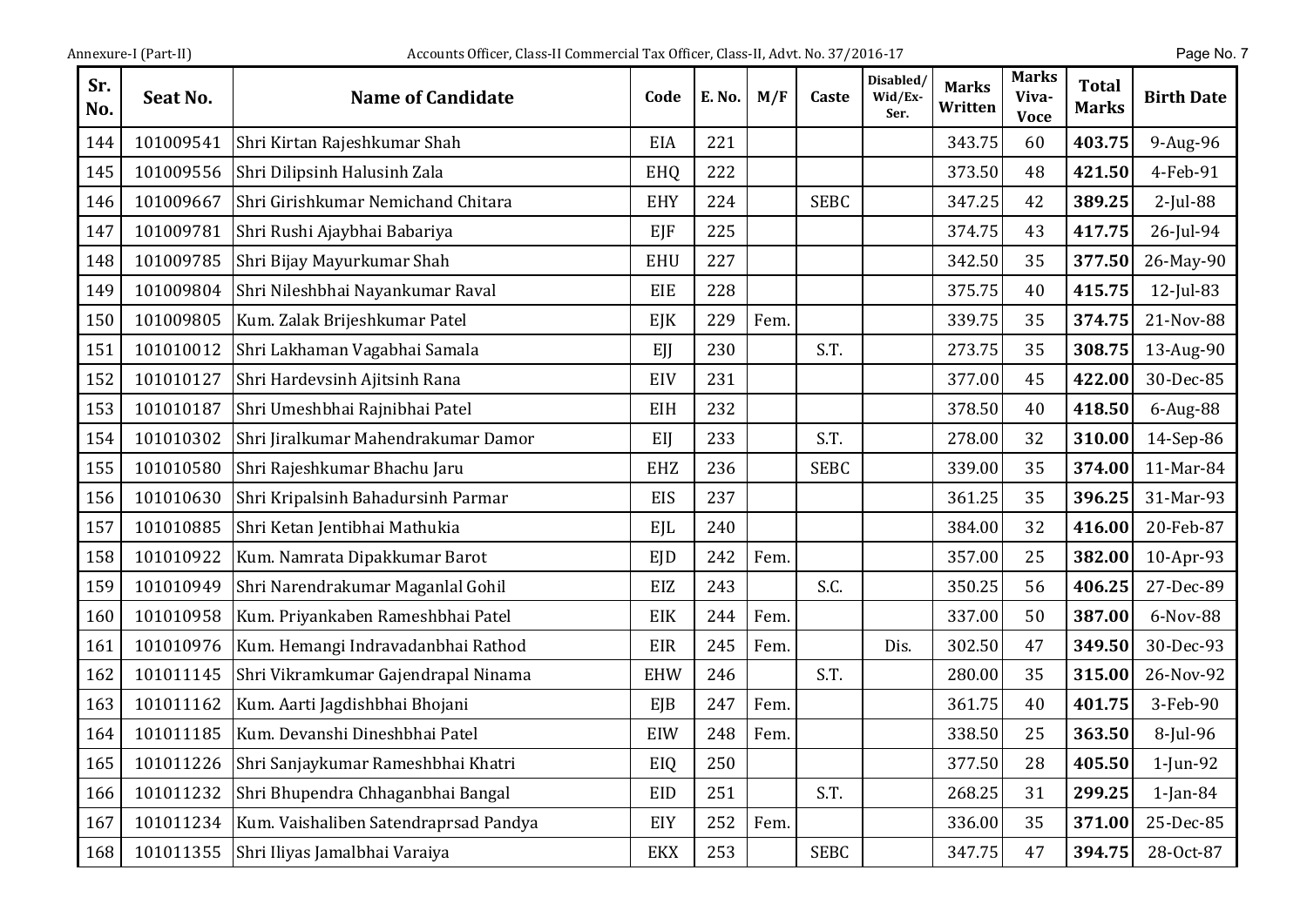| Sr.<br>No. | Seat No.  | <b>Name of Candidate</b>                      | Code            | E. No. | M/F  | Caste       | Disabled/<br>Wid/Ex-<br>Ser. | <b>Marks</b><br>Written | <b>Marks</b><br>Viva-<br><b>Voce</b> | <b>Total</b><br><b>Marks</b> | <b>Birth Date</b> |
|------------|-----------|-----------------------------------------------|-----------------|--------|------|-------------|------------------------------|-------------------------|--------------------------------------|------------------------------|-------------------|
| 169        | 101011414 | Shri Rakesh Ashokbhai Sorathiya               | <b>EKK</b>      | 254    |      |             |                              | 363.75                  | 35                                   | 398.75                       | 8-Dec-91          |
| 170        | 101011473 | Shri Dilipbhai Chunilal Chauhan               | <b>EKO</b>      | 256    |      | S.T.        |                              | 252.75                  | 37                                   | 289.75                       | $1$ -Jun-81       |
| 171        | 101011514 | Kum. Jollyben Sureshbhai Dhingani             | <b>ELQ</b>      | 257    | Fem. |             |                              | 341.25                  | 53                                   | 394.25                       | 28-Apr-85         |
| 172        | 101011550 | Shri Dharmesh Babubhai Pagada                 | <b>EKN</b>      | 258    |      |             |                              | 343.25                  | 59                                   | 402.25                       | 29-Oct-84         |
| 173        | 101011623 | Shri Jaydipsinh Jagatsinh Diyol               | <b>EKE</b>      | 259    |      |             |                              | 357.75                  | 40                                   | 397.75                       | 28-Jan-87         |
| 174        | 101011693 | Shri Vishalkumar Maheshbhai Patel             | EJS             | 261    |      |             |                              | 348.00                  | 55                                   | 403.00                       | 15-Jun-93         |
| 175        | 101011725 | Shri Ashvinkumar Kalyanbhai Suthar            | <b>EKW</b>      | 262    |      | <b>SEBC</b> |                              | 344.75                  | 38                                   | 382.75                       | 7-Mar-95          |
| 176        | 101011811 | Shri Vipulkumar Chetanbhai Gamit              | <b>ELF</b>      | 264    |      | S.T.        |                              | 262.50                  | 28                                   | 290.50                       | 10-Sep-85         |
| 177        | 101011953 | Shri Mehulkumar Tansingbhai Nisarta           | <b>EKU</b>      | 265    |      | S.T.        |                              | 257.75                  | 23                                   | 280.75                       | 20-Jan-93         |
| 178        | 101012378 | Shri Jayesh Kuberbhai Parmar                  | <b>EKC</b>      | 266    |      | <b>SEBC</b> |                              | 354.25                  | 56                                   | 410.25                       | 2-Feb-92          |
| 179        | 101012431 | Shri Alpeshkumar Madhavlal Patel              | <b>ELK</b>      | 267    |      |             |                              | 346.00                  | 58                                   | 404.00                       | 17-May-84         |
| 180        | 101012474 | Shri Chirag Bharatkumar Vaghela               | <b>EKP</b>      | 268    |      | <b>SEBC</b> |                              | 360.00                  | 55                                   | 415.00                       | 20-Sep-94         |
| 181        | 101012864 | Shri Paresh Bhimabhai Chopda                  | EL <sub>0</sub> | 270    |      | S.T.        |                              | 259.50                  | 35                                   | 294.50                       | 16-Aug-93         |
| 182        | 101012901 | Kum. Dinkal Dineshkumar Algotar               | EKJ             | 271    | Fem. | S.C.        |                              | 351.25                  | 37                                   | 388.25                       | 16-Jun-91         |
| 183        | 101013149 | Shri Ketan Mansukhbhai Varu                   | EJR             | 274    |      |             |                              | 361.75                  | 30                                   | 391.75                       | 13-Dec-89         |
| 184        | 101013256 | Shri Aravindkumar Hirabhai Chaudhary          | <b>ELI</b>      | 276    |      | <b>SEBC</b> |                              | 364.50                  | 45                                   | 409.50                       | 15-Jun-89         |
| 185        | 101013346 | Kum. Hetalben Ashokkumar Mahuvagara           | <b>ELH</b>      | 277    | Fem. |             |                              | 349.00                  | 50                                   | 399.00                       | 20-Jun-96         |
| 186        | 101013368 | Shri Pritesh Sanjaybhai Vasava                | EJZ             | 278    |      | S.T.        |                              | 292.25                  | 32                                   | 324.25                       | $5$ -Jan-94       |
| 187        | 101013661 | Shri Pratapsinh Ranvirbhai Kamaria            | <b>EKY</b>      | 279    |      | <b>SEBC</b> |                              | 367.50                  | 35                                   | 402.50                       | 1-Jul-89          |
| 188        | 101013864 | Shri Prashantsingh Chandraprakashsingh Rajput | EJX             | 281    |      |             |                              | 360.00                  | 38                                   | 398.00                       | 29-Apr-87         |
| 189        | 101013870 | Shri Dhaval Rohitbhai Joshi                   | <b>EKD</b>      | 282    |      |             |                              | 343.50                  | 50                                   | 393.50                       | 28-Sep-90         |
| 190        | 101013876 | Shri Milan Jitendrakumar Shukl                | <b>ELI</b>      | 283    |      |             |                              | 341.50                  | 50                                   | 391.50                       | 4-Aug-89          |
| 191        | 101014059 | Kum. Rekha Polabhai Kalotra                   | <b>EKQ</b>      | 286    | Fem. | <b>SEBC</b> |                              | 338.25                  | 46                                   | 384.25                       | 25-Oct-92         |
| 192        | 101014097 | Shri Ummulsalil Gulamhusen Chauhan            | <b>EKM</b>      | 287    |      |             |                              | 379.00                  | 30                                   | 409.00                       | 15-May-81         |
| 193        | 101014277 | Shri Tejaskumar Vasharambhai Vadher           | <b>EKV</b>      | 290    |      | <b>SEBC</b> |                              | 355.00                  | 38                                   | 393.00                       | 20-Mar-84         |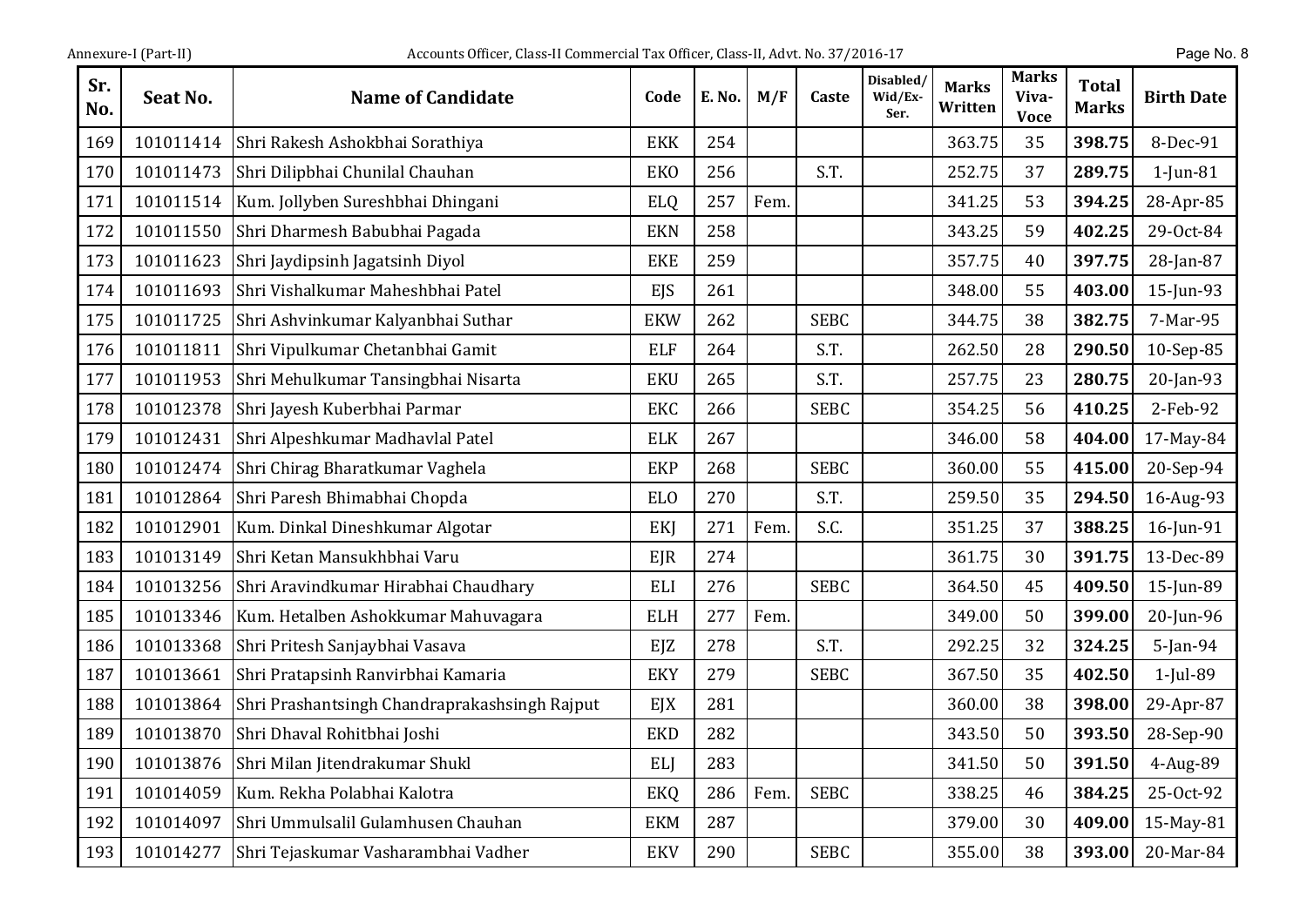| Sr.<br>No. | <b>Seat No.</b> | <b>Name of Candidate</b>                 | Code       | E. No. | M/F  | Caste       | Disabled/<br>Wid/Ex-<br>Ser. | <b>Marks</b><br>Written | <b>Marks</b><br>Viva-<br><b>Voce</b> | <b>Total</b><br><b>Marks</b> | <b>Birth Date</b> |
|------------|-----------------|------------------------------------------|------------|--------|------|-------------|------------------------------|-------------------------|--------------------------------------|------------------------------|-------------------|
| 194        | 101014307       | Shri Jatin Narendrabhai Chauhan          | <b>EKH</b> | 291    |      | S.C.        |                              | 343.25                  | 38                                   | 381.25                       | 25-Feb-82         |
| 195        | 101014328       | Shri Kiran Amaratbhai Desai              | <b>EKB</b> | 292    |      |             |                              | 342.75                  | 42                                   | 384.75                       | 12-Feb-92         |
| 196        | 101014360       | Smt. Payal Sandip Sheth                  | <b>EKS</b> | 293    | Fem. |             |                              | 350.50                  | 38                                   | 388.50                       | 23-Jun-88         |
| 197        | 101014368       | Shri Rahul Imanuel Dund                  | EKI        | 294    |      | S.T.        |                              | 281.00                  | 30                                   | 311.00                       | 18-Jun-90         |
| 198        | 101014575       | Shri Jigarkumar Mahendrabhai Shah        | <b>ELC</b> | 297    |      | <b>SEBC</b> |                              | 361.75                  | 33                                   | 394.75                       | 16-Nov-88         |
| 199        | 101014669       | Kum. Pooja Rameshchandra Pujara          | <b>ELB</b> | 298    | Fem. |             |                              | 350.50                  | 35                                   | 385.50                       | 3-Jul-88          |
| 200        | 101014835       | Kum. Jinisha Rameshbhai Hathila          | <b>ELN</b> | 301    | Fem. | S.T.        |                              | 268.75                  | 25                                   | 293.75                       | 17-Oct-91         |
| 201        | 101015057       | Shri Gopal Virabhai Barad                | <b>EKR</b> | 303    |      | <b>SEBC</b> |                              | 346.00                  | 45                                   | 391.00                       | 19-Sep-86         |
| 202        | 101015059       | Shri Chirag Vijaykumar Menat             | EJY        | 304    |      | S.T.        |                              | 269.75                  | 30                                   | 299.75                       | $16$ -Jul-84      |
| 203        | 101015085       | Shri Anilkumar Radheshyam Sadhu          | <b>ELP</b> | 305    |      | <b>SEBC</b> |                              | 347.25                  | 40                                   | 387.25                       | 23-Oct-93         |
| 204        | 101015102       | Kum. Neepa Prabhudas Hindocha            | <b>ELR</b> | 306    | Fem. |             |                              | 380.75                  | 40                                   | 420.75                       | 21-Aug-77         |
| 205        | 101015103       | Shri Vipul Zaverbhai Desai               | <b>EMF</b> | 307    |      | <b>SEBC</b> |                              | 363.25                  | 38                                   | 401.25                       | 10-May-95         |
| 206        | 101015216       | Shri Jaydeepsinh Kiritsinh Barad         | <b>ENA</b> | 309    |      | <b>SEBC</b> |                              | 337.00                  | 40                                   | 377.00                       | 22-Oct-93         |
| 207        | 101015251       | Shri Ramjibhai Parmabhai Patel           | <b>ELU</b> | 310    |      | <b>SEBC</b> | Dis.                         | 304.75                  | 33                                   | 337.75                       | $1$ -Jun-78       |
| 208        | 101015280       | Shri Harshal Navinchandra Patel          | <b>EME</b> | 312    |      |             |                              | 372.75                  | 47                                   | 419.75                       | 10-Oct-93         |
| 209        | 101015298       | Shri Hiren Jentibhai Rokad               | <b>ELV</b> | 314    |      |             |                              | 344.50                  | 42                                   | 386.50                       | 6-Sep-90          |
| 210        | 101015318       | Shri Arvindkumar Hakmaji Chaudhary       | <b>EMR</b> | 315    |      | <b>SEBC</b> |                              | 361.25                  | 33                                   | 394.25                       | $3$ -Jun-96       |
| 211        | 101015339       | Kum. Mittalben Kanubhai Parmar           | <b>EMX</b> | 316    | Fem. | <b>SEBC</b> |                              | 347.75                  | 45                                   | 392.75                       | $2$ -Jan-91       |
| 212        | 101015459       | Kum. Nipa Shambhubhai Sakariya           | <b>EMA</b> | 317    | Fem. |             |                              | 341.75                  | 36                                   | 377.75                       | 9-May-90          |
| 213        | 101015477       | Kum. Dhartiben Devchandbhai Soni         | <b>ELW</b> | 318    | Fem. |             |                              | 364.25                  | 36                                   | 400.25                       | $4$ -Jan-92       |
| 214        | 101015480       | Shri Ashishkumar Govindbhai Patel        | <b>EMN</b> | 319    |      |             |                              | 356.00                  | 36                                   | 392.00                       | 16-Apr-88         |
| 215        | 101015589       | Shri Sehjadahmedkhan Mujaffarkhan Pathan | ENJ        | 321    |      |             |                              | 349.25                  | 40                                   | 389.25                       | 28-Jan-90         |
| 216        | 101015655       | Shri Utsav Kiritkumar Patel              | <b>EMY</b> | 322    |      |             |                              | 339.25                  | 35                                   | 374.25                       | 21-Sep-89         |
| 217        | 101015669       | Shri Nareshkumar Jayantilal Thakar       | <b>EMZ</b> | 323    |      |             |                              | 353.00                  | 31                                   | 384.00                       | $14$ -Jul-80      |
| 218        | 101015673       | Shri Atulbhai Kantibhai Makwana          | <b>ENP</b> | 324    |      |             |                              | 382.75                  | 38                                   | 420.75                       | 24-Mar-88         |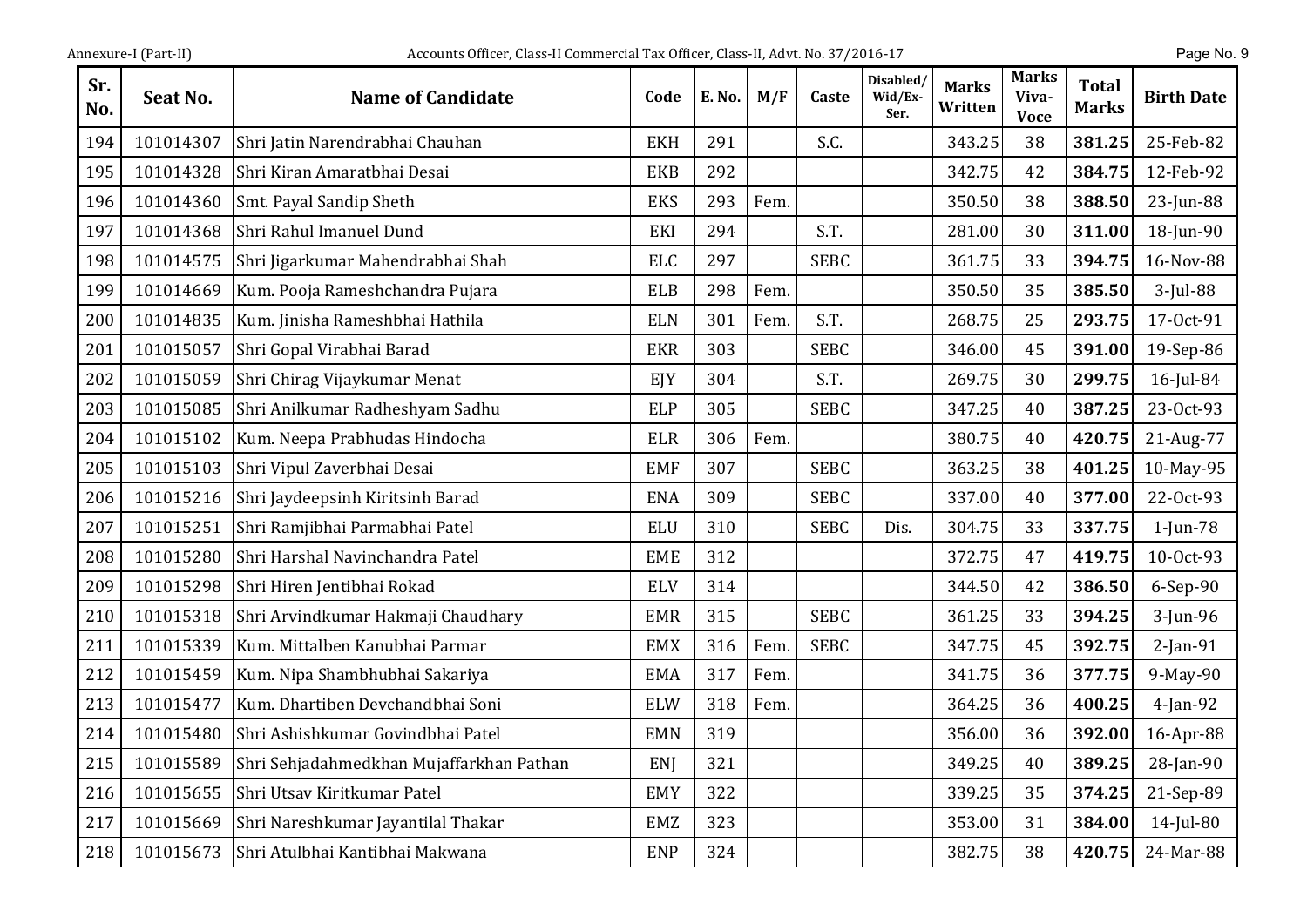| Sr.<br>No. | Seat No.  | <b>Name of Candidate</b>                 | Code       | E. No. | M/F  | Caste       | Disabled/<br>Wid/Ex-<br>Ser. | <b>Marks</b><br>Written | <b>Marks</b><br>Viva-<br><b>Voce</b> | <b>Total</b><br><b>Marks</b> | <b>Birth Date</b> |
|------------|-----------|------------------------------------------|------------|--------|------|-------------|------------------------------|-------------------------|--------------------------------------|------------------------------|-------------------|
| 219        | 101015689 | Shri Nayangiri Arvindgiri Gosai          | <b>ELS</b> | 325    |      | <b>SEBC</b> |                              | 337.25                  | 28                                   | 365.25                       | 10-Dec-84         |
| 220        | 101015719 | Shri Ashish Premjibhai Rathod            | EMI        | 326    |      | <b>SEBC</b> |                              | 365.00                  | 38                                   | 403.00                       | 25-Dec-77         |
| 221        | 101015722 | Shri Shyambhai Sonubhai Ahir             | <b>END</b> | 327    |      | S.T.        |                              | 276.00                  | 48                                   | 324.00                       | 24-Jul-85         |
| 222        | 101015818 | Kum. Charmi Kiritkumar Ajmera            | <b>ENC</b> | 329    | Fem. |             |                              | 375.50                  | 40                                   | 415.50                       | 25-Feb-83         |
| 223        | 101015947 | Shri Dhansukhbhai Motibhai Prajapati     | <b>EMB</b> | 331    |      | <b>SEBC</b> |                              | 377.25                  | 31                                   | 408.25                       | 2-May-83          |
| 224        | 101015999 | Kum. Leena Kuntesh Chauhan               | <b>EMT</b> | 333    | Fem. | <b>SEBC</b> |                              | 347.00                  | 48                                   | 395.00                       | 10-Sep-90         |
| 225        | 101016007 | Shri Amit Panchabhai Desai               | <b>ENO</b> | 334    |      | <b>SEBC</b> |                              | 365.75                  | 35                                   | 400.75                       | 15-Jun-87         |
| 226        | 101016076 | Shri Ashokbhai Ghanshyambhai Malaviya    | <b>ENR</b> | 335    |      |             |                              | 377.00                  | 38                                   | 415.00                       | 8-Oct-88          |
| 227        | 101016120 | Shri Manishkumar Ravishchandra Pathak    | <b>ELZ</b> | 336    |      |             |                              | 385.50                  | 35                                   | 420.50                       | 8-May-87          |
| 228        | 101016239 | Shri Hasmukhbhai Ishvarlal Barot         | <b>ENH</b> | 339    |      | <b>SEBC</b> |                              | 370.00                  | 30                                   | 400.00                       | $1$ -Jun-81       |
| 229        | 101016406 | Shri Alpeshbhai Shaharbhai Rabari        | EMI        | 340    |      | <b>SEBC</b> |                              | 339.25                  | 35                                   | 374.25                       | 22-Nov-90         |
| 230        | 101016588 | Shri Dhavalsinh Bhammarsinh Vaghela      | <b>EMG</b> | 341    |      |             |                              | 389.75                  | 30                                   | 419.75                       | 14-Nov-88         |
| 231        | 101016799 | Kum. Ruchitaben Babubhai Vaghela         | <b>ENN</b> | 345    | Fem. | S.T.        |                              | 255.75                  | 35                                   | 290.75                       | 25-Mar-95         |
| 232        | 101016817 | Shri Ashish Pravinbhai Savani            | <b>ELT</b> | 347    |      |             |                              | 355.50                  | 38                                   | 393.50                       | 19-Jun-95         |
| 233        | 101016905 | Kum. Rina Vikramsinh Chauhan             | <b>ENE</b> | 349    | Fem. |             |                              | 383.25                  | 35                                   | 418.25                       | 3-Jul-89          |
| 234        | 101016994 | Shri Jaypalsinh Chandrasinh Gohil        | <b>ENM</b> | 350    |      |             |                              | 364.75                  | 50                                   | 414.75                       | 16-Jan-90         |
| 235        | 101017059 | Shri Vipulkumar Govindbhai Khoradiya     | <b>EMU</b> | 352    |      | <b>SEBC</b> |                              | 367.75                  | 30                                   | 397.75                       | 16-Mar-88         |
| 236        | 101017081 | Shri Mayur Vinodbhai Amrutiya            | <b>ENL</b> | 353    |      |             |                              | 368.25                  | 52                                   | 420.25                       | $1$ -Jul-87       |
| 237        | 101017210 | Kum. Krupali Sukhdevsinh Vaghela         | <b>EMO</b> | 354    | Fem. |             |                              | 351.50                  | 35                                   | 386.50                       | 9-Dec-95          |
| 238        | 101017256 | Shri Denishkumar Govindbhai Khambhadiya  | <b>ENF</b> | 355    |      |             |                              | 364.25                  | 42                                   | 406.25                       | 12-Oct-90         |
| 239        | 101017322 | Shri Munjal Narendra Dave                | <b>EMQ</b> | 357    |      |             |                              | 370.00                  | 43                                   | 413.00                       | $4$ -Jan-83       |
| 240        | 101000656 | Kum. Nikita Bhupendrabhai Pathak         | <b>ENY</b> | 362    | Fem. |             |                              | 341.25                  | 45                                   | 386.25                       | 13-Jul-89         |
| 241        | 101000748 | Shri Divyesh Suryashankar Dave           | EOS        | 363    |      |             |                              | 357.00                  | 32                                   | 389.00                       | 23-May-87         |
| 242        | 101001176 | Shri Dasharathbhai Purushottambhai Patel | <b>EOE</b> | 364    |      |             |                              | 380.00                  | 36                                   | 416.00                       | 15-Jun-82         |
| 243        | 101017660 | Shri Kantibhai Mahadevbhai Bharavad      | <b>EPO</b> | 367    |      | <b>SEBC</b> |                              | 364.50                  | 28                                   | 392.50                       | 19-0ct-93         |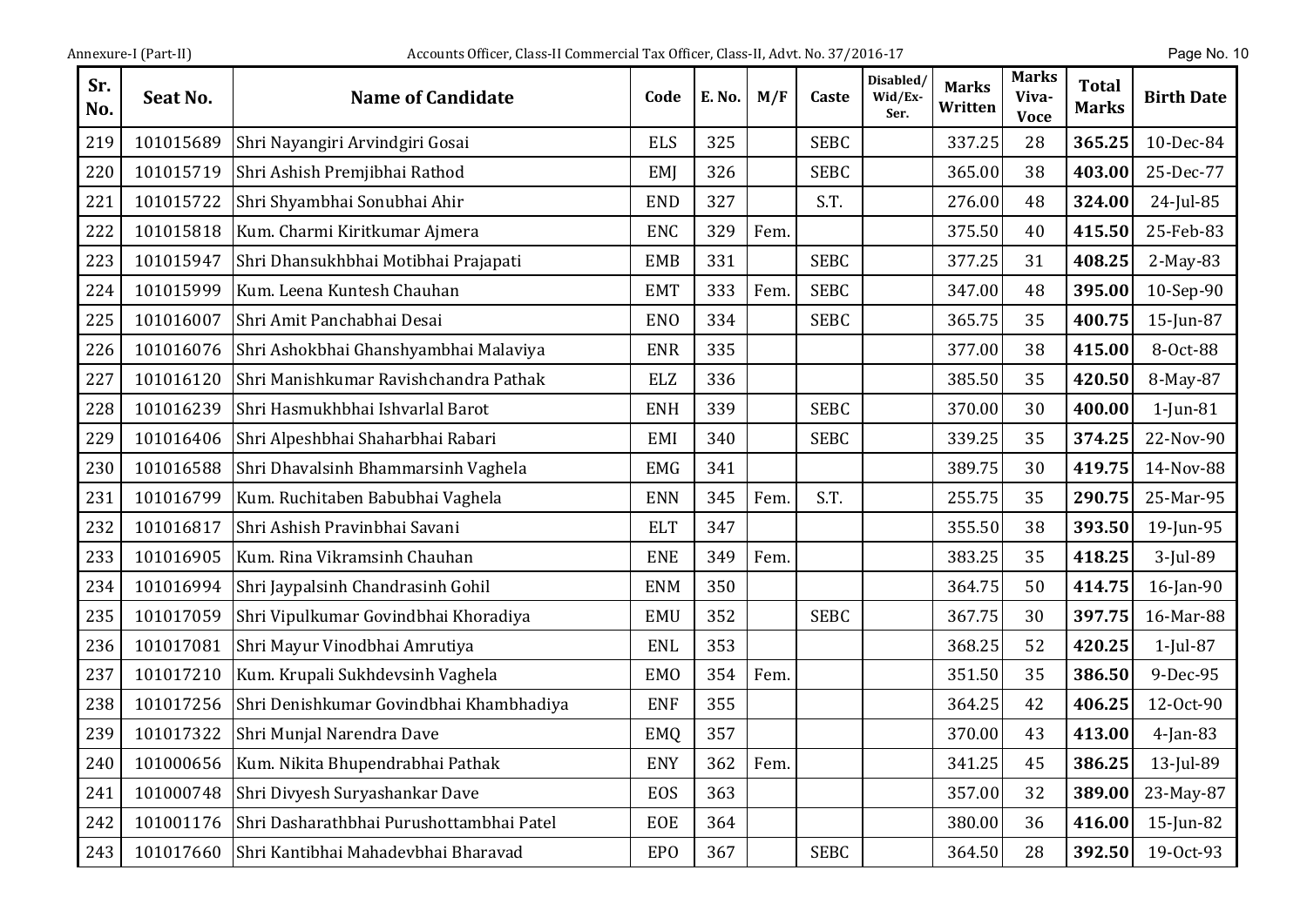| Annexure-I (Part-II |  |
|---------------------|--|
|                     |  |

| Sr.<br>No. | Seat No.  | <b>Name of Candidate</b>             | Code           | E. No. | M/F  | Caste       | Disabled/<br>Wid/Ex-<br>Ser. | <b>Marks</b><br>Written | <b>Marks</b><br>Viva-<br><b>Voce</b> | <b>Total</b><br><b>Marks</b> | <b>Birth Date</b> |
|------------|-----------|--------------------------------------|----------------|--------|------|-------------|------------------------------|-------------------------|--------------------------------------|------------------------------|-------------------|
| 244        | 101017714 | Shri Dalajibhai Parthibhai Chaudhary | <b>EOR</b>     | 368    |      | <b>SEBC</b> |                              | 358.25                  | 56                                   | 414.25                       | 23-Jul-92         |
| 245        | 101017773 | Kum. Krishna Atulbhai Barad          | EOU            | 369    | Fem. | <b>SEBC</b> |                              | 344.50                  | 40                                   | 384.50                       | 5-Jun-94          |
| 246        | 101017877 | Kum. Priyanka Ghanshyambhai Sonagra  | E <sub>0</sub> | 371    | Fem. | <b>SEBC</b> |                              | 342.25                  | 32                                   | 374.25                       | $1$ -Jun-93       |
| 247        | 101018018 | Shri Sachin Kanaiyalal Bhatt         | <b>ENW</b>     | 373    |      |             |                              | 344.50                  | 30                                   | 374.50                       | 13-Oct-79         |
| 248        | 101018032 | Kum. Jinal Manubhai Solanki          | <b>EOG</b>     | 374    | Fem. | S.C.        |                              | 354.25                  | 25                                   | 379.25                       | 24-Jul-93         |
| 249        | 101018041 | Kum. Kusumben Ganeshbhai Gavit       | <b>EPB</b>     | 375    | Fem. | S.T.        |                              | 280.25                  | 28                                   | 308.25                       | $1$ -Jun-90       |
| 250        | 101018053 | Shri Dipesh Jayantilal Shingala      | <b>EPT</b>     | 376    |      |             |                              | 342.75                  | 55                                   | 397.75                       | 6-Sep-90          |
| 251        | 101018076 | Shri Darshan Harishbhai Thakkar      | <b>EPS</b>     | 377    |      |             |                              | 337.00                  | 38                                   | 375.00                       | 9-Apr-94          |
| 252        | 101018141 | Kum. Bhagyashree Kanaiyalal Rathod   | EOK            | 379    | Fem. | <b>SEBC</b> |                              | 354.50                  | 40                                   | 394.50                       | 24-Jul-91         |
| 253        | 101018181 | Shri Vipul Prabhubhai Rathod         | <b>EPH</b>     | 380    |      | <b>SEBC</b> |                              | 337.00                  | 42                                   | 379.00                       | 18-Jul-90         |
| 254        | 101018226 | Shri Ishvarbhai Ratnabhai Patel      | <b>EPE</b>     | 381    |      | <b>SEBC</b> |                              | 363.75                  | 40                                   | 403.75                       | 25-Aug-85         |
| 255        | 101018266 | Kum. Nazbina Nizamuddin Shaikh       | EPI            | 382    | Fem. |             |                              | 365.75                  | 52                                   | 417.75                       | $7$ -Jan-90       |
| 256        | 101018317 | Shri Amit Kantibhai Makwana          | EOJ            | 383    |      | S.T.        |                              | 260.25                  | 35                                   | 295.25                       | 29-Dec-90         |
| 257        | 101018546 | Smt. Jalpa Mombhai Parmar            | <b>EPC</b>     | 384    | Fem. | <b>SEBC</b> |                              | 338.75                  | 32                                   | 370.75                       | 14-Apr-85         |
| 258        | 101018582 | Kum. Swati Kishorchandra Ajamera     | <b>EPR</b>     | 385    | Fem. | <b>SEBC</b> |                              | 337.75                  | 38                                   | 375.75                       | 30-Aug-89         |
| 259        | 101018617 | Smt. Ranjanben Ratilal Vasava        | <b>EOM</b>     | 386    | Fem. | S.T.        |                              | 263.25                  | 30                                   | 293.25                       | 15-Oct-86         |
| 260        | 101018730 | Shri Vaju Bhagvanbhai Jadav          | EOC            | 388    |      | <b>SEBC</b> |                              | 343.25                  | 57                                   | 400.25                       | $1$ -Jun-87       |
| 261        | 101018834 | Shri Yuvrajsinh Pravinsinh Vaghela   | <b>EOD</b>     | 390    |      |             |                              | 339.00                  | 55                                   | 394.00                       | 19-Feb-90         |
| 262        | 101018970 | Shri Vishalkumar Jayantilal Gogari   | EOI            | 393    |      |             |                              | 360.25                  | 45                                   | 405.25                       | 10-Apr-89         |
| 263        | 101018993 | Shri Manishkumar Amrutbhai Desai     | <b>EPG</b>     | 394    |      | <b>SEBC</b> |                              | 364.00                  | 45                                   | 409.00                       | 23-Jan-90         |
| 264        | 101018997 | Shri Kenil Shaileshkumar Shah        | <b>EOB</b>     | 395    |      |             |                              | 354.50                  | 25                                   | 379.50                       | 16-Jan-95         |
| 265        | 101019150 | Shri Dhaval Jitendra Bharwad         | <b>ENX</b>     | 396    |      | <b>SEBC</b> |                              | 345.75                  | 37                                   | 382.75                       | 12-Jul-95         |
| 266        | 101019216 | Shri Vishal Rameshbhai Gorvadiya     | EOP            | 398    |      | <b>SEBC</b> |                              | 350.00                  | 46                                   | 396.00                       | 3-Jun-89          |
| 267        | 101019219 | Shri Maheshdan Khumansing Barhat     | EON            | 399    |      | <b>SEBC</b> |                              | 341.25                  | 32                                   | 373.25                       | 19-Jun-80         |
| 268        | 101019237 | Kum. Ushaben Dahyabhai Koradiya      | <b>EPF</b>     | 400    | Fem. | S.C.        |                              | 357.75                  | 30                                   | 387.75                       | 18-Dec-83         |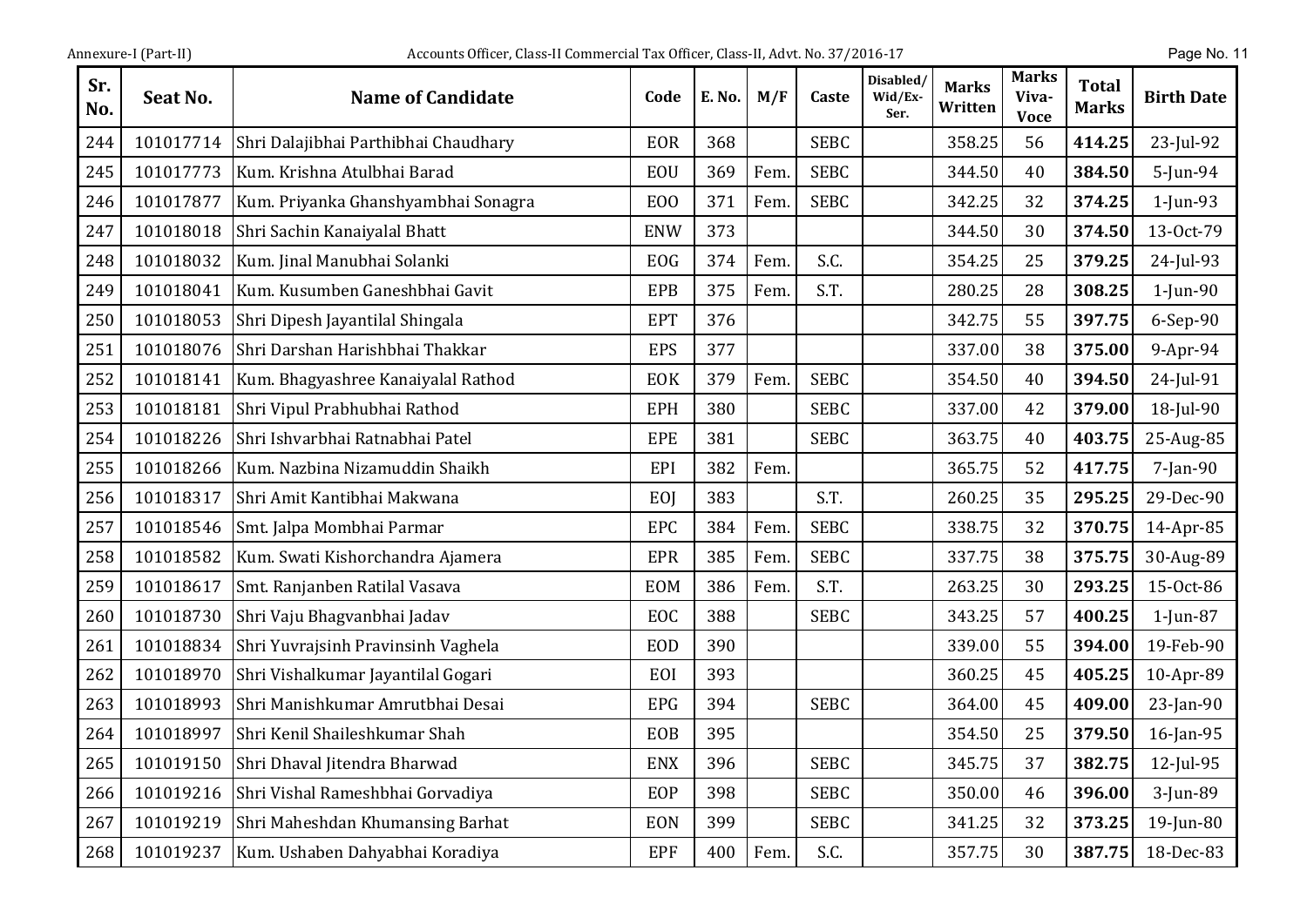| Annexure-I (Part-II) |  |
|----------------------|--|
|                      |  |

| Sr.<br>No. | Seat No.  | <b>Name of Candidate</b>              | Code       | E. No. | M/F  | Caste       | Disabled/<br>Wid/Ex-<br>Ser. | Marks<br>Written | Marks<br>Viva-<br><b>Voce</b> | <b>Total</b><br><b>Marks</b> | <b>Birth Date</b> |
|------------|-----------|---------------------------------------|------------|--------|------|-------------|------------------------------|------------------|-------------------------------|------------------------------|-------------------|
| 269        | 101019303 | Kum. Kamal Dilipkumar Mehta           | <b>EPL</b> | 401    | Fem. |             |                              | 355.50           | 50                            | 405.50                       | 18-Oct-92         |
| 270        | 101019517 | Shri Ketulkumar Ranchhodbhai Patel    | <b>EPN</b> | 403    |      |             |                              | 375.50           | 45                            | 420.50                       | 28-Jul-92         |
| 271        | 101019570 | Shri Sureshbhai Khemabhai Charel      | <b>ENS</b> | 404    |      | S.T.        |                              | 253.50           | 50                            | 303.50                       | $2$ -Jun-90       |
| 272        | 101019897 | Shri Shivrajbhai Kathubhai Varu       | EPA        | 407    |      | <b>SEBC</b> |                              | 353.25           | 58                            | 411.25                       | $1$ -Jun-87       |
| 273        | 101019912 | Shri Trusharkumar Ishwarbhai Panchal  | <b>ENT</b> | 409    |      |             | Dis.                         | 305.25           | 42                            | 347.25                       | 1-Nov-78          |
| 274        | 101019937 | Shri Chintan Jitendrakumar Vyas       | EOA        | 410    |      |             |                              | 342.75           | 47                            | 389.75                       | 5-Feb-89          |
| 275        | 101020019 | Kum. Jyotsana Manjibhai Bheel         | EOY        | 413    | Fem. | <b>SEBC</b> |                              | 337.00           | 30                            | 367.00                       | 26-Dec-84         |
| 276        | 101020074 | Shri Umeshkumar Rajubhai Shah         | EOV        | 414    |      |             |                              | 350.75           | 53                            | 403.75                       | $26$ -Jan-80      |
| 277        | 101001729 | Shri Ashish Anilkumar Amdavadi        | <b>EQN</b> | 416    |      |             |                              | 369.25           | 50                            | 419.25                       | 13-Aug-90         |
| 278        | 101002048 | Shri Pravinsinh Manubha Jadeja        | <b>EPW</b> | 418    |      |             |                              | 366.50           | 35                            | 401.50                       | 6-Sep-86          |
| 279        | 101002551 | Shri Sanjaykumar Amrutbhai Patani     | <b>EPU</b> | 419    |      | <b>SEBC</b> |                              | 345.25           | 35                            | 380.25                       | 30-Sep-87         |
| 280        | 101020121 | Shri Ankit Pragneshbhai Patel         | EQT        | 420    |      |             |                              | 355.75           | 34                            | 389.75                       | 28-Dec-93         |
| 281        | 101020140 | Shri Mayurraj Sukhdevsinh Jadeja      | EQF        | 421    |      |             |                              | 339.00           | 40                            | 379.00                       | 19-Feb-92         |
| 282        | 101020158 | Shri Jigarkumar Ashokbhai Limbachiya  | EQC        | 422    |      | <b>SEBC</b> |                              | 338.00           | 40                            | 378.00                       | 30-Jun-93         |
| 283        | 101020232 | Shri Sunilkumar Vishnubhai Prajapati  | EQR        | 425    |      | <b>SEBC</b> |                              | 338.00           | 40                            | 378.00                       | 20-Nov-89         |
| 284        | 101020262 | Shri Jayshil Vikrambhai Patel         | EQQ        | 427    |      |             |                              | 355.50           | 29                            | 384.50                       | 25-May-89         |
| 285        | 101020339 | Shri Isharahmad Khalilullakhan Pathan | <b>ERA</b> | 428    |      |             |                              | 337.50           | 30                            | 367.50                       | 19-Dec-95         |
| 286        | 101020412 | Shri Vishalkumar Laxmidas Vekariya    | <b>ERH</b> | 430    |      |             |                              | 354.75           | 42                            | 396.75                       | 27-Jul-89         |
| 287        | 101020514 | Shri Nikunjkumar Ajitsinh Chavda      | EQI        | 431    |      | <b>SEBC</b> |                              | 363.75           | 45                            | 408.75                       | 7-Nov-91          |
| 288        | 101020559 | Shri Hiralal Rameshbhai Desrani       | <b>ERR</b> | 432    |      |             |                              | 349.25           | 51                            | 400.25                       | 7-Dec-79          |
| 289        | 101020611 | Shri Fuldip Narayanbhai Patel         | EQP        | 433    |      |             |                              | 370.25           | 55                            | 425.25                       | 4-Dec-88          |
| 290        | 101020736 | Shri Divyeshkumar Mohanlal Patel      | EQL        | 434    |      | <b>SEBC</b> |                              | 352.00           | 48                            | 400.00                       | $31$ -Jul-82      |
| 291        | 101020750 | Shri Maheshbhai Khemabhai Mali        | ERC        | 435    |      | <b>SEBC</b> |                              | 355.75           | 42                            | 397.75                       | 21-Apr-94         |
| 292        | 101020799 | Kum. Tinuben Kishanbhai Solanki       | EQW        | 436    | Fem. | S.T.        |                              | 268.25           | 28                            | 296.25                       | 2-Dec-85          |
| 293        | 101020835 | Shri Sanjaykumar Pravinsinh Gohil     | EQV        | 437    |      |             |                              | 337.50           | 42                            | 379.50                       | 23-Mar-80         |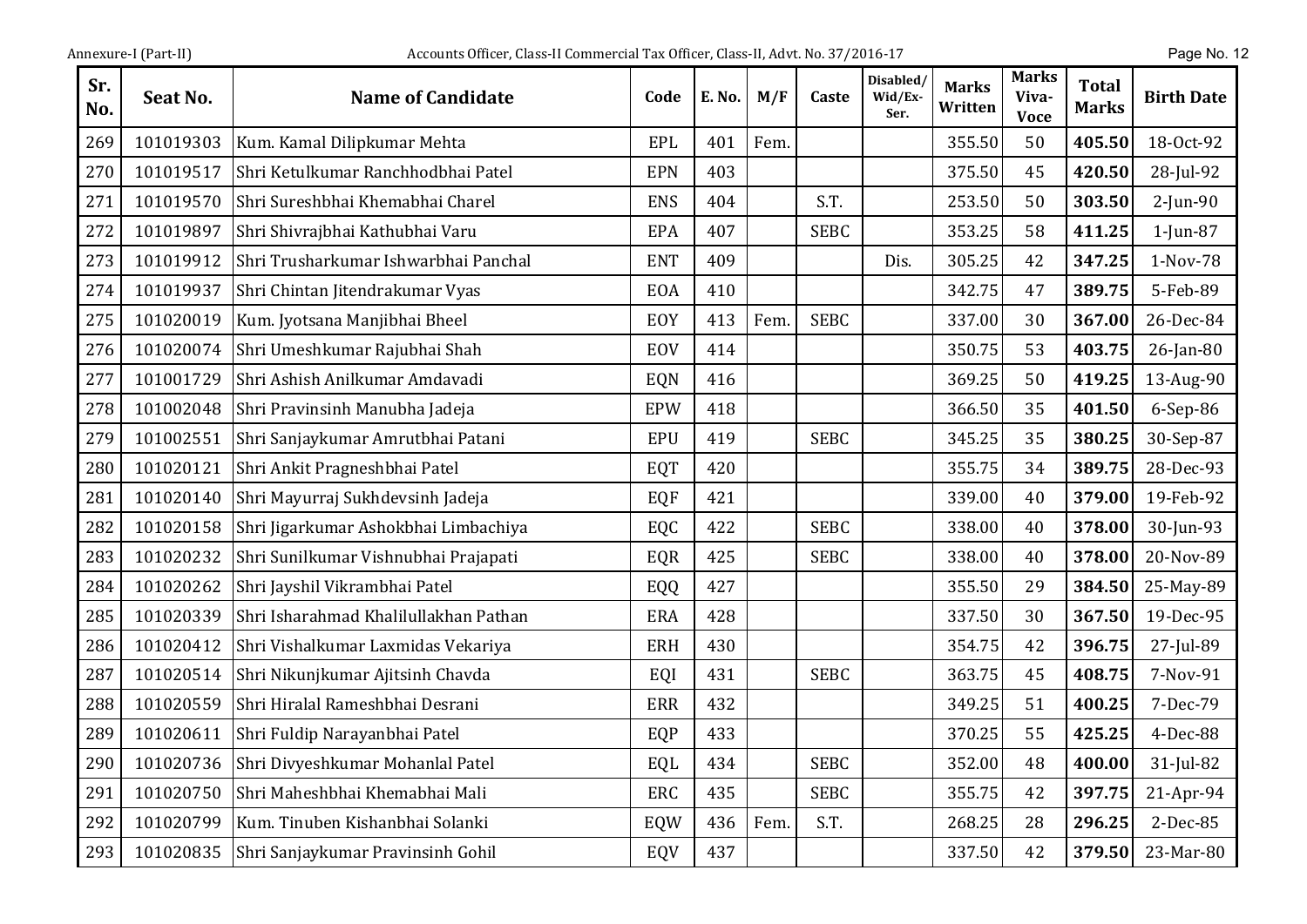| Sr.<br>No. | Seat No.  | <b>Name of Candidate</b>             | Code            | E. No. | M/F  | Caste       | Disabled/<br>Wid/Ex-<br>Ser. | <b>Marks</b><br>Written | <b>Marks</b><br>Viva-<br><b>Voce</b> | <b>Total</b><br><b>Marks</b> | <b>Birth Date</b> |
|------------|-----------|--------------------------------------|-----------------|--------|------|-------------|------------------------------|-------------------------|--------------------------------------|------------------------------|-------------------|
| 294        | 101020887 | Shri Nareshkumar Shamjibhai Paraliya | <b>EPZ</b>      | 439    |      | <b>SEBC</b> |                              | 350.75                  | 48                                   | 398.75                       | 25-Jul-88         |
| 295        | 101020965 | Shri Pragnesh Jethabhai Vaghela      | EQK             | 440    |      | S.C.        |                              | 339.00                  | 27                                   | 366.00                       | 29-Jul-91         |
| 296        | 101021132 | Kum. Sumitraben Jayantilal Pandor    | <b>ERP</b>      | 442    | Fem. | S.T.        |                              | 292.00                  | 28                                   | 320.00                       | 20-Jun-90         |
| 297        | 101021143 | Shri Harshad Mafatlal Desai          | EQX             | 443    |      | <b>SEBC</b> |                              | 353.00                  | 53                                   | 406.00                       | 12-Sep-93         |
| 298        | 101021145 | Smt. Vaishali Kaluji Malaviya        | <b>ERS</b>      | 444    | Fem. | S.T.        |                              | 270.50                  | 33                                   | 303.50                       | 17-May-88         |
| 299        | 101021431 | Kum. Ekta Mansukhlal Dadhaniya       | ERQ             | 450    | Fem. |             |                              | 345.75                  | 47                                   | 392.75                       | 1-Mar-82          |
| 300        | 101021487 | Shri Parth Anilbhai Raval            | <b>ERM</b>      | 451    |      |             |                              | 338.50                  | 46                                   | 384.50                       | 6-Nov-88          |
| 301        | 101021491 | Shri Nitesh Kantilal Patel           | QIV             | 452    |      |             |                              | 366.00                  | 45                                   | 411.00                       | 01-02-1981        |
| 302        | 101021512 | Kum. Tarunaba Kiratsinh Parmar       | EQM             | 453    | Fem. |             |                              | 342.75                  | 48                                   | 390.75                       | 20-Dec-91         |
| 303        | 101021543 | Smt. Drashti Milap Raiyarela         | EQH             | 455    | Fem. |             |                              | 348.00                  | 35                                   | 383.00                       | 26-Jun-89         |
| 304        | 101021550 | Kum. Neeti Upendrabhai Pathak        | <b>ERB</b>      | 457    | Fem. |             |                              | 341.75                  | 45                                   | 386.75                       | 11-Mar-96         |
| 305        | 101021553 | Shri Ashvinkumar Ramaniklal Bhatt    | ERI             | 458    |      |             |                              | 346.50                  | 45                                   | 391.50                       | 16-Jul-91         |
| 306        | 101021574 | Shri Jaydeep Shantilal Solanki       | EQY             | 459    |      | <b>SEBC</b> |                              | 344.00                  | 44                                   | 388.00                       | 12-Jun-88         |
| 307        | 101021669 | Smt. Ranjanben Bhagubhai Vasava      | ERL             | 461    | Fem. | S.T.        |                              | 253.25                  | 30                                   | 283.25                       | $4$ -Jul-83       |
| 308        | 101021751 | Shri Virendrasinh Dilavarsinh Zala   | EQS             | 462    |      |             |                              | 384.75                  | 42                                   | 426.75                       | 28-Jan-88         |
| 309        | 101021779 | Shri Vishalsinh Labhubhai Sindhav    | EQ <sub>0</sub> | 463    |      | <b>SEBC</b> |                              | 368.50                  | 40                                   | 408.50                       | 27-Sep-83         |
| 310        | 101021818 | Kum. Varshaben Manchhibhai Vasava    | <b>EPV</b>      | 464    | Fem. | S.T.        |                              | 292.25                  | 26                                   | 318.25                       | 25-Jul-81         |
| 311        | 101021874 | Shri Ashok Chhagan Bapodara          | EQB             | 465    |      | <b>SEBC</b> |                              | 346.00                  | 38                                   | 384.00                       | 24-May-87         |
| 312        | 101021900 | Shri Vishalkumar Devendrabhai Pandya | EQG             | 466    |      |             |                              | 362.25                  | 30                                   | 392.25                       | 23-Feb-91         |
| 313        | 101022000 | Shri Nilay Kishanbhai Halpati        | <b>ERG</b>      | 468    |      | S.T.        |                              | 261.50                  | 35                                   | 296.50                       | 2-Dec-94          |
| 314        | 101002939 | Shri Miteshkumar Bhimabhai Patel     | <b>ETA</b>      | 469    |      | S.T.        |                              | 263.50                  | 30                                   | 293.50                       | 18-Mar-85         |
| 315        | 101003478 | Kum. Sangitasinh Harshadkumar Rao    | <b>ESR</b>      | 472    | Fem. | <b>SEBC</b> |                              | 364.00                  | 28                                   | 392.00                       | 19-Oct-89         |
| 316        | 101022015 | Shri Sanjaykumar Rasiklal Sakaliya   | ESO             | 474    |      | <b>SEBC</b> |                              | 348.50                  | 35                                   | 383.50                       | $9$ -Jun-88       |
| 317        | 101022237 | Shri Mehulkumar Babanbhai Patil      | <b>ESA</b>      | 479    |      |             |                              | 378.75                  | 46                                   | 424.75                       | 16-Nov-87         |
| 318        | 101022271 | Shri Hiteshkumar Mahendrabhai Patel  | <b>ESN</b>      | 480    |      |             |                              | 363.25                  | 30                                   | 393.25                       | 30-Jul-89         |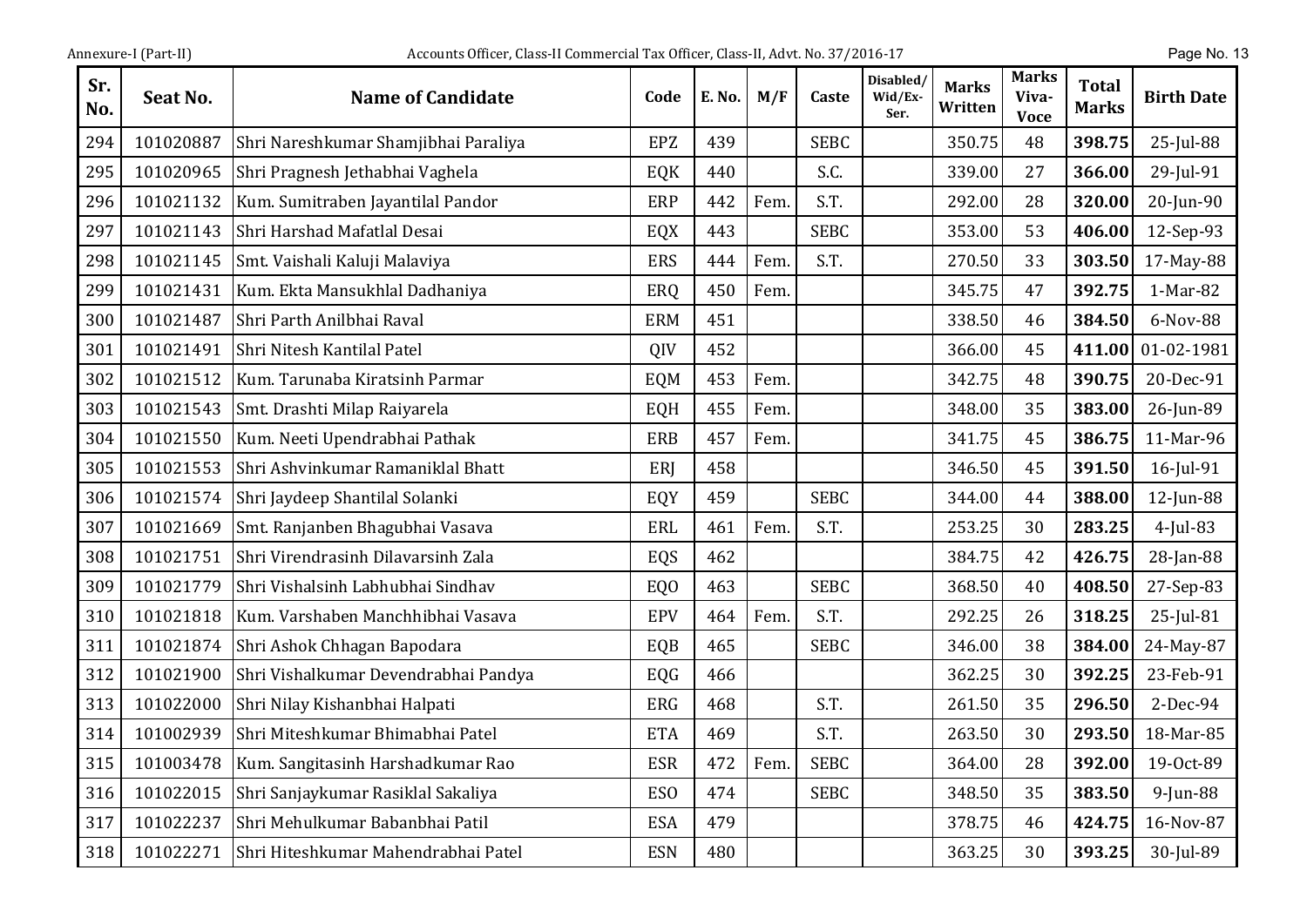| Annexure-I (Part-II) |  |
|----------------------|--|
|                      |  |

| Sr.<br>No. | Seat No.  | <b>Name of Candidate</b>                 | Code       | E. No. | M/F  | Caste       | Disabled/<br>Wid/Ex-<br>Ser. | <b>Marks</b><br>Written | <b>Marks</b><br>Viva-<br><b>Voce</b> | <b>Total</b><br><b>Marks</b> | <b>Birth Date</b> |
|------------|-----------|------------------------------------------|------------|--------|------|-------------|------------------------------|-------------------------|--------------------------------------|------------------------------|-------------------|
| 319        | 101022320 | Kum. Kinjalben Sagarbhai Desai           | <b>ERX</b> | 482    | Fem. | <b>SEBC</b> |                              | 354.75                  | 40                                   | 394.75                       | $15$ -Jun-92      |
| 320        | 101022371 | Shri Jigneshkumar Harjibhai Gangadiya    | ESZ        | 483    |      | S.C.        |                              | 345.75                  | 35                                   | 380.75                       | 27-Mar-88         |
| 321        | 101022458 | Kum. Jaina Maheshbhai Bhutaiya           | <b>ESP</b> | 485    | Fem. | <b>SEBC</b> |                              | 336.50                  | 45                                   | 381.50                       | 26-Jun-94         |
| 322        | 101022493 | Shri Hardikkumar Bhikhaji Thakor         | <b>ERV</b> | 486    |      | <b>SEBC</b> |                              | 376.00                  | 36                                   | 412.00                       | 22-Jun-93         |
| 323        | 101022593 | Shri Mayankbhai Sujitbhai Chaudhari      | <b>ESY</b> | 487    |      | S.T.        |                              | 256.25                  | 28                                   | 284.25                       | 20-Apr-94         |
| 324        | 101022615 | Kum. Ekta Yogeshkumar Mehta              | <b>ESV</b> | 488    | Fem. |             |                              | 347.00                  | 35                                   | 382.00                       | 4-Aug-91          |
| 325        | 101022627 | Shri Paraskumar Mangubhai Patel          | ERY        | 489    |      | S.T.        |                              | 260.00                  | 30                                   | 290.00                       | 15-Aug-88         |
| 326        | 101022814 | Shri Pankajkumar Motibhai Bhabhor        | <b>ESW</b> | 491    |      | S.T.        |                              | 257.50                  | 26                                   | 283.50                       | 29-Sep-87         |
| 327        | 101022848 | Smt. Tejal Jagatsinh Vaghela             | <b>ESU</b> | 492    | Fem. |             |                              | 364.75                  | 28                                   | 392.75                       | 29-Mar-79         |
| 328        | 101022862 | Shri Krunalkumar Prakashkumar Shah       | <b>EST</b> | 493    |      |             |                              | 371.25                  | 50                                   | 421.25                       | $6-0ct-86$        |
| 329        | 101023143 | Shri Ashish Jitendrakumar Patel          | <b>ESI</b> | 495    |      |             |                              | 371.25                  | 38                                   | 409.25                       | 25-May-87         |
| 330        | 101023212 | Shri Akshaykumar Chandrakantbhai Thakkar | ESJ        | 496    |      |             |                              | 344.25                  | 35                                   | 379.25                       | 14-Jul-93         |
| 331        | 101023227 | Shri Munvarsinh Mahendrasinh Vaghela     | <b>ESH</b> | 497    |      |             |                              | 359.00                  | 37                                   | 396.00                       | 15-Aug-91         |
| 332        | 101023364 | Shri Moian Rajakbhai Sorathiya           | <b>ESX</b> | 500    |      |             |                              | 382.00                  | 40                                   | 422.00                       | 8-Jul-88          |
| 333        | 101023417 | Shri Kuldeep Manharbhai Lakhani          | <b>ESK</b> | 502    |      |             |                              | 349.00                  | 54                                   | 403.00                       | 6-Dec-87          |
| 334        | 101023459 | Shri Tejas Shashikant Pachchigar         | <b>ETB</b> | 503    |      |             |                              | 380.25                  | 47                                   | 427.25                       | 8-May-90          |
| 335        | 101023463 | Shri Pankil Chandrakantbhai Shah         | <b>ETC</b> | 504    |      |             |                              | 340.00                  | 45                                   | 385.00                       | 20-Sep-90         |
| 336        | 101004809 | Shri Sunil Gulabbhai Tejwani             | <b>EUB</b> | 505    |      |             |                              | 342.50                  | 50                                   | 392.50                       | 25-Apr-91         |
| 337        | 101004879 | Shri Hitesh Arvindbhai Vora              | ETI        | 506    |      |             |                              | 356.50                  | 40                                   | 396.50                       | 28-Aug-87         |
| 338        | 101005426 | Shri Tusharbhai Manoharbhai Jangade      | <b>ETX</b> | 508    |      |             |                              | 376.50                  | 35                                   | 411.50                       | 30-Aug-88         |
| 339        | 101023873 | Shri Jitendrasinh Pravinsinh Vaghela     | <b>EUH</b> | 511    |      |             |                              | 345.50                  | 32                                   | 377.50                       | 10-Nov-89         |
| 340        | 101023890 | Shri Kalpesh Devrajbhai Busa             | <b>EUC</b> | 512    |      |             |                              | 359.50                  | 50                                   | 409.50                       | 23-Sep-88         |
| 341        | 101023911 | Shri Chintankumar Vikrambhai Patel       | <b>ETP</b> | 513    |      |             |                              | 343.00                  | 43                                   | 386.00                       | 20-Jun-87         |
| 342        | 101024024 | Kum. Deepa Samirbhai Thakkar             | <b>ETU</b> | 514    | Fem. |             |                              | 370.00                  | 35                                   | 405.00                       | 31-Jul-83         |
| 343        | 101024141 | Kum. Bhavnaben Visanji Thakkar           | EUJ        | 516    | Fem. |             |                              | 361.00                  | 37                                   | 398.00                       | 20-Jun-88         |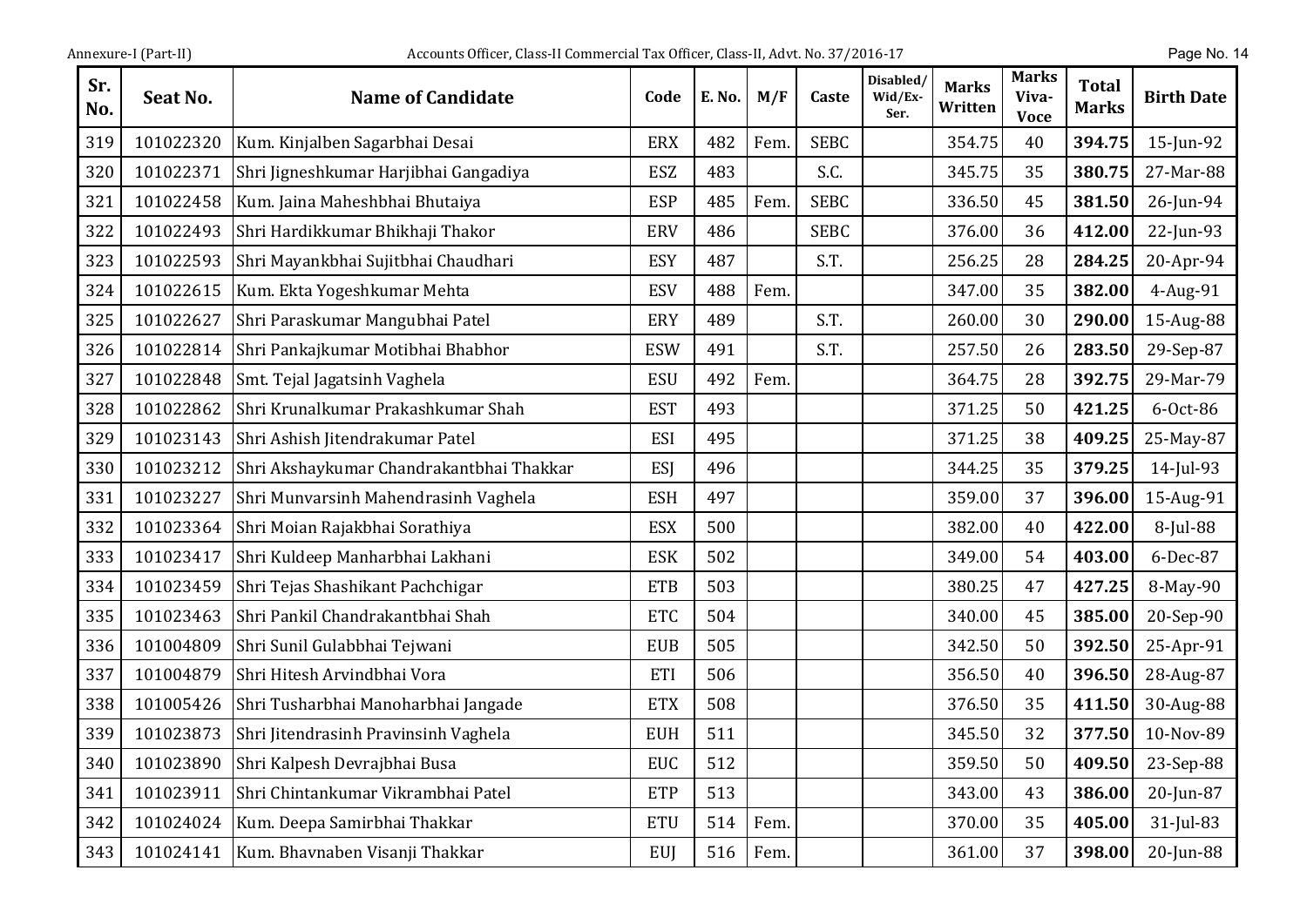| Sr.<br>No. | Seat No.  | <b>Name of Candidate</b>              | Code       | E. No. | M/F  | Caste       | Disabled/<br>Wid/Ex-<br>Ser. | <b>Marks</b><br>Written | <b>Marks</b><br>Viva-<br><b>Voce</b> | <b>Total</b><br><b>Marks</b> | <b>Birth Date</b> |
|------------|-----------|---------------------------------------|------------|--------|------|-------------|------------------------------|-------------------------|--------------------------------------|------------------------------|-------------------|
| 344        | 101024304 | Shri Brijrajsinh Nirmalsinh Sarvaiya  | <b>ETR</b> | 518    |      |             |                              | 368.50                  | 53                                   | 421.50                       | 1-May-87          |
| 345        | 101024306 | Shri Parth Umeshbhai Mehta            | <b>EUE</b> | 519    |      |             |                              | 355.50                  | 52                                   | 407.50                       | $6$ -Jan-91       |
| 346        | 101024479 | Kum. Hardika Kshitij Trivedi          | <b>ETZ</b> | 521    | Fem. |             |                              | 356.00                  | 28                                   | 384.00                       | $2$ -Jun-87       |
| 347        | 101024586 | Shri Anilbhai Babubhai Gohil          | <b>ETV</b> | 524    |      | S.T.        |                              | 278.75                  | 43                                   | 321.75                       | $14$ -Jan-84      |
| 348        | 101024806 | Kum. Chandrika Parixit Raygor         | <b>EUF</b> | 529    | Fem. |             |                              | 367.00                  | 32                                   | 399.00                       | 30-Dec-84         |
| 349        | 101024823 | Shri Parth Narendrakumar Solanki      | <b>ETW</b> | 531    |      | S.C.        |                              | 347.00                  | 38                                   | 385.00                       | 25-Oct-92         |
| 350        | 101024833 | Shri Mayursinh Anopsinh Vaghela       | <b>EUG</b> | 533    |      |             |                              | 345.50                  | 37                                   | 382.50                       | 31-Dec-94         |
| 351        | 101024916 | Shri Chirag Lalitkumar Amin           | ETJ        | 534    |      | S.C.        |                              | 354.50                  | 50                                   | 404.50                       | 16-Aug-84         |
| 352        | 101024925 | Shri Mukund Prakashbhai Trivedi       | <b>EUD</b> | 535    |      |             |                              | 342.75                  | 55                                   | 397.75                       | $1$ -Jul-87       |
| 353        | 101024973 | Kum. Chandaben Ganpatbhai Bhoye       | <b>ETS</b> | 538    | Fem. | S.T.        |                              | 268.50                  | 45                                   | 313.50                       | $5$ -Jan-92       |
| 354        | 101024978 | Shri Darshangiri Shantigiri Goswami   | <b>EUI</b> | 539    |      | <b>SEBC</b> |                              | 343.75                  | 35                                   | 378.75                       | 24-Apr-88         |
| 355        | 101024981 | Shri Narendrakumar Girdharilal Khatik | <b>EUO</b> | 540    |      | <b>SEBC</b> |                              | 350.50                  | 30                                   | 380.50                       | 12-Jun-94         |
| 356        | 101006005 | Shri Pravinkumar Manabhai Damor       | <b>EVT</b> | 541    |      | S.T.        |                              | 278.00                  | 45                                   | 323.00                       | 29-Sep-89         |
| 357        | 101006158 | Shri Sanjay Rameshbhai Mehta          | <b>EVL</b> | 543    |      |             |                              | 384.25                  | 30                                   | 414.25                       | 23-Sep-88         |
| 358        | 101006763 | Smt. Reeta Ghanshyam Nayak            | <b>EVW</b> | 544    | Fem. | <b>SEBC</b> |                              | 345.25                  | 40                                   | 385.25                       | 29-Oct-89         |
| 359        | 101024989 | Shri Vijendrakumar Pravinbhai Revar   | <b>EVO</b> | 546    |      | S.C.        |                              | 354.75                  | 44                                   | 398.75                       | 17-Aug-87         |
| 360        | 101024990 | Shri Bhaskarray Pravinkumar Joshi     | <b>EUT</b> | 547    |      |             |                              | 340.25                  | 35                                   | 375.25                       | 12-Nov-91         |
| 361        | 101025003 | Kum. Sahista Babubhai Juneja          | <b>EVU</b> | 548    | Fem. |             |                              | 335.00                  | 20                                   | 355.00                       | 7-Apr-89          |
| 362        | 101025021 | Shri Pradipsinh Kishorsinh Jadeja     | <b>EVS</b> | 549    |      |             |                              | 380.50                  | 45                                   | 425.50                       | 14-Dec-87         |
| 363        | 101025081 | Shri Chetankumar Arjanbhai Kuvadiya   | <b>EUZ</b> | 550    |      |             |                              | 347.50                  | 25                                   | 372.50                       | 28-Dec-88         |
| 364        | 101025141 | Kum. Mittalben Ravjibhai Modiya       | <b>EVC</b> | 551    | Fem. | S.T.        |                              | 265.00                  | 26                                   | 291.00                       | $2$ -Jan-96       |
| 365        | 101025175 | Shri Vikram Nathulal Upadhyay         | <b>EUX</b> | 554    |      |             |                              | 350.00                  | 30                                   | 380.00                       | 25-May-84         |
| 366        | 101025373 | Kum. Juheeben Ramanlal Pandav         | <b>EVA</b> | 557    | Fem. | S.T.        |                              | 271.25                  | 28                                   | 299.25                       | 3-Nov-93          |
| 367        | 101025420 | Shri Bhavnish Dipak Trivedi           | <b>EVM</b> | 558    |      |             |                              | 347.50                  | 43                                   | 390.50                       | 10-May-93         |
| 368        | 101025497 | Shri Manishsinh Lalsinh Solanki       | <b>EVG</b> | 560    |      |             |                              | 342.50                  | 40                                   | 382.50                       | $1$ -Jul-92       |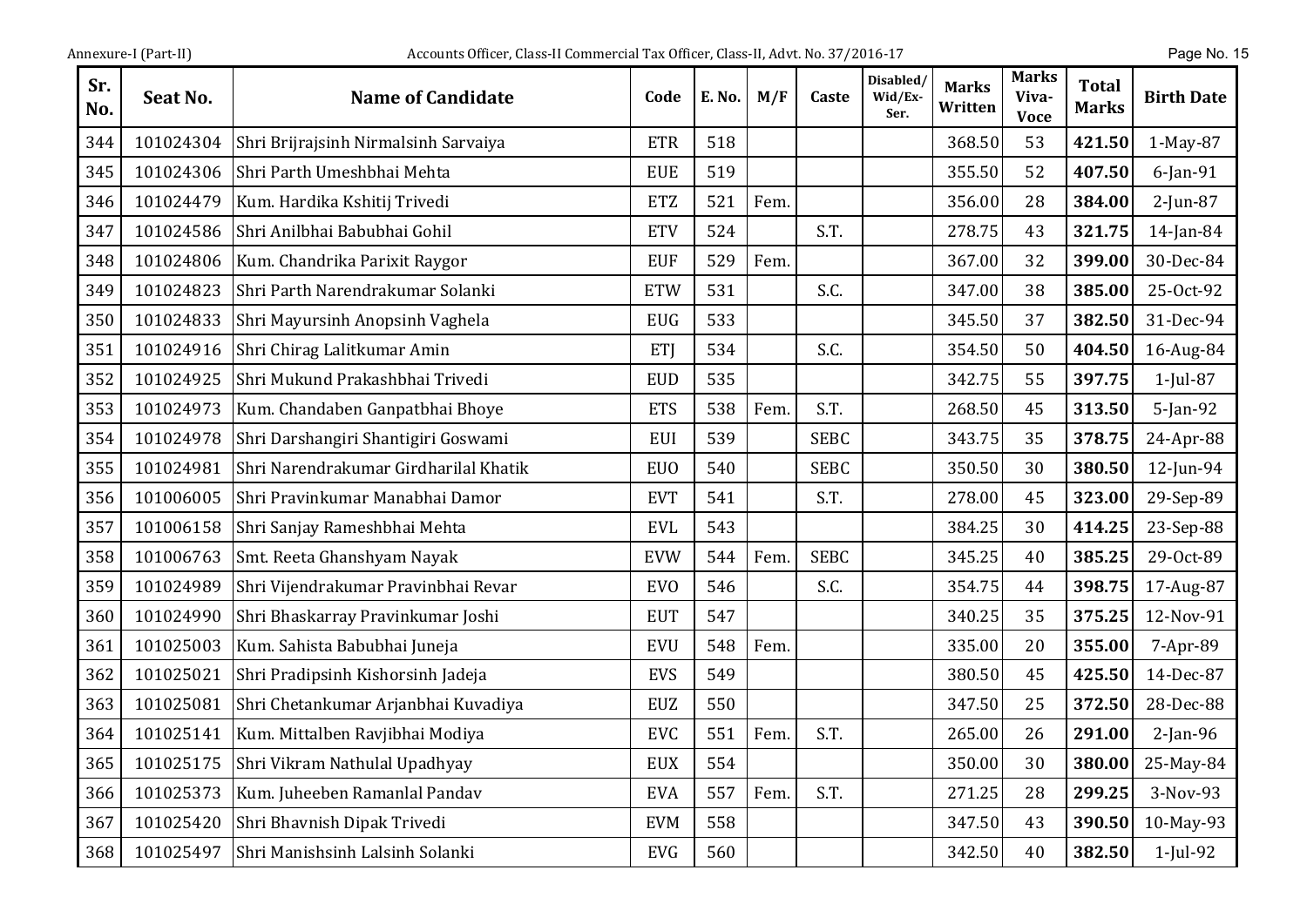| Annexure-I (Part-II |  |
|---------------------|--|
|                     |  |

| Sr.<br>No. | Seat No.  | <b>Name of Candidate</b>               | Code       | E. No. | M/F  | Caste       | Disabled/<br>Wid/Ex-<br>Ser. | Marks<br>Written | Marks<br>Viva-<br><b>Voce</b> | <b>Total</b><br><b>Marks</b> | <b>Birth Date</b> |
|------------|-----------|----------------------------------------|------------|--------|------|-------------|------------------------------|------------------|-------------------------------|------------------------------|-------------------|
| 369        | 101025712 | Shri Mitesh Ashokbha Pathak            | EVI        | 561    |      |             |                              | 356.25           | 45                            | 401.25                       | 6-Oct-80          |
| 370        | 101025757 | Shri Nalinkumar Rameshbhai Gamit       | <b>EUR</b> | 562    |      | S.T.        |                              | 254.75           | 30                            | 284.75                       | $9$ -Jun-90       |
| 371        | 101025849 | Kum. Mayuriben Kalubhai Katrodiya      | <b>EUV</b> | 563    | Fem. |             |                              | 372.25           | 42                            | 414.25                       | 14-Dec-93         |
| 372        | 101025864 | Shri Naran Rudabhai Nagas              | <b>EVB</b> | 564    |      | S.T.        |                              | 258.00           | 40                            | 298.00                       | 24-Jun-90         |
| 373        | 101025866 | Kum. Punamben Hardasbhai Savaliya      | EUW        | 565    | Fem. |             |                              | 334.50           | 32                            | 366.50                       | 23-Sep-87         |
| 374        | 101025891 | Kum. Jagruti Dasharathbhai Patel       | <b>EVY</b> | 566    | Fem. |             |                              | 354.50           | 30                            | 384.50                       | 31-Jul-96         |
| 375        | 101026143 | Shri Mohsin Gulamhusen Shaikh          | <b>EUP</b> | 569    |      |             |                              | 378.00           | 30                            | 408.00                       | 27-Jan-89         |
| 376        | 101026189 | Kum. Masumben Rakeshbhai Patel         | <b>EVK</b> | 570    | Fem. |             |                              | 345.25           | 32                            | 377.25                       | 4-Oct-91          |
| 377        | 101026218 | Shri Rakeshkumar Bhagvanbhai Rathavi   | EVJ        | 571    |      | <b>SEBC</b> |                              | 341.00           | 40                            | 381.00                       | 5-Aug-92          |
| 378        | 101026338 | Shri Jay Umeshkumar Chhatbar           | <b>EVH</b> | 574    |      |             |                              | 347.25           | 25                            | 372.25                       | 3-Oct-84          |
| 379        | 101026367 | Shri Sureshkumar Maragiabhai Vasava    | <b>EUU</b> | 575    |      | S.T.        |                              | 268.50           | 30                            | 298.50                       | 15-Apr-85         |
| 380        | 101008285 | Smt. Jignaben Niravbhai Dave           | <b>EXF</b> | 579    | Fem. |             |                              | 348.75           | 40                            | 388.75                       | 29-Sep-82         |
| 381        | 101008724 | Shri Sandipkumar Kantilal Patel        | <b>EXD</b> | 580    |      | S.T.        |                              | 278.00           | 33                            | 311.00                       | 28-Mar-81         |
| 382        | 101009083 | Kum. Twinkal Veljibhai Bhojani         | EWS        | 581    | Fem. |             |                              | 334.75           | 22                            | 356.75                       | 29-Jul-87         |
| 383        | 101026484 | Shri Balbhadrasinh Pravinsinh Jadeja   | <b>EWL</b> | 582    |      |             |                              | 341.25           | 40                            | 381.25                       | 15-May-91         |
| 384        | 101026667 | Shri Dhaval Jayantilal Panchal         | <b>EXG</b> | 585    |      |             |                              | 390.25           | 30                            | 420.25                       | 14-Aug-89         |
| 385        | 101026669 | Shri Bharatkumar Kantilal Pala         | <b>EWR</b> | 586    |      |             |                              | 338.25           | 25                            | 363.25                       | 29-Sep-79         |
| 386        | 101026780 | Kum. Ritaben Ratilalbhai Gamit         | <b>EXE</b> | 588    | Fem. | S.T.        |                              | 261.50           | 30                            | 291.50                       | 24-Sep-90         |
| 387        | 101026815 | Kum. Anjali Rajendra Shah              | <b>EWD</b> | 589    | Fem. |             |                              | 340.25           | 50                            | 390.25                       | 19-Jan-94         |
| 388        | 101026960 | Shri Tofiqali Najamuddin Saiyad        | <b>EWH</b> | 590    |      |             |                              | 347.50           | 35                            | 382.50                       | 28-Aug-85         |
| 389        | 101026999 | Shri Chandresh Ratilal Butani          | EXI        | 591    |      |             |                              | 384.75           | 38                            | 422.75                       | 15-Jun-93         |
| 390        | 101027162 | Kum. Laxmi Govabhai Rabari             | <b>EWE</b> | 592    | Fem. | <b>SEBC</b> |                              | 353.50           | 33                            | 386.50                       | $5$ -Jul-91       |
| 391        | 101027201 | Shri Kalpeshkumar Bhagvandas Prajapati | <b>EXB</b> | 593    |      | <b>SEBC</b> |                              | 378.00           | 32                            | 410.00                       | 18-Jun-84         |
| 392        | 101027216 | Kum. Miralben Rashmikantbhai Dave      | EWU        | 594    | Fem. |             |                              | 370.50           | 30                            | 400.50                       | 2-Oct-94          |
| 393        | 101027217 | Shri Ketankumar Girishbhai Sumesara    | <b>EWQ</b> | 595    |      | S.C.        |                              | 349.50           | 49                            | 398.50                       | 29-Apr-90         |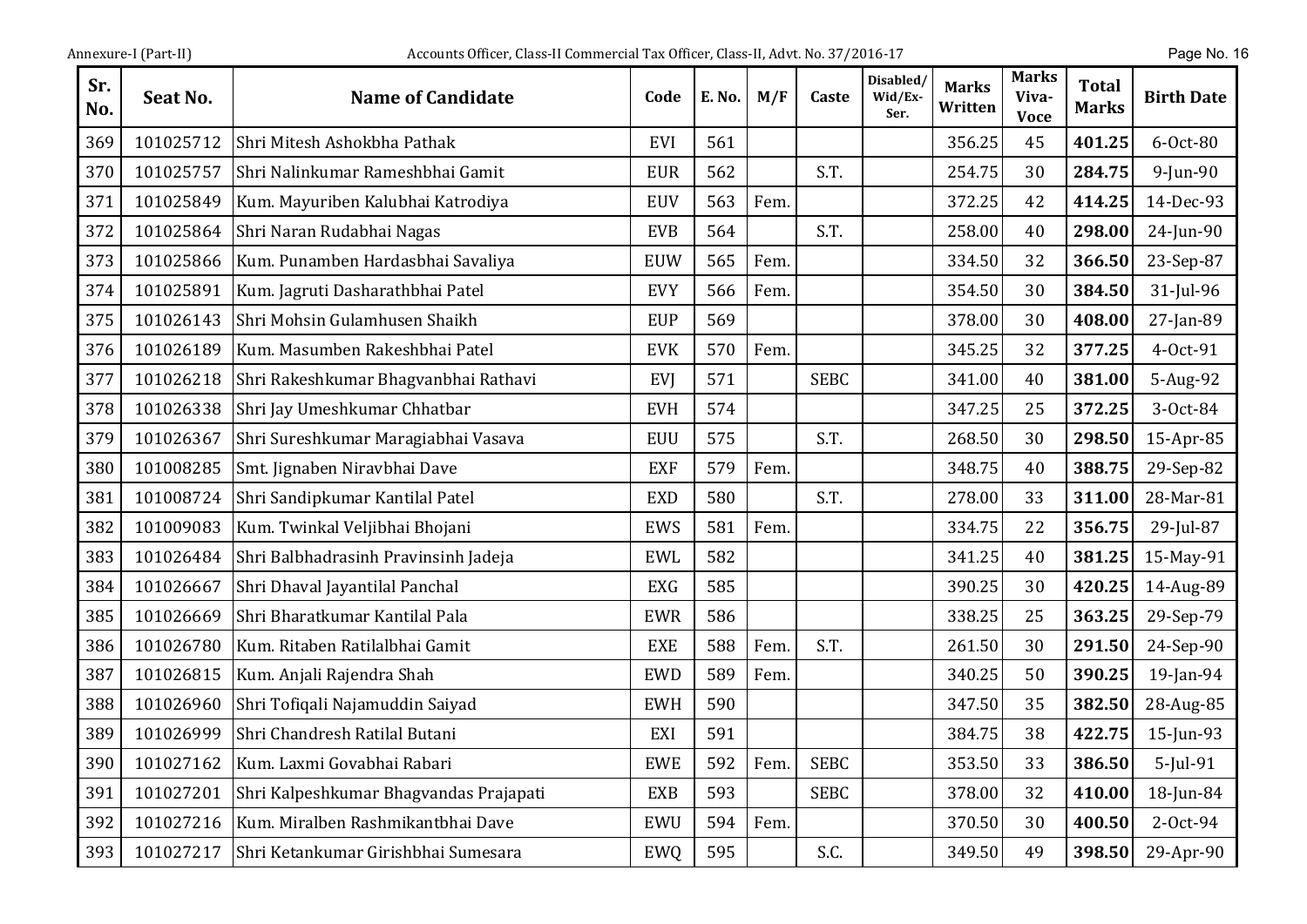| Sr.<br>No. | Seat No.  | <b>Name of Candidate</b>                | Code       | E. No. | M/F  | Caste       | Disabled/<br>Wid/Ex-<br>Ser. | <b>Marks</b><br>Written | <b>Marks</b><br>Viva-<br><b>Voce</b> | <b>Total</b><br><b>Marks</b> | <b>Birth Date</b> |
|------------|-----------|-----------------------------------------|------------|--------|------|-------------|------------------------------|-------------------------|--------------------------------------|------------------------------|-------------------|
| 394        | 101027390 | Kum. Bindiya Manubhai Parmar            | <b>EWY</b> | 599    | Fem. | S.C.        |                              | 346.75                  | 38                                   | 384.75                       | 8-Nov-90          |
| 395        | 101027453 | Shri Chirag Dilipkumar Trivedi          | EWO        | 601    |      |             |                              | 342.25                  | 40                                   | 382.25                       | $21$ -Jul-92      |
| 396        | 101027667 | Shri Vishvanand Keshavdas Jadav         | <b>EWK</b> | 602    |      |             |                              | 347.75                  | 25                                   | 372.75                       | 1-Mar-85          |
| 397        | 101027745 | Shri Ketankumar Shankarlal Patel        | <b>EWV</b> | 603    |      |             |                              | 366.25                  | 45                                   | 411.25                       | 26-Feb-84         |
| 398        | 101027829 | Kum. Hetalkumari Mahendrabhai Thathagar | <b>EWZ</b> | 604    | Fem. |             |                              | 339.25                  | 59                                   | 398.25                       | 2-Feb-88          |
| 399        | 101027846 | Shri Shaileshkumar Zinabhai Vasava      | <b>EWP</b> | 605    |      | S.T.        |                              | 256.50                  | 22                                   | 278.50                       | 21-Sep-79         |
| 400        | 101027849 | Kum. Priya Vaghji Ahir                  | <b>EXH</b> | 606    | Fem. | <b>SEBC</b> |                              | 358.75                  | 35                                   | 393.75                       | 14-Nov-93         |
| 401        | 101027969 | Shri Gauravkumar Karsanbhai Chaudhari   | <b>EWA</b> | 608    |      | S.T.        |                              | 268.25                  | 30                                   | 298.25                       | 4-Dec-85          |
| 402        | 101028087 | Shri Mohitrajsinh Nirmalsinh Chudasama  | <b>EWT</b> | 609    |      |             |                              | 349.00                  | 50                                   | 399.00                       | 1-Mar-91          |
| 403        | 101028092 | Shri Gautam Gopalbhai Haran             | <b>EWN</b> | 610    |      | <b>SEBC</b> |                              | 367.75                  | 40                                   | 407.75                       | 20-Nov-90         |
| 404        | 101028166 | Kum. Manishaben Dhirajlal Patel         | <b>EXC</b> | 611    | Fem. |             |                              | 358.75                  | 40                                   | 398.75                       | 20-Nov-89         |
| 405        | 101009195 | Shri Nirmalkumar Atulbhai Vora          | <b>EXT</b> | 614    |      |             |                              | 359.50                  | 48                                   | 407.50                       | 25-Jul-90         |
| 406        | 101009711 | Kum. Anita Naranbhai Dangar             | <b>EYY</b> | 616    | Fem. | <b>SEBC</b> |                              | 338.00                  | 52                                   | 390.00                       | 28-Sep-84         |
| 407        | 101028661 | Kum. Jahanvi Jagdishchandra Trivedi     | <b>EZD</b> | 619    | Fem. |             |                              | 363.25                  | 52                                   | 415.25                       | 27-Feb-95         |
| 408        | 101028773 | Shri Sandip Gambhirsinh Mod             | <b>EXS</b> | 620    |      |             |                              | 337.00                  | 45                                   | 382.00                       | 30-Aug-85         |
| 409        | 101028875 | Shri Mahipalsinh Madansinh Rathod       | EYI        | 621    |      |             |                              | 341.75                  | 48                                   | 389.75                       | 1-Nov-83          |
| 410        | 101028899 | Shri Jitendrakumar Hirabhai Solanki     | <b>EYN</b> | 622    |      | <b>SEBC</b> |                              | 342.25                  | 50                                   | 392.25                       | $1$ -Jun-78       |
| 411        | 101028935 | Kum. Minal Veljibhai Bhojani            | <b>EYH</b> | 623    | Fem. |             |                              | 343.25                  | 41                                   | 384.25                       | $3-Apr-85$        |
| 412        | 101028991 | Shri Dilipkumar Parshottambhai Chauhan  | <b>EXN</b> | 624    |      | <b>SEBC</b> |                              | 339.75                  | 53                                   | 392.75                       | $5$ -Jul-90       |
| 413        | 101029101 | Shri Dharamkumar Vinodbhai Saliya       | EYP        | 628    |      | S.C.        |                              | 356.25                  | 40                                   | 396.25                       | $11$ -Jun-88      |
| 414        | 101029199 | Shri Pragnesh Dineshbhai Shah           | EXQ        | 630    |      |             |                              | 375.00                  | 48                                   | 423.00                       | 26-Jan-81         |
| 415        | 101029203 | Shri Bhavesh Bhurabhai Desai            | <b>EXY</b> | 631    |      | <b>SEBC</b> |                              | 346.75                  | 33                                   | 379.75                       | 15-Dec-91         |
| 416        | 101029234 | Shri Rajendrasinh Deepsangji Vaghela    | <b>EXX</b> | 632    |      |             |                              | 365.25                  | 30                                   | 395.25                       | $4-Apr-88$        |
| 417        | 101029258 | Kum. Deepika Kishorsingh Pawar          | <b>EYA</b> | 633    | Fem. |             |                              | 356.25                  | 30                                   | 386.25                       | 27-Jul-94         |
| 418        | 101029285 | Kum. Shivangiba Sahdevsinh Chudasama    | <b>EYX</b> | 634    | Fem. |             |                              | 360.50                  | 25                                   | 385.50                       | 24-Jun-94         |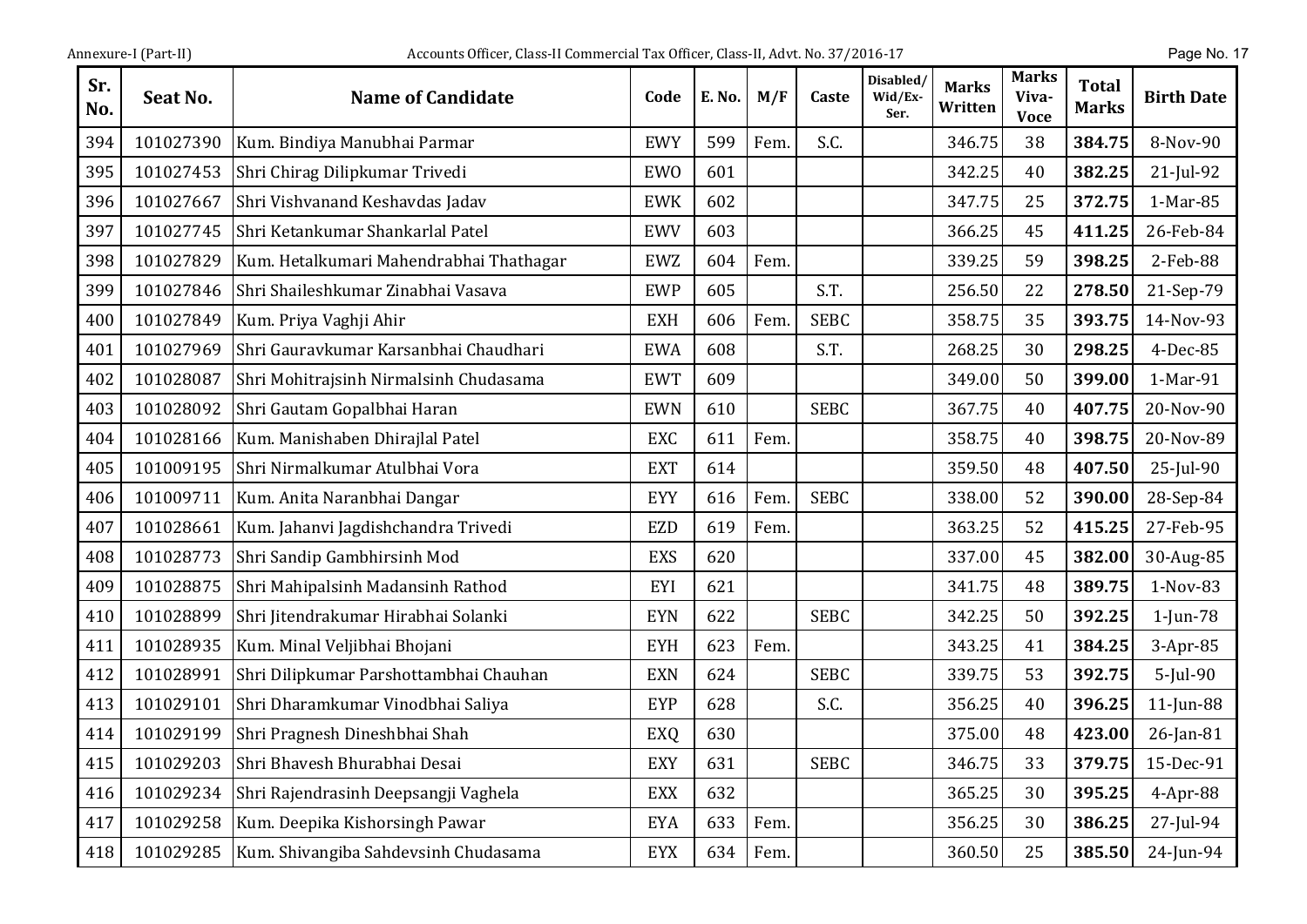| Annexure-I (Part-II) |  |
|----------------------|--|
|                      |  |

| Sr.<br>No. | Seat No.  | <b>Name of Candidate</b>            | Code       | E. No. | M/F  | Caste       | Disabled/<br>Wid/Ex-<br>Ser. | <b>Marks</b><br>Written | <b>Marks</b><br>Viva-<br><b>Voce</b> | <b>Total</b><br><b>Marks</b> | <b>Birth Date</b> |
|------------|-----------|-------------------------------------|------------|--------|------|-------------|------------------------------|-------------------------|--------------------------------------|------------------------------|-------------------|
| 419        | 101029290 | Shri Ashvinkumar Bharatbhai Jadav   | <b>EXL</b> | 635    |      |             |                              | 349.25                  | 40                                   | 389.25                       | $1$ -Jun-87       |
| 420        | 101029314 | Kum. Harsiddhba Karansinh Chavada   | <b>EZB</b> | 636    | Fem. |             |                              | 342.00                  | 45                                   | 387.00                       | 14-Feb-88         |
| 421        | 101029449 | Shri Hiteshkumar Shankarlal Parmar  | EXI        | 641    |      | S.C.        |                              | 346.50                  | 45                                   | 391.50                       | $5$ -Jun-84       |
| 422        | 101029535 | Shri Sandipkumar Kantilal Rana      | <b>EXO</b> | 643    |      | <b>SEBC</b> |                              | 342.25                  | 40                                   | 382.25                       | 2-Aug-85          |
| 423        | 101029549 | Shri Bhavik Dhirajlal Dasani        | <b>EYK</b> | 644    |      |             |                              | 356.25                  | 53                                   | 409.25                       | 4-Feb-81          |
| 424        | 101029575 | Smt. Vibhuti Mahesh Kakadiya        | <b>EZA</b> | 645    | Fem. |             |                              | 377.50                  | 42                                   | 419.50                       | 10-Aug-85         |
| 425        | 101029595 | Smt. Harsha Bharatkumar Baldaniya   | <b>EYR</b> | 646    | Fem. | <b>SEBC</b> |                              | 354.00                  | 22                                   | 376.00                       | 17-Nov-87         |
| 426        | 101029688 | Kum. Gayatriben Rasiklal Soni       | <b>EYF</b> | 649    | Fem. |             |                              | 359.25                  | 37                                   | 396.25                       | 5-Sep-90          |
| 427        | 101029693 | Kum. Kundanben Ramjibhai Patel      | EZJ        | 650    | Fem. | <b>SEBC</b> |                              | 346.50                  | 32                                   | 378.50                       | 19-Oct-87         |
| 428        | 101029900 | Shri Kuldipsinh Ramdevsinh Jadeja   | <b>EXV</b> | 652    |      |             |                              | 367.50                  | 45                                   | 412.50                       | $1$ -Jan-91       |
| 429        | 101029916 | Kum. Vaishali Gorchandbhai Nisarta  | <b>EYL</b> | 653    | Fem. | S.T.        |                              | 279.75                  | 25                                   | 304.75                       | 11-Oct-92         |
| 430        | 101029933 | Kum. Jagruti Chandubhai Ratanpara   | <b>EYQ</b> | 654    | Fem. |             |                              | 369.75                  | 40                                   | 409.75                       | 10-Aug-84         |
| 431        | 101030200 | Kum. Rajeshwariba Karansinh Solanki | <b>EZH</b> | 657    | Fem. |             |                              | 340.00                  | 45                                   | 385.00                       | 30-Aug-84         |
| 432        | 101030285 | Smt. Ramilaben Bharubhai Maliwad    | <b>EYW</b> | 661    | Fem. | S.T.        |                              | 291.50                  | 30                                   | 321.50                       | 29-Jun-82         |
| 433        | 101030325 | Shri Chetan Dilip Chauhan           | <b>EYB</b> | 662    |      | S.T.        |                              | 258.00                  | 30                                   | 288.00                       | 29-May-89         |
| 434        | 101030358 | Kum. Binny Harshadbhai Chevli       | <b>EZF</b> | 663    | Fem. |             |                              | 354.25                  | 37                                   | 391.25                       | $3-Apr-87$        |
| 435        | 101030500 | Kum. Himanshiben Girishkumar Sagar  | <b>EYU</b> | 664    | Fem. | <b>SEBC</b> |                              | 341.00                  | 23                                   | 364.00                       | 21-Apr-94         |
| 436        | 101030543 | Kum. Ruchi Ajaykumar Talati         | <b>EYT</b> | 665    | Fem. |             |                              | 355.50                  | 35                                   | 390.50                       | 31-Jan-89         |
| 437        | 101030556 | Kum. Sweta Pradipkumar Solanki      | <b>EYS</b> | 666    | Fem. | <b>SEBC</b> |                              | 336.25                  | 45                                   | 381.25                       | 20-Jun-92         |
| 438        | 101011565 | Kum. Sandhya Manilal Bhoya          | QAY        | 668    | Fem. | S.T.        |                              | 271.25                  | 35                                   | 306.25                       | 16-Feb-91         |
| 439        | 101012315 | Shri Manish Gyanchand Royda         | EZV        | 670    |      |             |                              | 364.25                  | 40                                   | 404.25                       | 24-Apr-89         |
| 440        | 101030609 | Shri Dharmesh Karamasibhai Desai    | QAM        | 673    |      | <b>SEBC</b> |                              | 337.75                  | 20                                   | 357.75                       | 11-Dec-88         |
| 441        | 101030685 | Shri Kirti Dineshbhai Manavadariya  | EZY        | 674    |      |             |                              | 349.75                  | 42                                   | 391.75                       | 17-Jul-85         |
| 442        | 101030786 | Kum. Farjanabanu Amirbhai Malek     | QBB        | 676    | Fem. |             |                              | 339.00                  | 25                                   | 364.00                       | $2$ -Jul-93       |
| 443        | 101030790 | Kum. Meha Satishkumar Tadvi         | <b>EZT</b> | 677    | Fem. | S.T.        |                              | 267.75                  | 28                                   | 295.75                       | 12-Jul-94         |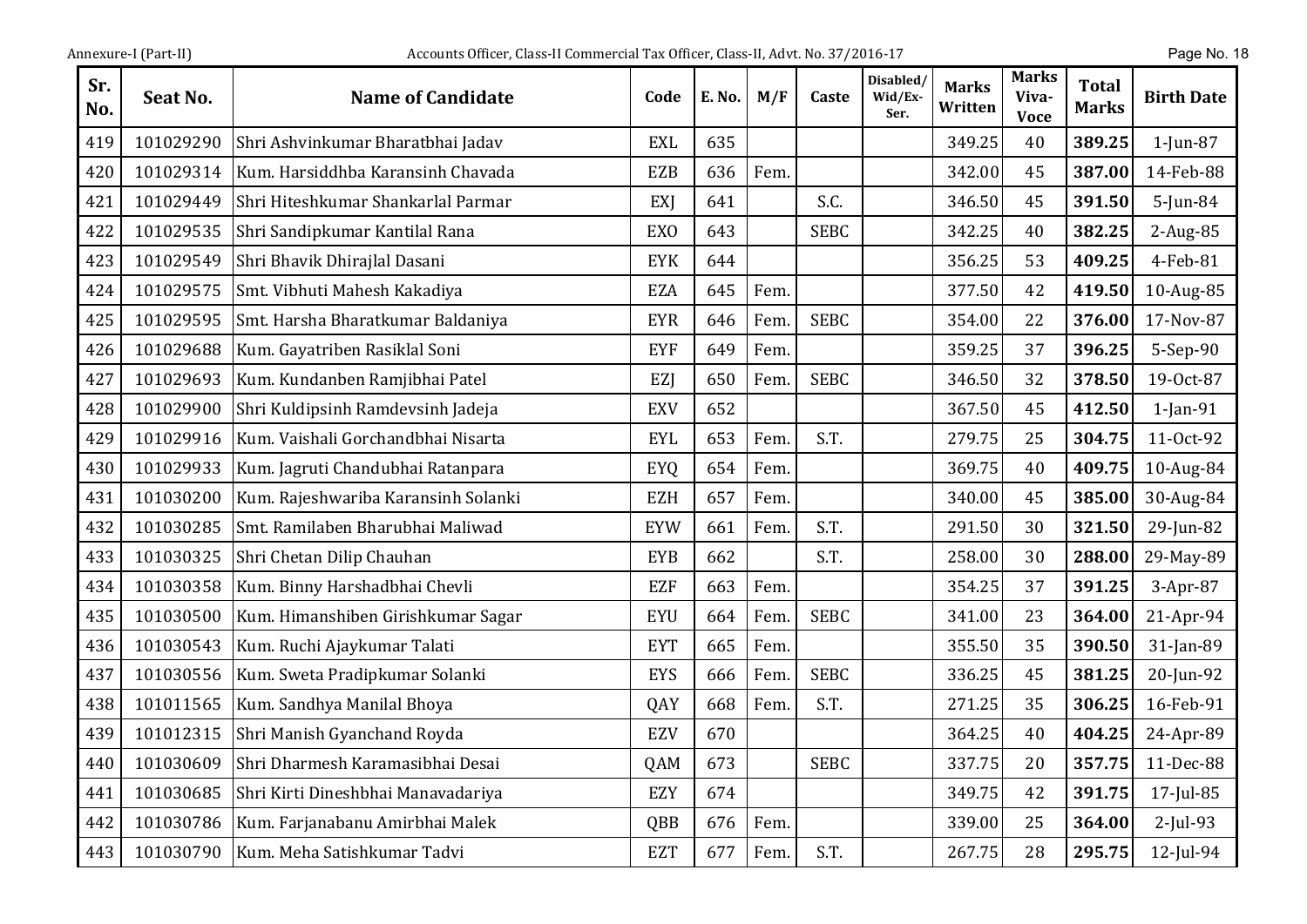| Sr.<br>No. | Seat No.  | <b>Name of Candidate</b>                  | Code            | E. No. | M/F  | Caste       | Disabled/<br>Wid/Ex-<br>Ser. | <b>Marks</b><br>Written | <b>Marks</b><br>Viva-<br><b>Voce</b> | <b>Total</b><br><b>Marks</b> | <b>Birth Date</b> |
|------------|-----------|-------------------------------------------|-----------------|--------|------|-------------|------------------------------|-------------------------|--------------------------------------|------------------------------|-------------------|
| 444        | 101030803 | Kum. Dharatiben Aravindbhai Poshiya       | QAL             | 678    | Fem. |             |                              | 345.25                  | 25                                   | 370.25                       | 14-Jun-93         |
| 445        | 101030813 | Kum. Hemali Bhikhubhai Patel              | QAR             | 679    | Fem. | <b>SEBC</b> |                              | 355.50                  | 32                                   | 387.50                       | 3-Dec-93          |
| 446        | 101030874 | Shri Mayur Rajendrakumar Rathavi          | QA <sub>0</sub> | 682    |      | <b>SEBC</b> |                              | 347.50                  | 44                                   | 391.50                       | 27-Sep-81         |
| 447        | 101030939 | Kum. Ravina Shantilal Mandli              | <b>EZZ</b>      | 683    | Fem  | <b>SEBC</b> |                              | 357.75                  | 35                                   | 392.75                       | 16-Jan-93         |
| 448        | 101031125 | Smt. Bhoomika Tulsibhai Akabari           | QAW             | 684    | Fem. |             |                              | 380.25                  | 30                                   | 410.25                       | 16-Jul-89         |
| 449        | 101031137 | Kum. Misba Najirkhan Pathan               | QAA             | 685    | Fem. |             |                              | 378.25                  | 42                                   | 420.25                       | 2-Aug-94          |
| 450        | 101031184 | Shri Bharatkumar Punabhai Aahir           | <b>QBK</b>      | 687    |      | <b>SEBC</b> |                              | 380.25                  | 35                                   | 415.25                       | 20-Jun-88         |
| 451        | 101031244 | Shri Trusharbhai Maheshbhai Patel         | QAJ             | 688    |      |             |                              | 355.00                  | 52                                   | 407.00                       | 20-Feb-84         |
| 452        | 101031278 | Kum. Surbhi Bhupendrabhai Dalwadi         | QBF             | 689    | Fem. |             |                              | 365.25                  | 30                                   | 395.25                       | 16-Jan-94         |
| 453        | 101031389 | Shri Narendrasinh Jayvantsinh Sarvaiya    | QAP             | 692    |      |             |                              | 349.50                  | 20                                   | 369.50                       | 4-Oct-89          |
| 454        | 101031405 | Shri Arjunsingh Karansingh Rajput         | EZ <sub>0</sub> | 693    |      |             |                              | 358.00                  | 38                                   | 396.00                       | 23-May-94         |
| 455        | 101031414 | Shri Vijaykumar Ghanshyambhai Patel       | QAZ             | 694    |      |             |                              | 368.50                  | 45                                   | 413.50                       | $1$ -Jun-86       |
| 456        | 101031452 | Shri Vijaykumar Chelabhai Patel           | QAG             | 695    |      |             |                              | 359.00                  | 53                                   | 412.00                       | 27-May-87         |
| 457        | 101031460 | Shri Niket Ketankumar Modi                | QES             | 696    |      |             |                              | 341.75                  | 60                                   | 401.75                       | 22-Aug-96         |
| 458        | 101031594 | Kum. Vaishaliba Kanaksinh Jadeja          | QAX             | 697    | Fem. |             |                              | 378.75                  | 38                                   | 416.75                       | 9-Jul-94          |
| 459        | 101031647 | Shri Hardik Kalidas Patel                 | <b>QAN</b>      | 698    |      |             |                              | 366.75                  | 40                                   | 406.75                       | 5-Jan-88          |
| 460        | 101031650 | Shri Prashantkumar Pradipbhai Shah        | QAH             | 699    |      |             |                              | 344.75                  | 55                                   | 399.75                       | 4-Apr-96          |
| 461        | 101031659 | Kum. Vidhiben Dineshbhai Makwana          | QBG             | 700    | Fem. | S.C.        |                              | 347.50                  | 31                                   | 378.50                       | $5$ -Jul-94       |
| 462        | 101031717 | Shri Vipulkumar Omprakashbhai Shah        | <b>EZN</b>      | 701    |      |             |                              | 379.00                  | 46                                   | 425.00                       | 17-Aug-82         |
| 463        | 101031766 | Shri Munafmohammed Fakirmohammed Morvadia | QAD             | 702    |      | <b>SEBC</b> |                              | 346.25                  | 43                                   | 389.25                       | 25-May-87         |
| 464        | 101031906 | Shri Nikhil Vasantbhai Gohel              | QAT             | 704    |      |             |                              | 342.75                  | 53                                   | 395.75                       | 19-Mar-90         |
| 465        | 101031932 | Shri Nareshkumar Kanubhai Chauhan         | <b>EZR</b>      | 706    |      | S.C.        |                              | 341.25                  | 32                                   | 373.25                       | 5-Nov-94          |
| 466        | 101032045 | Shri Hiteshbhai Lagdhirbhai Desai         | QAB             | 707    |      | <b>SEBC</b> |                              | 346.50                  | 55                                   | 401.50                       | 11-Nov-91         |
| 467        | 101032464 | Kum. Kalpana Dineshbhai Rathava           | QAQ             | 711    | Fem. | S.T.        |                              | 262.00                  | 23                                   | 285.00                       | 16-Oct-88         |
| 468        | 101032511 | Shri Naresh Jivabhai Keriya               | QBD             | 712    |      | S.C.        |                              | 348.00                  | 53                                   | 401.00                       | 27-Dec-89         |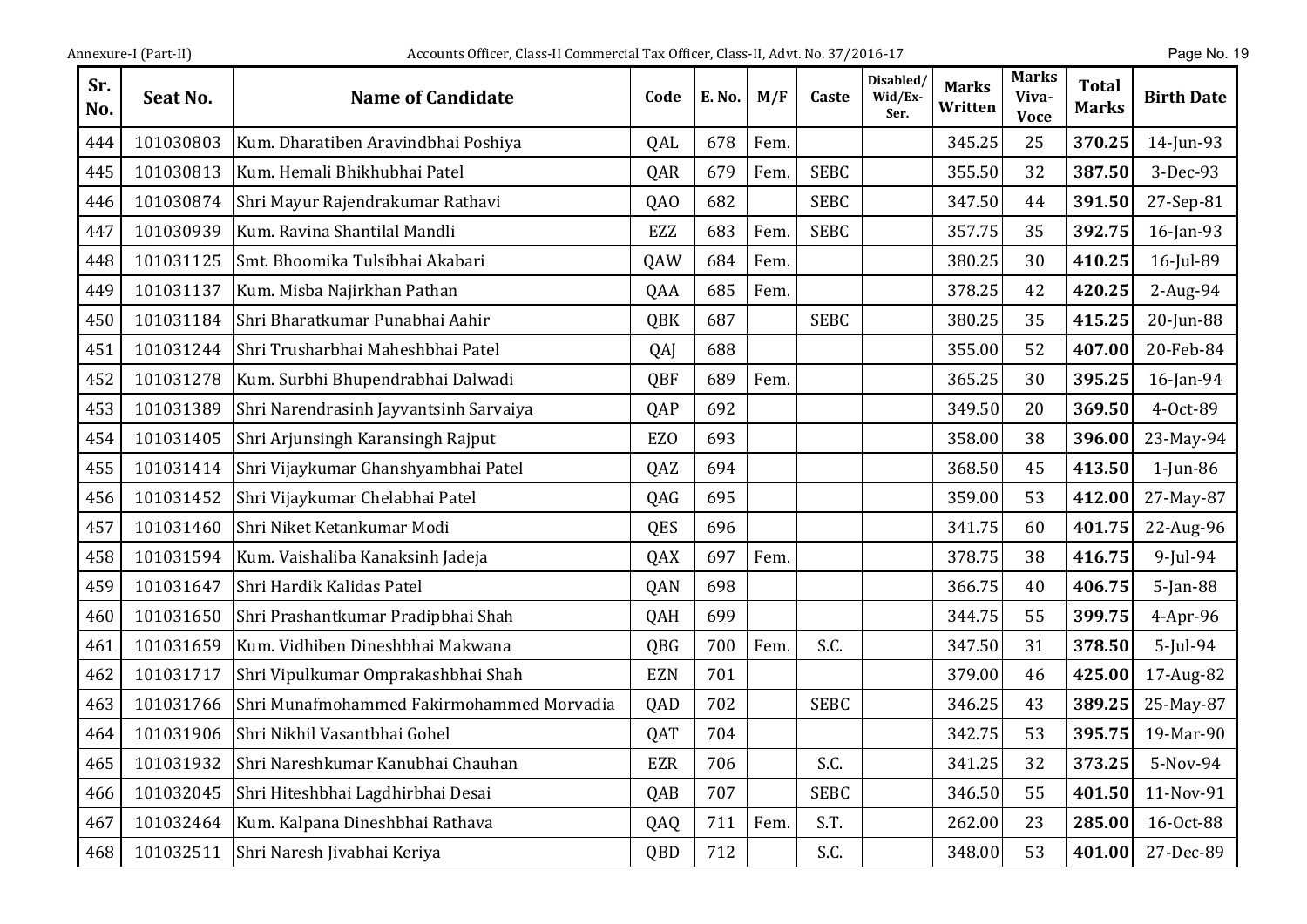| Sr.<br>No. | Seat No.  | <b>Name of Candidate</b>                | Code            | E. No. | M/F  | Caste       | Disabled/<br>Wid/Ex-<br>Ser. | <b>Marks</b><br>Written | <b>Marks</b><br>Viva-<br><b>Voce</b> | <b>Total</b><br><b>Marks</b> | <b>Birth Date</b> |
|------------|-----------|-----------------------------------------|-----------------|--------|------|-------------|------------------------------|-------------------------|--------------------------------------|------------------------------|-------------------|
| 469        | 101032789 | Shri Ram Devadanbhai Khungla            | <b>EZS</b>      | 717    |      | <b>SEBC</b> |                              | 362.50                  | 47                                   | 409.50                       | $4$ -Jan-94       |
| 470        | 101032842 | Kum. Ashaben Mahendrasinh Raol          | <b>EZW</b>      | 719    | Fem. |             |                              | 355.75                  | 45                                   | 400.75                       | 17-Apr-88         |
| 471        | 101012831 | Kum. Jignasha Kanaiyalal Sathawara      | QCV             | 721    | Fem  | <b>SEBC</b> |                              | 340.00                  | 32                                   | 372.00                       | 27-Dec-92         |
| 472        | 101012908 | Kum. Vanitaben Bharatbhai Malani        | QDL             | 722    | Fem. |             | Dis.                         | 326.25                  | 42                                   | 368.25                       | 30-Aug-89         |
| 473        | 101013218 | Kum. Mita Natavarlal Balat              | <b>QCN</b>      | 723    | Fem. | S.T.        |                              | 283.75                  | 30                                   | 313.75                       | 31-Aug-89         |
| 474        | 101013381 | Shri Nirav Vijaykumar Dave              | QBP             | 725    |      |             |                              | 385.25                  | 35                                   | 420.25                       | 5-Dec-83          |
| 475        | 101032936 | Shri Alpesh Thakershibhai Dhokai        | QDD             | 727    |      |             |                              | 347.25                  | 38                                   | 385.25                       | 22-Aug-81         |
| 476        | 101032969 | Kum. Vidhya Rajeshkumar Joshi           | QCL             | 728    | Fem. |             |                              | 339.00                  | 50                                   | 389.00                       | 15-May-80         |
| 477        | 101033037 | Shri Bhavik Ashokbhai Dave              | QDJ             | 729    |      |             |                              | 340.25                  | 40                                   | 380.25                       | $20$ -Jun-83      |
| 478        | 101033106 | Shri Bhaveshkumar Amratlal Prajapati    | QBY             | 730    |      | <b>SEBC</b> |                              | 364.00                  | 36                                   | 400.00                       | 20-Nov-90         |
| 479        | 101033107 | Shri Vishal Prabhudasbhai Radia         | QC <sub>O</sub> | 731    |      |             |                              | 395.75                  | 27                                   | 422.75                       | 13-Mar-89         |
| 480        | 101033228 | Shri Sunilkumar Kantilal Patel          | QCZ             | 732    |      |             | Dis.                         | 315.50                  | 53                                   | 368.50                       | 20-Oct-85         |
| 481        | 101033273 | Shri Manishkumar Ranchhodbhai Chapanera | QBS             | 733    |      | <b>SEBC</b> |                              | 343.25                  | 50                                   | 393.25                       | 20-Aug-82         |
| 482        | 101033318 | Kum. Akruti Devendrabhai Vasava         | QCI             | 734    | Fem  | S.T.        |                              | 283.75                  | 25                                   | 308.75                       | 1-Oct-93          |
| 483        | 101033324 | Shri Shitalkumar Ishvarbhai Chaudhari   | QCM             | 735    |      | S.T.        |                              | 285.50                  | 22                                   | 307.50                       | 15-May-87         |
| 484        | 101033598 | Kum. Farhin Mukhtarahmad Chamdawala     | QCH             | 738    | Fem. |             |                              | 350.75                  | 45                                   | 395.75                       | $1$ -Jan-95       |
| 485        | 101033623 | Kum. Sweta Govindbhai Patel             | QCU             | 739    | Fem. |             |                              | 357.00                  | 37                                   | 394.00                       | 10-Jan-89         |
| 486        | 101033753 | Kum. Kajalkumari Ashvinbhai Chaudhari   | QDE             | 741    | Fem. | S.T.        |                              | 281.50                  | 22                                   | 303.50                       | 28-Nov-94         |
| 487        | 101033784 | Shri Dharmesh Harsukhbhai Sonara        | QCQ             | 743    |      |             |                              | 381.75                  | 45                                   | 426.75                       | 23-Dec-92         |
| 488        | 101033862 | Shri Gulabsha Bhikhusha Jadeja          | QBL             | 744    |      | <b>SEBC</b> |                              | 357.50                  | 55                                   | 412.50                       | 29-Jul-90         |
| 489        | 101033880 | Shri Dasarathbhai Dalsingbhai Machhar   | QBX             | 745    |      | S.T.        |                              | 269.00                  | 36                                   | 305.00                       | $1$ -Jun-82       |
| 490        | 101033906 | Shri Masudahemad Sajjadhusen Kazi       | <b>QCT</b>      | 746    |      |             |                              | 337.50                  | 35                                   | 372.50                       | 17-Dec-85         |
| 491        | 101034009 | Shri Rohitkumar Karmanbhai Bharwad      | QBM             | 747    |      | <b>SEBC</b> |                              | 338.00                  | 30                                   | 368.00                       | 16-Aug-79         |
| 492        | 101034100 | Kum. Radhika Sejabhai Khambhala         | QCC             | 748    | Fem. | S.T.        |                              | 254.50                  | 43                                   | 297.50                       | 17-Nov-90         |
| 493        | 101034125 | Kum. Riddhi Bharatbhai Solanki          | QB <sub>O</sub> | 749    | Fem. | <b>SEBC</b> |                              | 340.25                  | 30                                   | 370.25                       | 30-Jan-89         |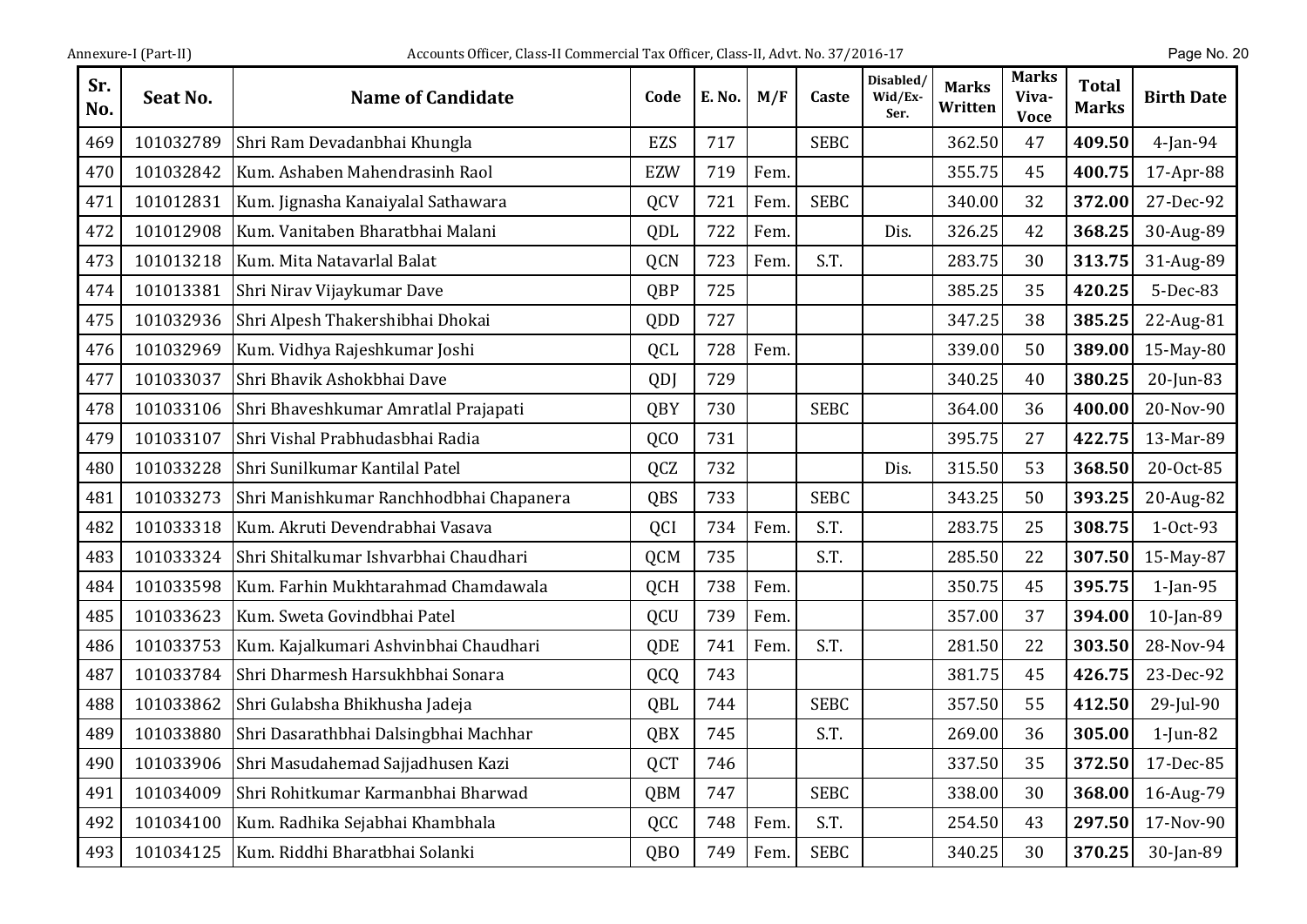| Sr.<br>No. | Seat No.  | <b>Name of Candidate</b>                 | Code            | E. No. | M/F  | Caste       | Disabled/<br>Wid/Ex-<br>Ser. | <b>Marks</b><br>Written | <b>Marks</b><br>Viva-<br><b>Voce</b> | <b>Total</b><br><b>Marks</b> | <b>Birth Date</b> |
|------------|-----------|------------------------------------------|-----------------|--------|------|-------------|------------------------------|-------------------------|--------------------------------------|------------------------------|-------------------|
| 494        | 101034277 | Shri Architkumar Chandrakantbhai Thakkar | QCR             | 751    |      |             |                              | 362.50                  | 53                                   | 415.50                       | 25-Apr-90         |
| 495        | 101034300 | Shri Alpeshkumar Natubhai Vasani         | <b>QDG</b>      | 752    |      |             |                              | 363.00                  | 45                                   | 408.00                       | 24-Aug-90         |
| 496        | 101034438 | Shri Dinesh Kishorbhai Maru              | QDH             | 753    |      | S.T.        |                              | 274.75                  | 40                                   | 314.75                       | 16-Oct-88         |
| 497        | 101034553 | Kum. Nehal Bhagwanjibhai Sindhal         | QCS             | 755    | Fem. | S.T.        |                              | 262.75                  | 35                                   | 297.75                       | 3-May-88          |
| 498        | 101034558 | Kum. Tejal Bharatbhai Lalapara           | QBR             | 756    | Fem. |             |                              | 345.75                  | 28                                   | 373.75                       | 27-Apr-94         |
| 499        | 101034580 | Kum. Vimalaben Ganpatdas Patel           | QDA             | 757    | Fem. |             |                              | 366.00                  | 42                                   | 408.00                       | $1$ -Jun-77       |
| 500        | 101034614 | Shri Champakbhai Sureshbhai Gavit        | QDC             | 758    |      | S.T.        |                              | 252.75                  | 40                                   | 292.75                       | 7-Jun-92          |
| 501        | 101034762 | Shri Dharmarajsinh Udesangbhai Sisodiya  | QBQ             | 759    |      |             |                              | 365.00                  | 42                                   | 407.00                       | 21-Jan-93         |
| 502        | 101035012 | Shri Anandbhai Harjibhai Goti            | QDM             | 761    |      |             |                              | 366.00                  | 52                                   | 418.00                       | 15-Sep-92         |
| 503        | 101035203 | Shri Devang Sureshchandra Kharsani       | QBN             | 762    |      | <b>SEBC</b> |                              | 337.00                  | 50                                   | 387.00                       | 7-Oct-87          |
| 504        | 101035231 | Shri Anandkumar Ajmalji Thakor           | QCK             | 763    |      | <b>SEBC</b> |                              | 356.75                  | 26                                   | 382.75                       | 24-Nov-91         |
| 505        | 101035290 | Shri Yashrajsinh Rajendrasinh Rathod     | QCG             | 764    |      |             |                              | 380.50                  | 40                                   | 420.50                       | 5-Jan-89          |
| 506        | 101035632 | Smt. Asha Ishwarlal Ramnani              | QCW             | 765    | Fem. |             |                              | 358.25                  | 38                                   | 396.25                       | 16-Oct-87         |
| 507        | 101035785 | Shri Yagneshkumar Popatbhai Bhayani      | QCF             | 766    |      |             |                              | 344.50                  | 32                                   | 376.50                       | 10-Dec-84         |
| 508        | 101035922 | Smt. Snehalbahen Devjibhai Dulera        | QBT             | 768    | Fem. |             |                              | 353.50                  | 48                                   | 401.50                       | 16-Dec-87         |
| 509        | 101036252 | Shri Virendrasinh Bhadrasinh Jadeja      | QDI             | 770    |      |             |                              | 341.50                  | 40                                   | 381.50                       | 6-May-89          |
| 510        | 101036428 | Shri Harishbhai Somlubhai Ganvit         | QCD             | 771    |      | S.T.        |                              | 279.00                  | 25                                   | 304.00                       | 24-Apr-88         |
| 511        | 101036643 | Shri Divyeshkumar Ratubhai Gavali        | QBU             | 774    |      | S.T.        |                              | 268.00                  | 42                                   | 310.00                       | 17-Mar-91         |
| 512        | 101013573 | Shri Purvesh Vinodbhai Vaidya            | QER             | 776    |      |             |                              | 376.25                  | 50                                   | 426.25                       | 14-Jan-82         |
| 513        | 101036644 | Shri Dinesh Dayabhai Chopda              | QEN             | 780    |      | S.T.        |                              | 280.50                  | 40                                   | 320.50                       | 26-Oct-90         |
| 514        | 101036655 | Kum. Dipika Kishorbhai Pala              | <b>QEF</b>      | 781    | Fem. |             |                              | 335.50                  | 42                                   | 377.50                       | 29-Mar-87         |
| 515        | 101036680 | Shri Kalpeshkumar Gambhirsinh Sisodiya   | QEX             | 782    |      |             |                              | 361.75                  | 45                                   | 406.75                       | $22$ -Jul-84      |
| 516        | 101036771 | Shri Vishwnath Hiralal Ramani            | QDR             | 784    |      |             |                              | 374.25                  | 45                                   | 419.25                       | 25-Dec-85         |
| 517        | 101036799 | Kum. Reenaba Narendrasinh Jadeja         | QD <sub>0</sub> | 785    | Fem. |             |                              | 380.00                  | 42                                   | 422.00                       | 22-Apr-89         |
| 518        | 101036811 | Shri Rajendrakumar Narottambhai Pandya   | QDU             | 786    |      | S.C.        |                              | 352.00                  | 30                                   | 382.00                       | 30-Jul-90         |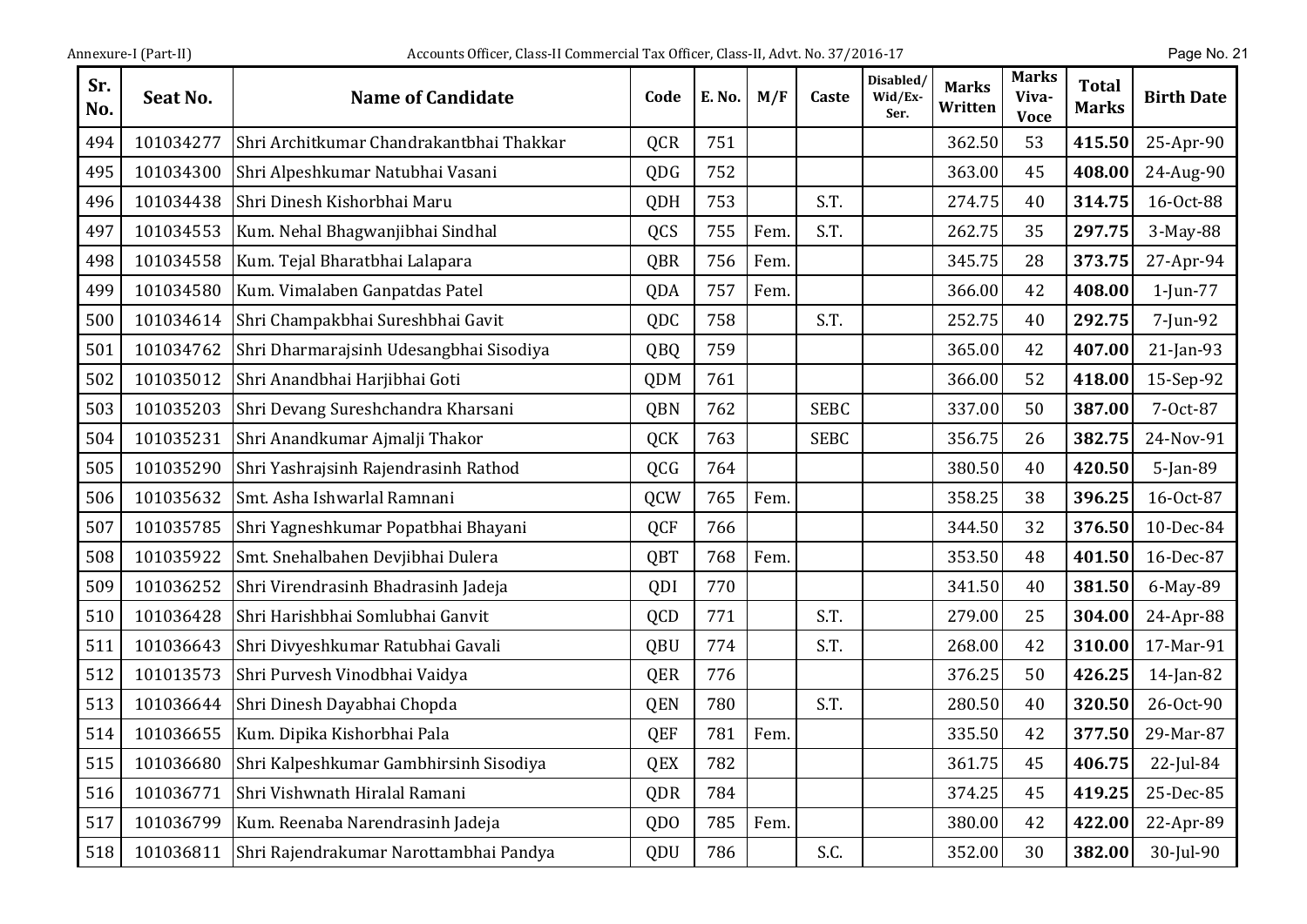| Sr.<br>No. | Seat No.  | <b>Name of Candidate</b>                 | Code            | E. No. | M/F  | Caste       | Disabled/<br>Wid/Ex-<br>Ser. | Marks<br>Written | Marks<br>Viva-<br><b>Voce</b> | <b>Total</b><br><b>Marks</b> | <b>Birth Date</b> |
|------------|-----------|------------------------------------------|-----------------|--------|------|-------------|------------------------------|------------------|-------------------------------|------------------------------|-------------------|
| 519        | 101036858 | Kum. Swati Navneetkumar Ranpara          | QEO             | 787    | Fem. |             |                              | 368.25           | 53                            | 421.25                       | 14-May-93         |
| 520        | 101036869 | Smt. Falguni Ankit Patel                 | QEP             | 788    | Fem. |             |                              | 353.50           | 53                            | 406.50                       | 31-Dec-86         |
| 521        | 101037008 | Shri Manishkumar Amrutlal Panchal        | QDQ             | 789    |      | <b>SEBC</b> |                              | 365.25           | 43                            | 408.25                       | 13-Aug-88         |
| 522        | 101037126 | Shri Suresh Karshanbhai Pindariya        | QDV             | 790    |      | <b>SEBC</b> |                              | 350.00           | 62                            | 412.00                       | 11-Feb-94         |
| 523        | 101037162 | Kum. Shobhanaben Rameshbhai Ambaliya     | <b>QEQ</b>      | 792    | Fem. | S.T.        |                              | 275.25           | 25                            | 300.25                       | $1$ -Jun-94       |
| 524        | 101037169 | Shri Abhishek Rameshpuri Goswami         | <b>QEJ</b>      | 794    |      | <b>SEBC</b> |                              | 342.00           | 48                            | 390.00                       | 19-Sep-89         |
| 525        | 101037286 | Shri Vishalkumar Kanubhai Patel          | <b>QEK</b>      | 795    |      |             |                              | 364.00           | 27                            | 391.00                       | 24-Jun-91         |
| 526        | 101037347 | Shri Ajay Natvarlal Undhad               | QDT             | 796    |      |             |                              | 346.00           | 30                            | 376.00                       | 22-Aug-89         |
| 527        | 101037357 | Shri Jatinkumar Kantilal Sharma          | QDZ             | 797    |      |             |                              | 351.00           | 47                            | 398.00                       | 20-May-95         |
| 528        | 101037435 | Shri Ravi Bharatbhai Jadiya              | QDN             | 798    |      |             |                              | 366.50           | 41                            | 407.50                       | 20-Jul-91         |
| 529        | 101037448 | Shri Maheshkumar Kurajibhai Ramani       | <b>QEW</b>      | 799    |      |             |                              | 345.00           | 28                            | 373.00                       | 7-Jul-90          |
| 530        | 101037549 | Shri Pankajkumar Manubhai Acharya        | QEC             | 800    |      |             |                              | 349.00           | 58                            | 407.00                       | 11-Sep-80         |
| 531        | 101037585 | Shri Hiteshkumar Dineshbhai Solanki      | QDP             | 802    |      | S.C.        |                              | 372.00           | 22                            | 394.00                       | $21$ -Jan-92      |
| 532        | 101037649 | Kum. Avani Somabhai Desai                | QDS             | 805    | Fem. | <b>SEBC</b> |                              | 351.25           | 30                            | 381.25                       | 16-May-96         |
| 533        | 101037721 | Shri Kartik Kiranbhai Prajapati          | QEE             | 807    |      | <b>SEBC</b> |                              | 367.75           | 45                            | 412.75                       | 20-Sep-92         |
| 534        | 101037818 | Shri Niteshkumar Dahyalal Solanki        | <b>QDY</b>      | 808    |      | S.C.        |                              | 348.75           | 40                            | 388.75                       | 15-Jul-89         |
| 535        | 101037863 | Shri Navghanbhai Somabhai Desai          | QDX             | 809    |      | <b>SEBC</b> |                              | 337.25           | 45                            | 382.25                       | 16-Oct-91         |
| 536        | 101037888 | Kum. Anjanaben Paragbhai Patel           | QEB             | 810    | Fem. |             |                              | 365.50           | 18                            | 383.50                       | 14-Feb-90         |
| 537        | 101014350 | Shri Bhikhubhai Devjibhai Chauhan        | QEZ             | 811    |      | <b>SEBC</b> |                              | 345.00           | 38                            | 383.00                       | $1$ -Jun-86       |
| 538        | 101014946 | Shri Ramesh Becharbhai Patel             | QF <sub>O</sub> | 814    |      | <b>SEBC</b> |                              | 356.25           | 55                            | 411.25                       | $1$ -Jun-84       |
| 539        | 101038019 | Shri Dilipsinh Chandansinh Solanki       | <b>QGH</b>      | 818    |      |             |                              | 357.75           | 35                            | 392.75                       | $4$ -Jun-94       |
| 540        | 101038057 | Shri Jitendrakumar Natawarbhai Chaudhari | QFZ             | 819    |      | <b>SEBC</b> |                              | 337.00           | 32                            | 369.00                       | 14-Mar-93         |
| 541        | 101038072 | Shri Fakirmahammad Nabimahammad Parmar   | QFA             | 820    |      | <b>SEBC</b> | Dis.                         | 304.25           | 35                            | 339.25                       | 6-Nov-88          |
| 542        | 101038132 | Smt. Priyanka Suryakant Tailar           | <b>QFM</b>      | 821    | Fem. | S.C.        |                              | 332.50           | 23                            | 355.50                       | 28-Oct-89         |
| 543        | 101038406 | Shri Kandarp Purushottam Kansara         | QFP             | 823    |      |             |                              | 359.50           | 50                            | 409.50                       | 11-May-86         |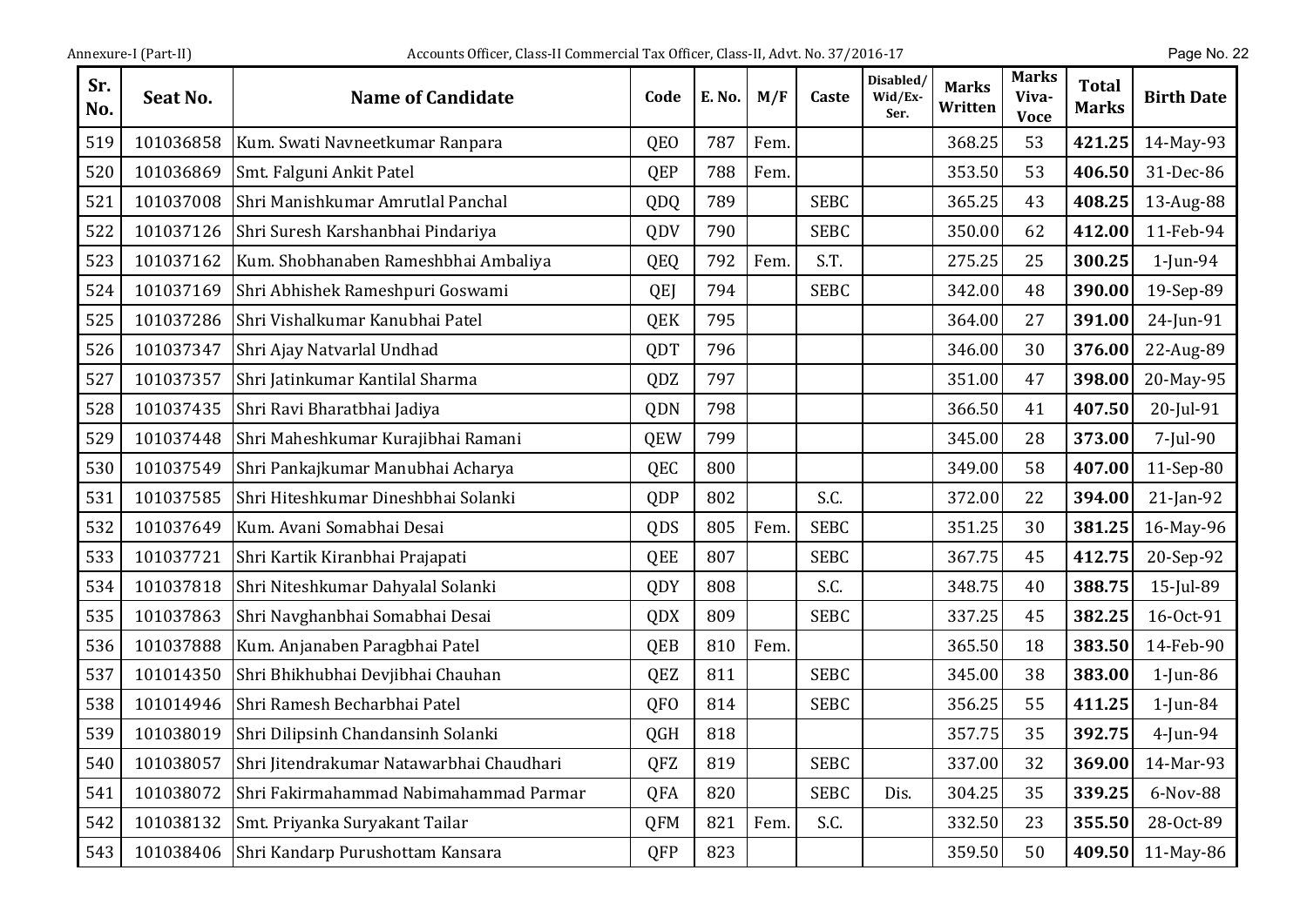| Annexure-I (Part-II) |  |
|----------------------|--|
|                      |  |

| Sr.<br>No. | Seat No.  | <b>Name of Candidate</b>                 | Code       | <b>E. No.</b> | M/F  | Caste       | Disabled/<br>Wid/Ex-<br>Ser. | <b>Marks</b><br>Written | <b>Marks</b><br>Viva-<br><b>Voce</b> | <b>Total</b><br><b>Marks</b> | <b>Birth Date</b> |
|------------|-----------|------------------------------------------|------------|---------------|------|-------------|------------------------------|-------------------------|--------------------------------------|------------------------------|-------------------|
| 544        | 101038438 | Shri Hanzil Mahmad Badi                  | <b>QFR</b> | 824           |      |             |                              | 354.00                  | 32                                   | 386.00                       | 26-Mar-82         |
| 545        | 101038617 | Shri Ashwinkumar Bipinchandra Pandya     | <b>QFW</b> | 825           |      | S.C.        |                              | 364.75                  | 30                                   | 394.75                       | $11$ -Jul-85      |
| 546        | 101038754 | Kum. Pooja Avadhesh Shukla               | QFF        | 828           | Fem. |             |                              | 348.50                  | 38                                   | 386.50                       | $1-Apr-90$        |
| 547        | 101038776 | Kum. Malvika Kishorkumar Joshi           | QFU        | 829           | Fem. |             |                              | 336.50                  | 33                                   | 369.50                       | 25-Aug-76         |
| 548        | 101038806 | Shri Irfan Yusufbhai Malek               | QGB        | 830           |      |             |                              | 354.50                  | 45                                   | 399.50                       | 30-Dec-80         |
| 549        | 101038871 | Kum. Bhavnaben Maganlal Chaudhari        | <b>QFS</b> | 832           | Fem. |             |                              | 366.25                  | 40                                   | 406.25                       | 12-Oct-83         |
| 550        | 101038894 | Kum. Falguniben Bachubhai Modiya         | QFD        | 833           | Fem. | S.T.        |                              | 262.50                  | 38                                   | 300.50                       | 16-Nov-93         |
| 551        | 101039065 | Shri Hareshkumar Dasharathbhai Chaudhari | QEY        | 835           |      | <b>SEBC</b> |                              | 351.50                  | 30                                   | 381.50                       | $1-Sep-86$        |
| 552        | 101039083 | Shri Mahaveersinh Jasvantsinh Vaghela    | QFG        | 836           |      |             |                              | 361.75                  | 40                                   | 401.75                       | 15-Aug-96         |
| 553        | 101039124 | Shri Ashokkumar Jeshabhai Maru           | QFK        | 837           |      | S.C.        |                              | 346.75                  | 45                                   | 391.75                       | 1-May-89          |
| 554        | 101039158 | Shri Vikas Sitarambhai Patel             | QGF        | 838           |      |             |                              | 348.75                  | 32                                   | 380.75                       | 3-Nov-82          |
| 555        | 101039292 | Kum. Rupal Kalubhai Vohaniya             | QGA        | 839           | Fem. | S.T.        |                              | 253.00                  | 23                                   | 276.00                       | $1$ -Jun-81       |
| 556        | 101039309 | Shri Nileshbhai Bachubhai Patel          | QFC        | 841           |      | S.T.        |                              | 253.50                  | 35                                   | 288.50                       | 22-May-89         |
| 557        | 101039313 | Kum. Harsha Girishkumar Gohel            | QFY        | 842           | Fem. | <b>SEBC</b> |                              | 348.50                  | 34                                   | 382.50                       | 15-Apr-89         |
| 558        | 101039351 | Kum. Nidhi Harshadrai Bagdai             | QFV        | 843           | Fem. |             |                              | 342.00                  | 40                                   | 382.00                       | 31-Dec-83         |
| 559        | 101039414 | Shri Jay Lakhabhai Gaadhe                | <b>QFN</b> | 844           |      | <b>SEBC</b> |                              | 368.50                  | 35                                   | 403.50                       | 17-May-90         |
| 560        | 101039430 | Shri Hiteshkumar Ishwarbhai Panchal      | QGE        | 845           |      | <b>SEBC</b> |                              | 338.25                  | 33                                   | 371.25                       | $1$ -Jun-88       |
| 561        | 101039622 | Shri Zahirabbas Gulamdastagir Shaikh     | QGX        | 849           |      |             |                              | 363.50                  | 48                                   | 411.50                       | $1$ -Jun-82       |
| 562        | 101039882 | Shri Vipulkumar Amrutbhai Prajapati      | <b>QHK</b> | 852           |      | <b>SEBC</b> |                              | 358.25                  | 35                                   | 393.25                       | 1-Feb-85          |
| 563        | 101039899 | Shri Mahammad Asharaf Jamalbhai Momin    | QHR        | 853           |      |             |                              | 378.75                  | 47                                   | 425.75                       | 22-Jul-88         |
| 564        | 101039929 | Shri Richeshkumar Shaileshkumar Gavit    | QGN        | 854           |      | S.T.        |                              | 289.75                  | 20                                   | 309.75                       | 5-Nov-92          |
| 565        | 101039966 | Shri Dhaval Manojkumar Bhojani           | QHB        | 856           |      |             |                              | 353.00                  | 42                                   | 395.00                       | 9-Dec-88          |
| 566        | 101039971 | Kum. Shweta Anilbhai Dholia              | QHD        | 857           | Fem. |             |                              | 353.75                  | 43                                   | 396.75                       | 12-Aug-84         |
| 567        | 101040082 | Shri Eazazahmedkhan Mujaffarkhan Pathan  | QHI        | 858           |      |             |                              | 371.50                  | 35                                   | 406.50                       | 4-Nov-88          |
| 568        | 101040105 | Shri Hardik Rameshbhai Shelar            | QHQ        | 859           |      | <b>SEBC</b> |                              | 346.50                  | 45                                   | 391.50                       | $1$ -Jun-90       |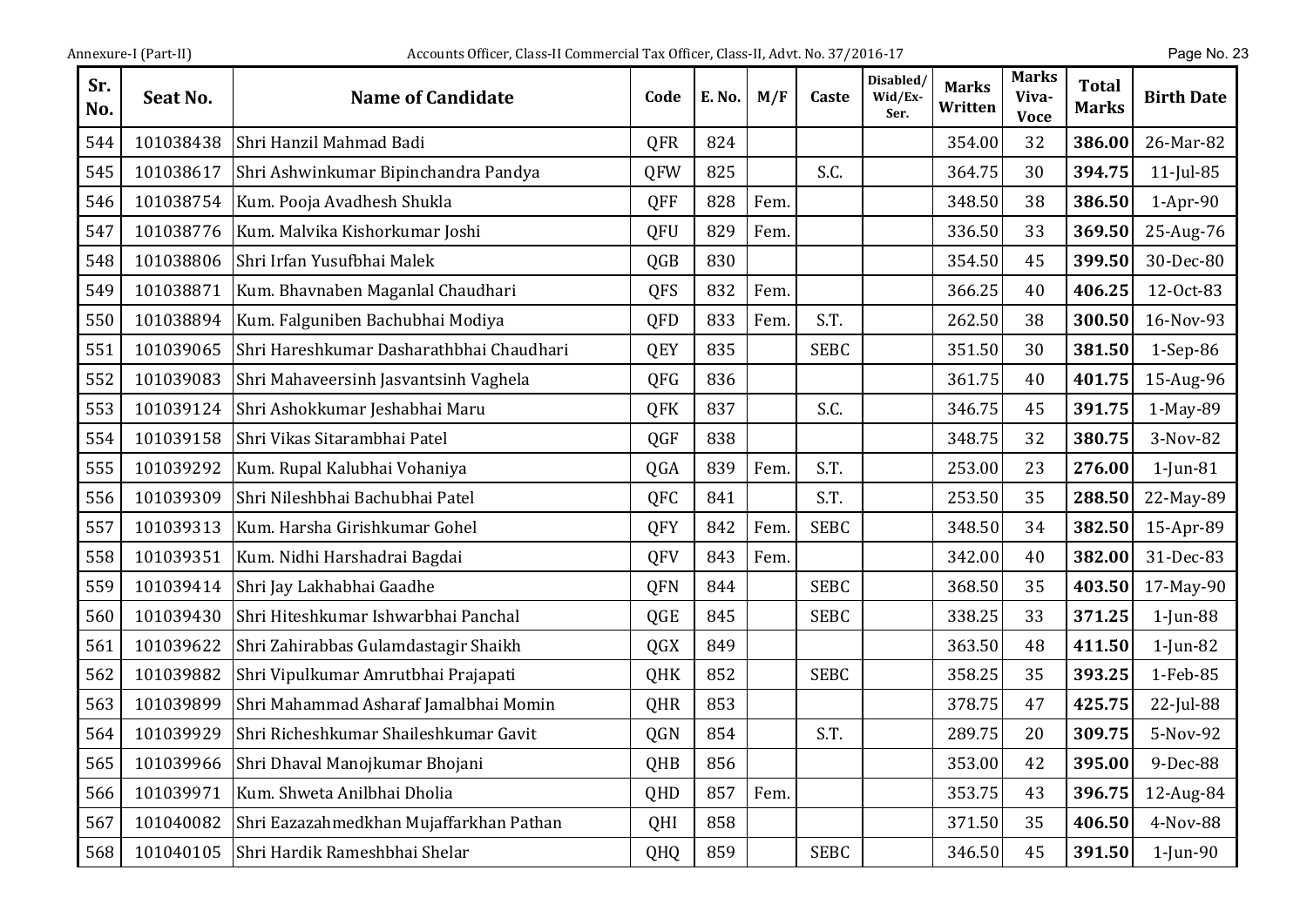| Sr.<br>No. | Seat No.  | <b>Name of Candidate</b>               | Code            | E. No. | M/F  | Caste       | Disabled/<br>Wid/Ex-<br>Ser. | <b>Marks</b><br>Written | <b>Marks</b><br>Viva-<br><b>Voce</b> | <b>Total</b><br><b>Marks</b> | <b>Birth Date</b> |
|------------|-----------|----------------------------------------|-----------------|--------|------|-------------|------------------------------|-------------------------|--------------------------------------|------------------------------|-------------------|
| 569        | 101040204 | Shri Ronakkumar Vijaybhai Barot        | QHG             | 860    |      | <b>SEBC</b> |                              | 353.25                  | 50                                   | 403.25                       | 2-May-88          |
| 570        | 101040237 | Shri Mehul Ganesh Rajput               | QGU             | 861    |      |             |                              | 345.25                  | 25                                   | 370.25                       | $6$ -Apr-90       |
| 571        | 101040363 | Shri Ketankumar Dahyalal Vaghela       | QGP             | 863    |      | S.C.        |                              | 358.50                  | 38                                   | 396.50                       | $4$ -Jun-85       |
| 572        | 101040446 | Kum. Alkaben Manubhai Khatrani         | QHM             | 864    | Fem. |             |                              | 349.75                  | 32                                   | 381.75                       | 29-Dec-92         |
| 573        | 101040543 | Kum. Vanita Ishwarbhai Rabari          | QHP             | 865    | Fem. | <b>SEBC</b> |                              | 347.50                  | 35                                   | 382.50                       | 22-Aug-92         |
| 574        | 101040602 | Kum. Rohini Dilipkumar Vyas            | QGI             | 866    | Fem. |             |                              | 371.25                  | 33                                   | 404.25                       | 5-Jun-90          |
| 575        | 101040675 | Shri Dhaval Hemantkumar Ghelani        | <b>QGY</b>      | 867    |      |             |                              | 379.00                  | 43                                   | 422.00                       | 15-Mar-93         |
| 576        | 101040691 | Shri Anopsinh Jalamsinh Solanki        | QHL             | 868    |      |             |                              | 345.25                  | 35                                   | 380.25                       | $1-May-94$        |
| 577        | 101040697 | Shri Nirav Kishorbhai Vasoya           | QGZ             | 869    |      |             |                              | 352.25                  | 33                                   | 385.25                       | 18-Mar-90         |
| 578        | 101040735 | Kum. Meghaben Kanaiyalal Patel         | QGS             | 870    | Fem. |             |                              | 356.00                  | 22                                   | 378.00                       | 18-Dec-89         |
| 579        | 101040773 | Shri Sandeep Bhimabhai Chavda          | QGV             | 871    |      | S.T.        |                              | 272.00                  | 46                                   | 318.00                       | 9-Nov-89          |
| 580        | 101040774 | Shri Dilipkumar Kanubhai Khandvi       | QHC             | 872    |      | S.C.        |                              | 342.50                  | 28                                   | 370.50                       | 22-Oct-91         |
| 581        | 101040801 | Shri Dineshkumar Kanubhai Chavada      | QGL             | 873    |      | <b>SEBC</b> |                              | 356.00                  | 45                                   | 401.00                       | 5-Nov-84          |
| 582        | 101040875 | Shri Virenkumar Maljibhai Rabari       | QHA             | 874    |      | <b>SEBC</b> |                              | 338.00                  | 26                                   | 364.00                       | 23-Apr-89         |
| 583        | 101040895 | Shri Rafikbhai Kaiyumbhai Sumara       | QGQ             | 875    |      |             |                              | 340.25                  | 37                                   | 377.25                       | 7-Oct-85          |
| 584        | 101040907 | Kum. Meeta Rajeshbhai Mandavia         | QHE             | 876    | Fem. | <b>SEBC</b> |                              | 344.50                  | 25                                   | 369.50                       | 20-May-83         |
| 585        | 101040914 | Shri Vivek Hareshbhai Kantesaria       | QGJ             | 877    |      |             |                              | 341.50                  | 30                                   | 371.50                       | 27-Dec-93         |
| 586        | 101040975 | Shri Vipul Mansukhbhai Desai           | QGT             | 879    |      |             |                              | 340.25                  | 42                                   | 382.25                       | 15-Apr-88         |
| 587        | 101041004 | Shri Pratikkumar Sureshbhai Dungrani   | QHH             | 880    |      |             |                              | 339.50                  | 35                                   | 374.50                       | 9-Mar-93          |
| 588        | 101041041 | Kum. Vidhi Maheshbhai Shah             | <b>QGM</b>      | 881    | Fem. |             |                              | 343.75                  | 52                                   | 395.75                       | 29-Dec-90         |
| 589        | 101041105 | Shri Alpesh Laxmanbhai Rabari          | QG <sub>O</sub> | 882    |      | <b>SEBC</b> |                              | 342.75                  | 40                                   | 382.75                       | 2-Nov-88          |
| 590        | 101041154 | Shri Jitendrabhai Oghadbhai Bambhaniya | QIO             | 883    |      | S.C.        |                              | 356.75                  | 40                                   | 396.75                       | $1$ -Jun-88       |
| 591        | 101041266 | Shri Yogeshkumar Jayantilal Patel      | QHY             | 884    |      |             |                              | 351.25                  | 39                                   | 390.25                       | 24-May-82         |
| 592        | 101041268 | Shri Laljee Nagjibhai Chaudhary        | QIP             | 885    |      | <b>SEBC</b> |                              | 344.25                  | 47                                   | 391.25                       | $11$ -Jul-86      |
| 593        | 101041309 | Shri Ajaysinh Najabhai Gangana         | QIQ             | 886    |      |             |                              | 371.00                  | 46                                   | 417.00                       | 17-Jun-93         |